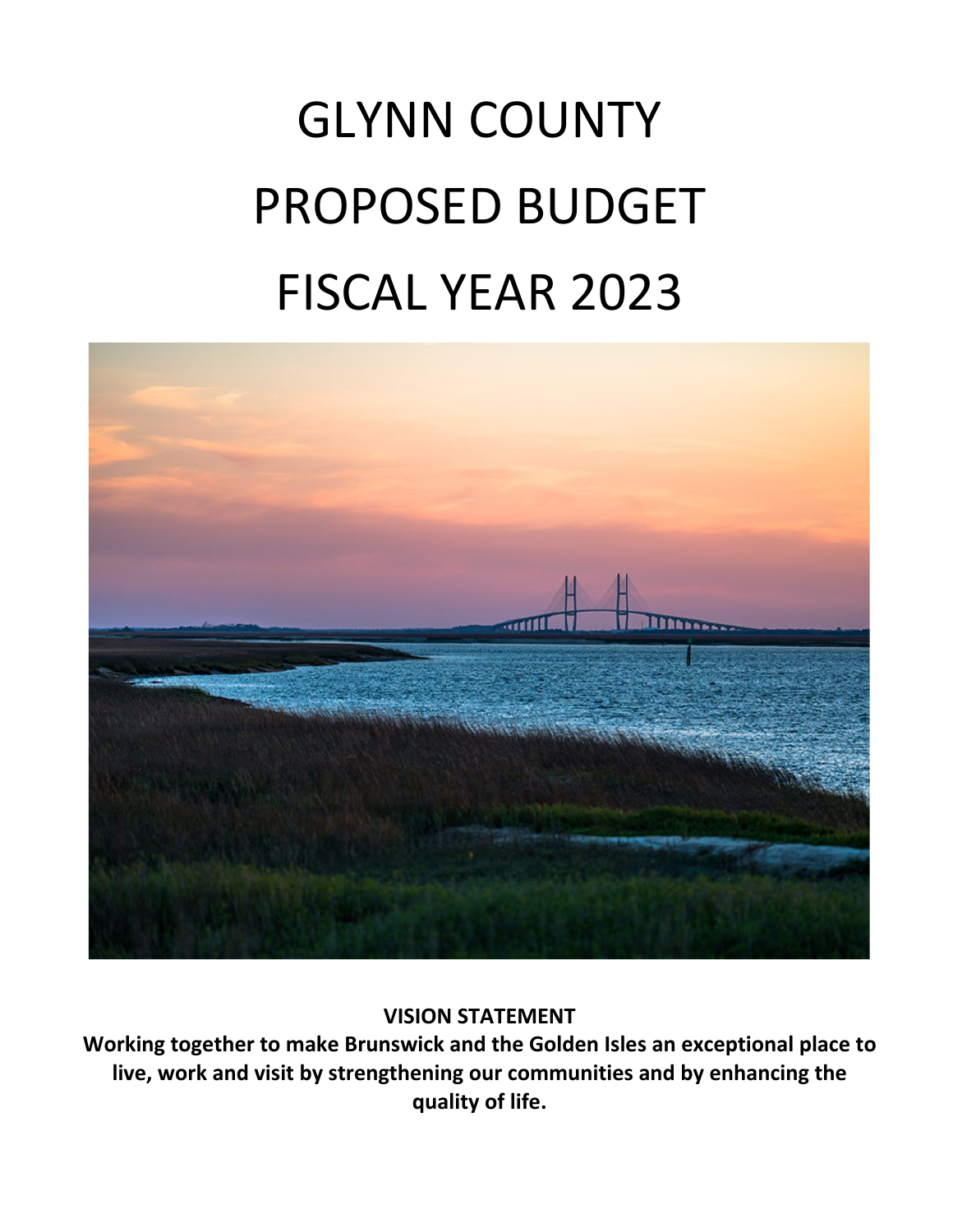# To the Honorable Commissioners:

Enclosed for your review and approval is the recommended budget for fiscal year 2022-2023 (FY23). The County's budget cycle begins in the fall each year with the adoption of the Budget Calendar by the Board of Commissioners. A meeting is held with department heads in early November to discuss the budget process and expectations for the budget. The Budget Calendar establishes timelines for delivery of goals and objectives for each department, as well as requests for technology, capital, personnel, and an annual operating budget. Beginning in February, the Budget Team meets with each department to discuss their budget request for the next fiscal year. This year, the Budget Team was made of up Former Interim County Manager Mike Stewart, Tamara Munson, CFO, Judy Dunnagan, Finance Director and Telisha James, Budget Manager.

Fiscal year 2022 was a year of challenges for Glynn County with the continuing Covid pandemic, political unrest, social turmoil, and economic uncertainty, but also a time of healing for our community in the aftermath of the Ahmaud Arbery tragedy and ensuing trial. We end this fiscal year with the hiring of William Fallon as the new Glynn County Manager and as we embark on a new path forward in fiscal year 2023, we are striving for excellence in all we do. The FY23 budget focuses on continued enhancements to our technological abilities, customer service and efficiency through new software programs designed to provide continued and improved transparency and efficiencies for our citizens and employees. Additionally, we have placed a strong emphasis on upgraded technology for our public safety officers to enable them to continue to do the important work they do in our community and make a positive difference in the lives of our citizens. Although the pandemic has taken a toll on many economies throughout the nation, we are blessed to live in an area that attracts tourists to our beautiful beaches and historic culture. With tourism remaining strong during much of the year, our tax revenues have been steady. That, combined with sound fiscal management policies, has enabled us to make continued strides to keep Glynn County on a positive financial path for the future.

The Glynn County Board of Commissioners approved a new pay plan for the Glynn County Employees in February 2022, thus the FY23 budget contains approximately \$5.5 million in increased salaries and benefits to all Glynn County employees, with the most significant increases to our lowest paid employees, allowing them to earn a living wage and better support themselves and their families. A strong emphasis was also placed on salaries for our public safety employees to attract and retain police officers, firefighters, EMTs, paramedics, dispatchers, deputies, and detention officers. The salary increases between 5% - 30% were implemented in March of 2022 in order to provide much needed economic relief to our employees in advance of the new fiscal year. The proposed FY23 budget includes these already increased salaries and many much-needed capital improvements for our community.

I am appreciative for the elected officials, appointed officials, and department heads who submitted a responsible budget request for FY23. I would also like to thank the budget team as they worked to achieve a balanced budget. As always, the Budget Team stands committed to helping you understand the proposed budget as you work towards adoption by June 30, 2022.

Muros

Tamara H. Munson, CPA Chief Financial Officer June 2, 2022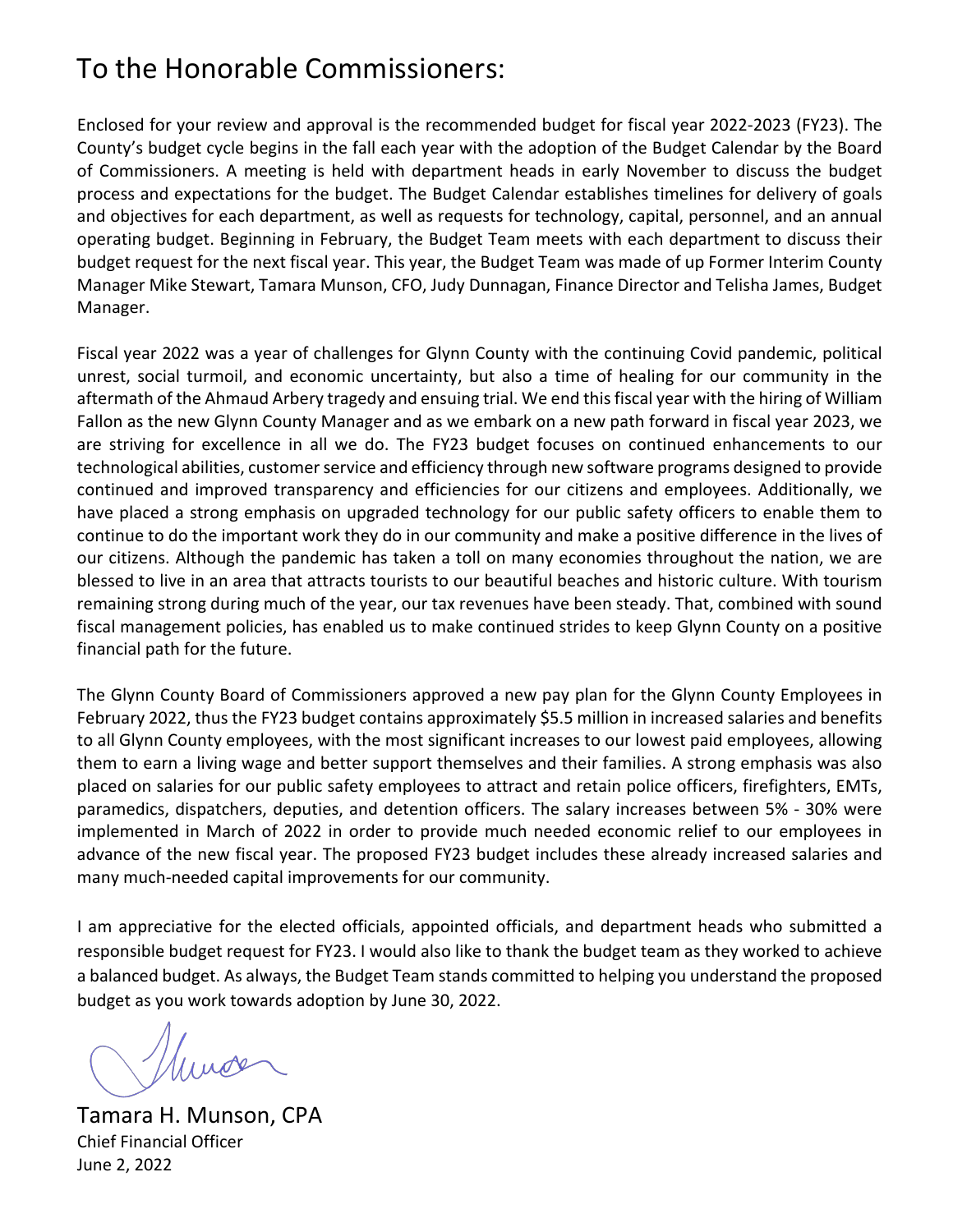# BUDGET OVERVIEW

Glynn County's overall budget is made up of a total of six different fund types. The General Fund is the largest of these funds and is 41% of the entire County budget. The other fund types include Special Revenue Funds, Pension Trust Fund, Enterprise Funds, Debt Service Fund, and Capital Projects Fund. These other fund types are discussed in detail later in this document explaining the purpose and status of each. The same effort is applied to manage and balance each fund of the County.



# MILLAGE RATES

Increasing property values, strong property tax collections by the Tax Commissioner, and conservative budgeting have enabled us to maintain our current overall millage rate while continuing required County operations in a highly inflationary economic environment. The General Fund millage rate held consistent at 4.453 mills districts across the County. Four Special Service Districts, Fire, EMS, Police and Sea Island Police, total 4.94 mills and the remaining Capital Project millage rate is 0.53 mills. There are six tax districts in Glynn County, with each paying the General Fund millage rate (M&O) and other Special Service District millage rates as appropriate, based upon the services they receive in their tax district.

|                   | <b>Glynn County Proposed Millage Rates - Fiscal Year 23</b> |                |            |               |                 |             |               |                |
|-------------------|-------------------------------------------------------------|----------------|------------|---------------|-----------------|-------------|---------------|----------------|
|                   |                                                             |                |            |               |                 |             | <b>Sea</b>    | <b>Total</b>   |
|                   |                                                             |                |            |               | <b>Capital</b>  |             | <b>Island</b> | County         |
|                   | <b>Tax District</b>                                         | <b>M&amp;O</b> | <b>EMS</b> | <b>Police</b> | <b>Projects</b> | <b>Fire</b> | <b>Police</b> | <b>Millage</b> |
| <b>District 1</b> | City                                                        | 4.453          | 0.72       |               | 0.53            |             |               | 5.703          |
| <b>District 2</b> | Outlying                                                    | 4.453          | 0.72       | 2.02          | 0.53            |             |               | 7.723          |
| <b>District 3</b> | Ballard                                                     | 4.453          | 0.72       | 2.02          | 0.53            | 2.04        |               | 9.763          |
| <b>District 4</b> | <b>SSI</b>                                                  | 4.453          | 0.72       | 2.02          | 0.53            | 2.04        |               | 9.763          |
| <b>District 5</b> | Sea Island                                                  | 4.453          | 0.72       | 2.02          | 0.53            | 2.04        | 0.16          | 9.923          |
| District 6        | Jekyll                                                      | 4.453          |            |               |                 |             |               | 4.453          |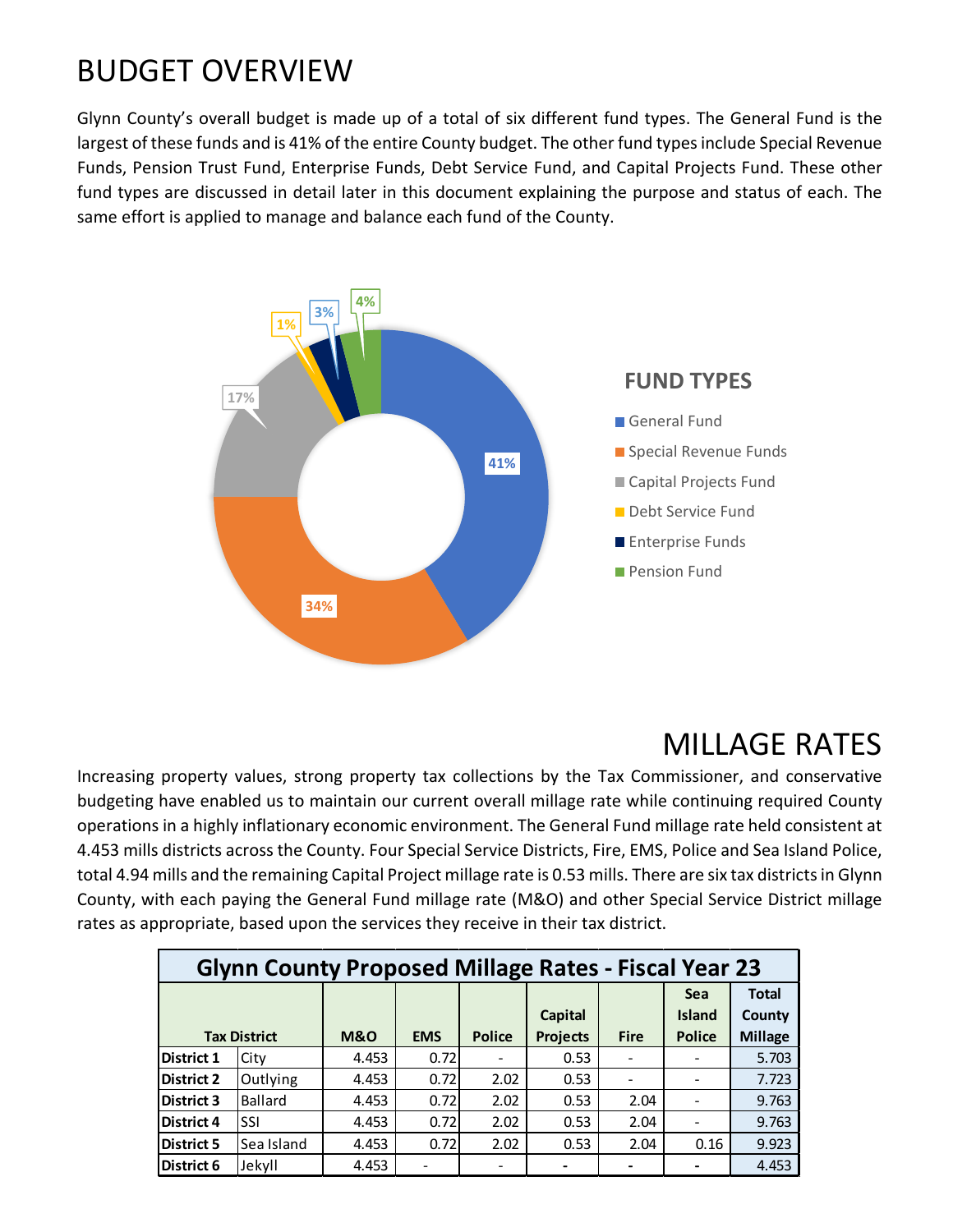# REVENUES

Revenues of the County are collected from multiple sources, with taxes making up 68% of the total income streams. Charges for Services are the next largest revenue source which include ambulance fees, E911 surcharges, recreation fees, prisoner transport fees, garbage pickup assessments and employee healthcare contributions.



Several different types of taxes make up the 68% above, including sales, property, business, accommodation excise and real estate transfer taxes.



Note: Duplications of revenues and expenditures due to interfund transfers and indirect cost allocations have been eliminated for comparison purposes.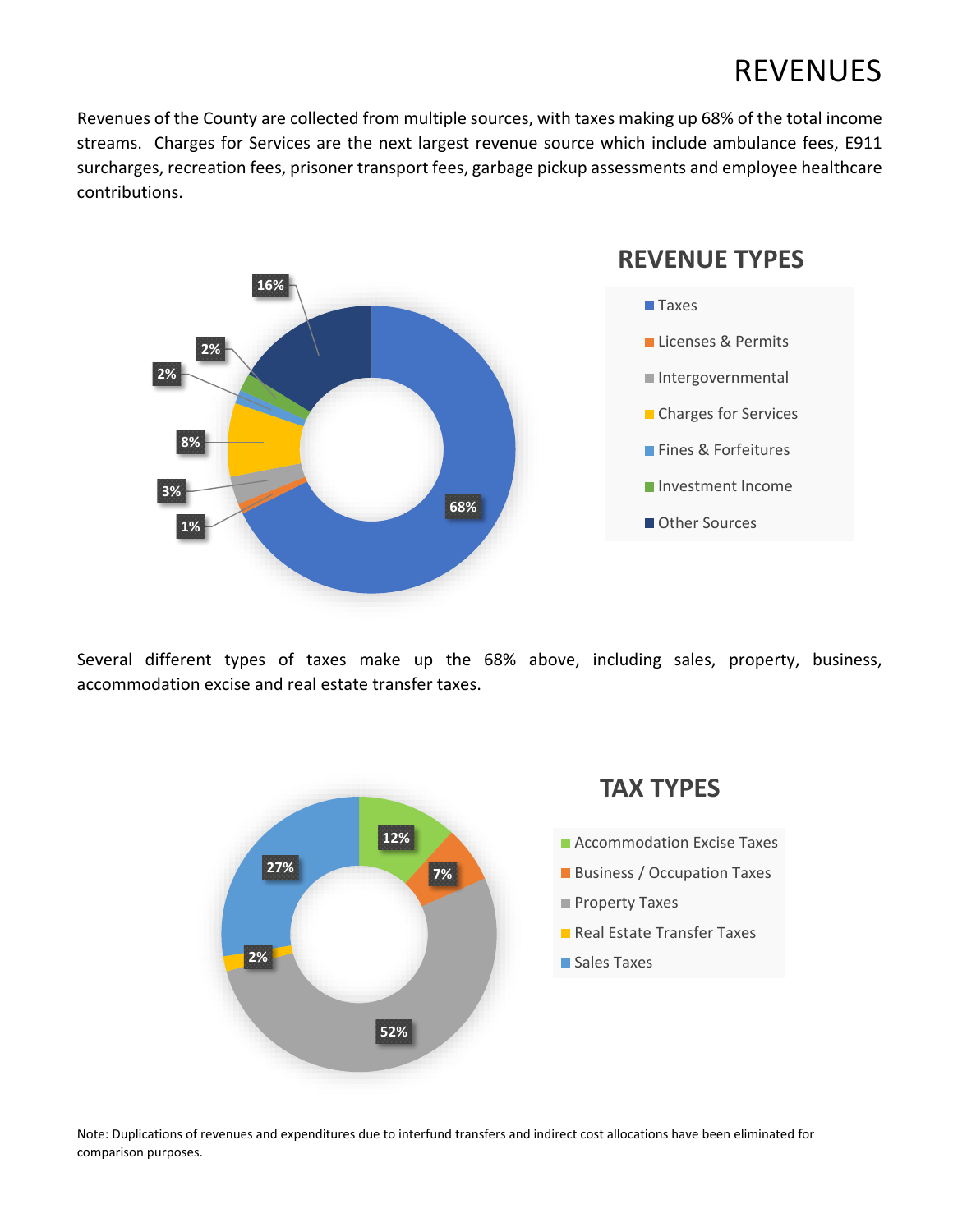# EXPENDITURES

Expenditures across the County are categorized by type as noted below. Public Safety makes up 38% of the total expenditure budgets in the County. Public Safety includes Police, Fire, EMS, Sheriff's Office/ Detention Center, E911 operations, EMA, and Animal Services. General Government follows with 24% of the total, which is comprised of Information Technology/ GIS, Board of Elections, County Administration, Facilities Management, Tax Commissioner & Property Assessor.



# **EXPENDITURE CATEGORIES**

### **PERSONNEL**

Personnel is one of the largest expenses in the budget. Glynn County has an exceptional work force that works diligently to deliver quality services to Glynn County citizens. Just under 47.9% of the budget goes towards personnel expenses including benefits.

### **COUNTY OPERATIONS**

County operations make up 35.5% of the budget. Operational expenses provide employees with the necessary tools to perform their respective jobs and pay for things such as facilities maintenance and utilities.

# **CAPITAL**

Capital expenditures make up 16.6% of the budget. Capital assets are defined by the County as assets with an initial, individual cost of \$5,000 or more and an estimated useful life in excess of one year. Capital expenditures in FY23 fall under several funds: Accommodation Excise Tax, Capital Projects Fund, Emergency 911 Fund, Emergency Medical Services (EMS) Fund, Fire Protection Fund, and Police Services Fund.



Note: Duplications of revenues and expenditures due to interfund transfers and indirect cost allocations have been eliminated for comparison purposes.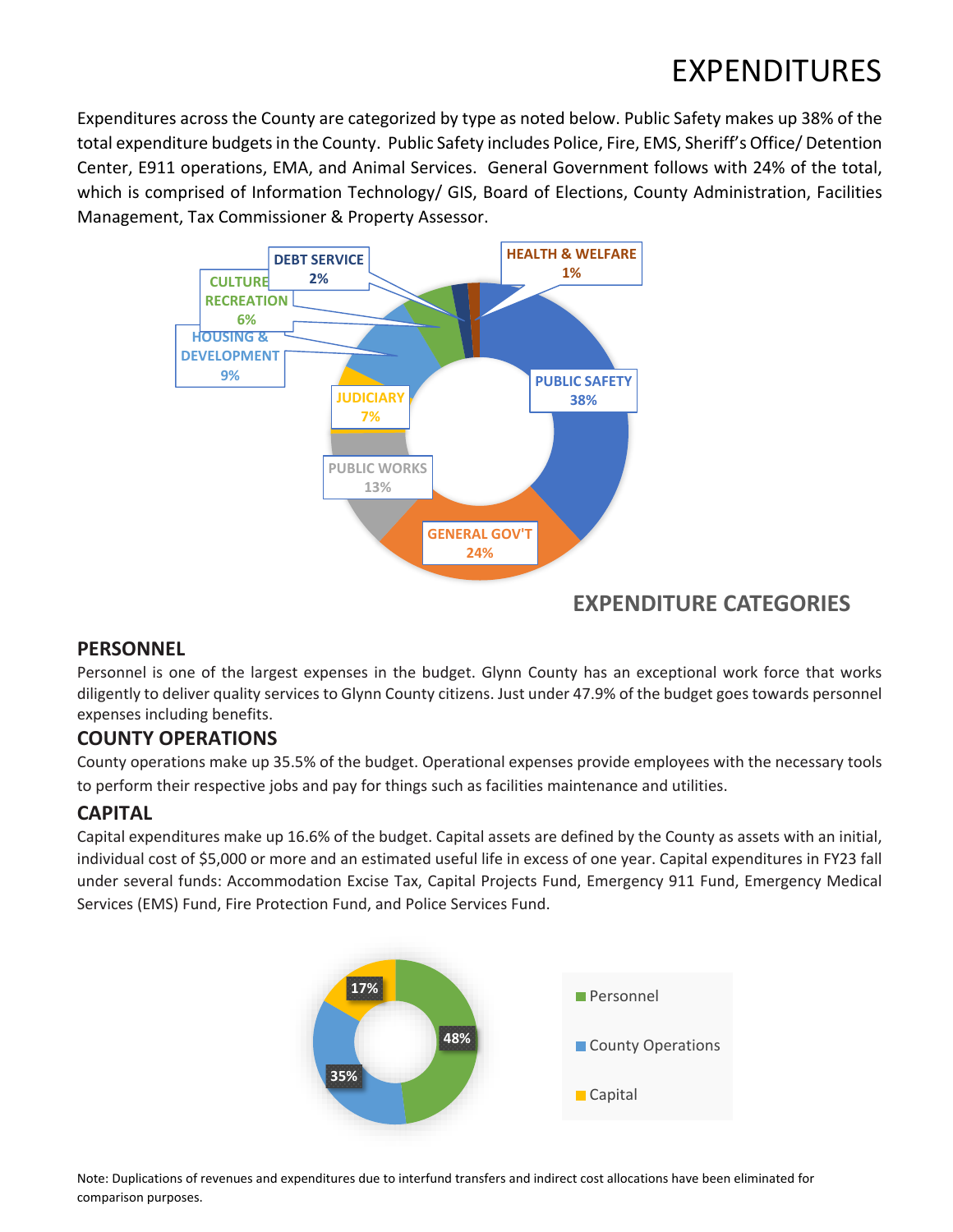# CAPITAL PROJECTS FUND

#### **Capital Projects Fund**

**Purpose**: The Capital Projects Fund reflects major purchases of buildings, roads, and equipment. This fund was created in FY13 and a millage rate of 0.53 mills is proposed for the FY23 budget as one of the revenue sources for funding these purchases.

**Status**: This fund is balanced at \$24.78M. **Capital**:

- \$12M in a Juvenile Services Center
- **S6M in Sea Island Road to Frederica Roundabout**
- \$1.26M in new technology, including hardware and software County-Wide
- \$1.1M in facilities improvements for necessary safety and building upgrades
- \$876K in public works equipment for continued maintenance of drainage systems, parks, facilities, and streets
- \$535K in public safety vehicles and equipment for the Sheriff's Department

# SPECIAL REVENUE FUNDS

#### **Accommodation Excise Tax (AET) Fund**

**Purpose**: This fund reflects revenue from the 5% AET (bed tax) and funds recreation programs as well as transfers to the CVB for tourism-related programs in an amount of 50% of the tax collections.

**Status**: The Accommodation Excise Tax Fund budget as presented reflects an increase of approximately \$5M due to the additional revenue brought in by short term rentals and increased tourism. This fund is balanced at \$13.4M. **Capital**:

\$190K in park improvements including ballfield drainage projects and Neptune pool replaster

\$134K in vehicle and equipment replacements

\$300K for tourism signage project

\$2.9 million transfer to Capital Projects Fund

### **Alternate Dispute Resolution Fund**

**Purpose**: This fund was created in FY10 by order of former Superior Court Judge Amanda Williams which reflects revenue from each court in the Brunswick Judicial Circuit. The assessment of court additional costs in the amount of \$7.50 for each civil case filed in said courts is used to fund a court annexed mediation program in the Circuit. **Status**: This fund is balanced at \$79,280.

### **American Rescue Plan Act (ARPA) Fund**

**Purpose**: This fund was established in FY21 as required by the American Rescue Plan Act to track revenues and expenditures related to the federal funding received from ARPA.

**Status**: This fund is balanced at \$275K and the budget will be adjusted throughout the year as funds are appropriated and carried forward from FY22 for already budgeted projects.

#### **Blythe Island Development Fund**

**Purpose**: This fund reflects funds received from the sale of timber at Blythe Island Regional Park. **Status**: A budget will be added to this fund should the need arise during the fiscal year.

#### **Brunswick Judicial Circuit Fund**

**Purpose**: This fund reflects expenditures and revenues for five counties in the circuit which include Glynn, Wayne, Camden, Appling, and Jeff-Davis counties. Each county is required to contribute a set amount to the fund. **Status**: This fund is balanced at \$392,544.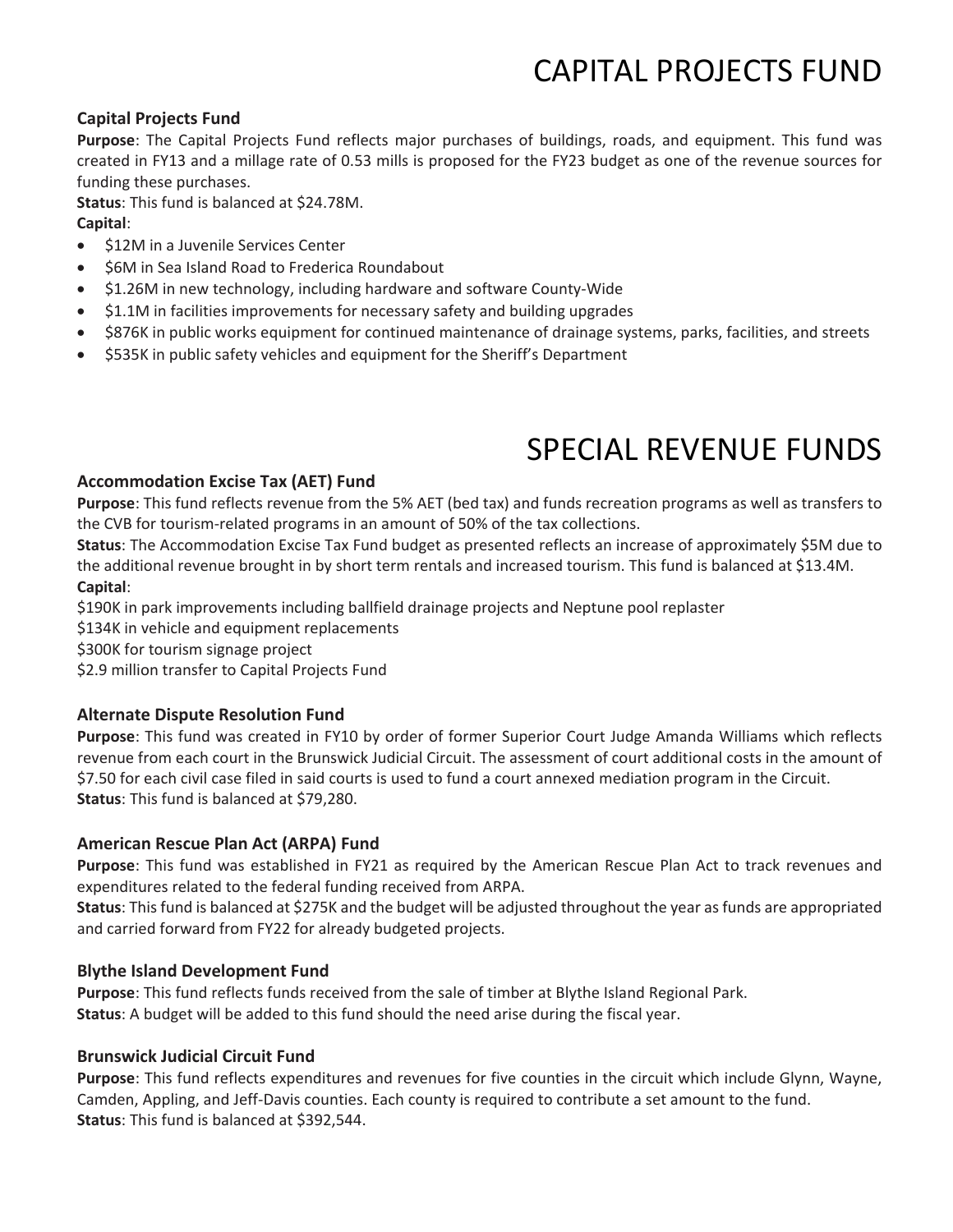### **Drug Abuse and Education Fund**

**Purpose**: This fund reflects expenditures and revenues generated from court fines and used for drug abuse treatment and education.

**Status**: This fund is balanced at \$37,000.

### **Drug Court Fund**

**Purpose**: This fund reflects the expenditures and revenues for the Superior Court Drug Court program. Revenues include federal and state grants as well as contributions from other local counties utilizing the Drug Court and a transfer from the General Fund in the amount of \$145,000.

**Status**: This fund is balanced at \$1.04M.

### **Emergency 911 Fund**

**Purpose**: This fund reflects expenditures and revenues for the Joint Public Safety Communications Department (JPSCD) which operates the E-911 center.

**Status**: The FY23 budget includes debt service payments for the lease purchase of the radio system that was installed and implemented during FY16 and FY17. During the last several fiscal years significant upgrades have been made to the technology in the E911 center. This fund is supported by Glynn County, the City of Brunswick, the College of Coastal Georgia, and the Jekyll Island Authority which all use the Joint Public Safety communications Department (JPSCD) for either emergency 911 dispatch and calls or access to the radio system. The fund is balanced with revenues and expenditures in the of amount of \$4.71M.

**Capital**:

\$171K in technology and equipment upgrades

### **Emergency Medical Services Fund**

**Purpose**: The Emergency Medical Services Fund was created in FY20 to account for expenditures and revenues for EMS services in the EMS tax districts.

**Status**: The fund is balanced at \$5.97M with the use of property taxes and ambulance billing revenues.

**Capital**:

\$360K for a new ambulance and equipment

\$311K for medical equipment including CPR devices and defibrillators

### **Fire Protection Fund**

**Purpose**: The Fire Protection Fund reflects expenditures and revenues for fire protection in the fire protection tax districts.

**Status**: Total expenditures in this fund include operations, capital, and debt service for fire trucks. The fund is balanced at \$10.6M.

**Capital**:

\$720K for a new Fire Pumper Truck \$130K for Fire Station #2 renovations \$65K for tools and equipment

### **Grant Fund**

**Purpose**: This fund was established in FY22 to track grant funded multi-year projects, including the CDBG funded College Park Drainage Project as well as the CDBG funded Second Harvest Food Bank project.

**Status**: A budget will be added to this fund as grant funds are carried forward from FY22 to FY23 or as needed when additional grants are awarded.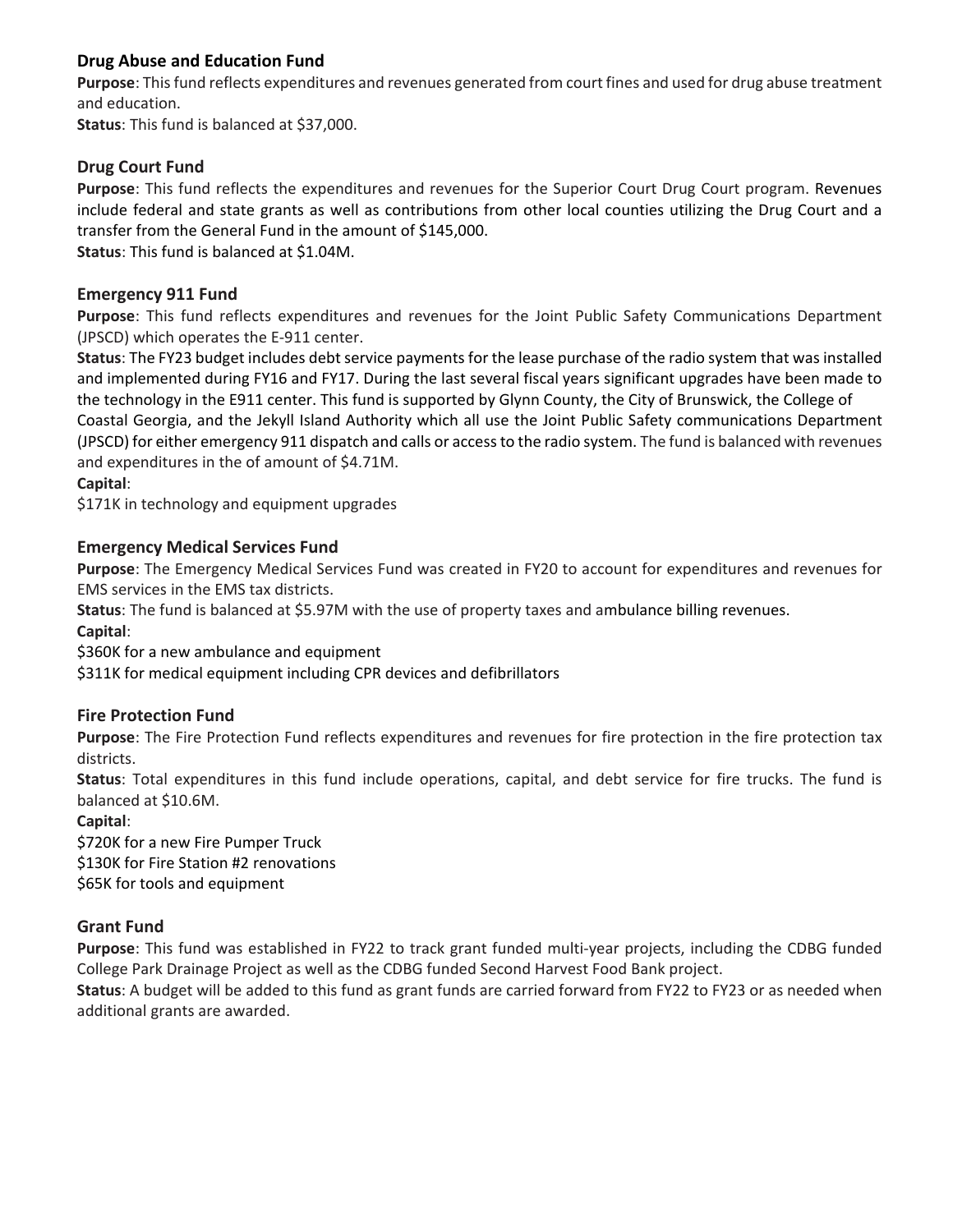### **Jail Commissary Fund**

**Purpose**: This fund reflects revenues generated from the sale of commissary items and telephone services to inmates housed at the Glynn County Detention Center.

**Status**: Expenditures in this fund are amounts budgeted to support the inmates, including some medical costs, clothing, and shoes for the inmates as well as other detention center supplies. This fund is balanced at \$481K with the use of \$48K in fund balance.

#### **Jail Complex Fund**

**Purpose**: The Jail Complex Fund reflects expenditures and revenues generated from court fines and used for jail operations, renovations, and construction.

**Status**: This fund is balanced at \$438K with the use of \$317K in fund balance.

#### **Juvenile Services Fund**

**Purpose**: This fund reflects expenditures and revenues generated from fees paid by juveniles who receive supervision in Juvenile Court. The supervision fees are used to fund community-based services. **Status**: This fund is balanced at \$3,000.

#### **Police Services Fund**

**Purpose**: The Police Fund reflects expenditures and revenues for all County police services and includes police capital and operations. This fund was created in FY20 due to the creation of a new Police Tax District. **Status**: This fund is balanced at \$16.5M using property taxes and insurance premium taxes **Capital**: \$686K in replacement vehicles \$65K in technology & equipment

### **Police Seizure Fund**

**Purpose**: The Police Seizure Fund reflects funds received from the seizure of property and cash. Revenue is generated through court ordered forfeitures and seizures and is only budgeted when funds are received. **Status**: This fund is balanced at \$60,050.

### **Sea Island Police**

**Purpose**: The Sea Island Police Fund reflects expenditures and revenue for the police substation on Sea Island. Fifty percent of the expenditures in this fund are funded through a transfer from the Police Services Fund and the other 50% are funded through a special millage rate paid by Sea Island residents. **Status**: The Sea Island Police Fund expenditure budget amounts to \$371K.

### **Sheriff's Seizure Fund**

**Purpose**: This fund reflects funds received from the seizure of property and cash and is funded through court ordered forfeitures and seizures. The funds are budgeted when received.

**Status**: Additional budget may be added to this fund should the need arise during the fiscal year. This fund is balanced at \$38,000 using \$38,000 in fund balance.

# DEBT SERVICE FUND

### **Debt Service Fund**

**Purpose**: The Debt Service Fund is used to account for the accumulation of resources for, and the payment of, general long-term debt principal, interest, and related costs.

**Status**: This fund is balanced at \$2.9M utilizing transfers in from other funds.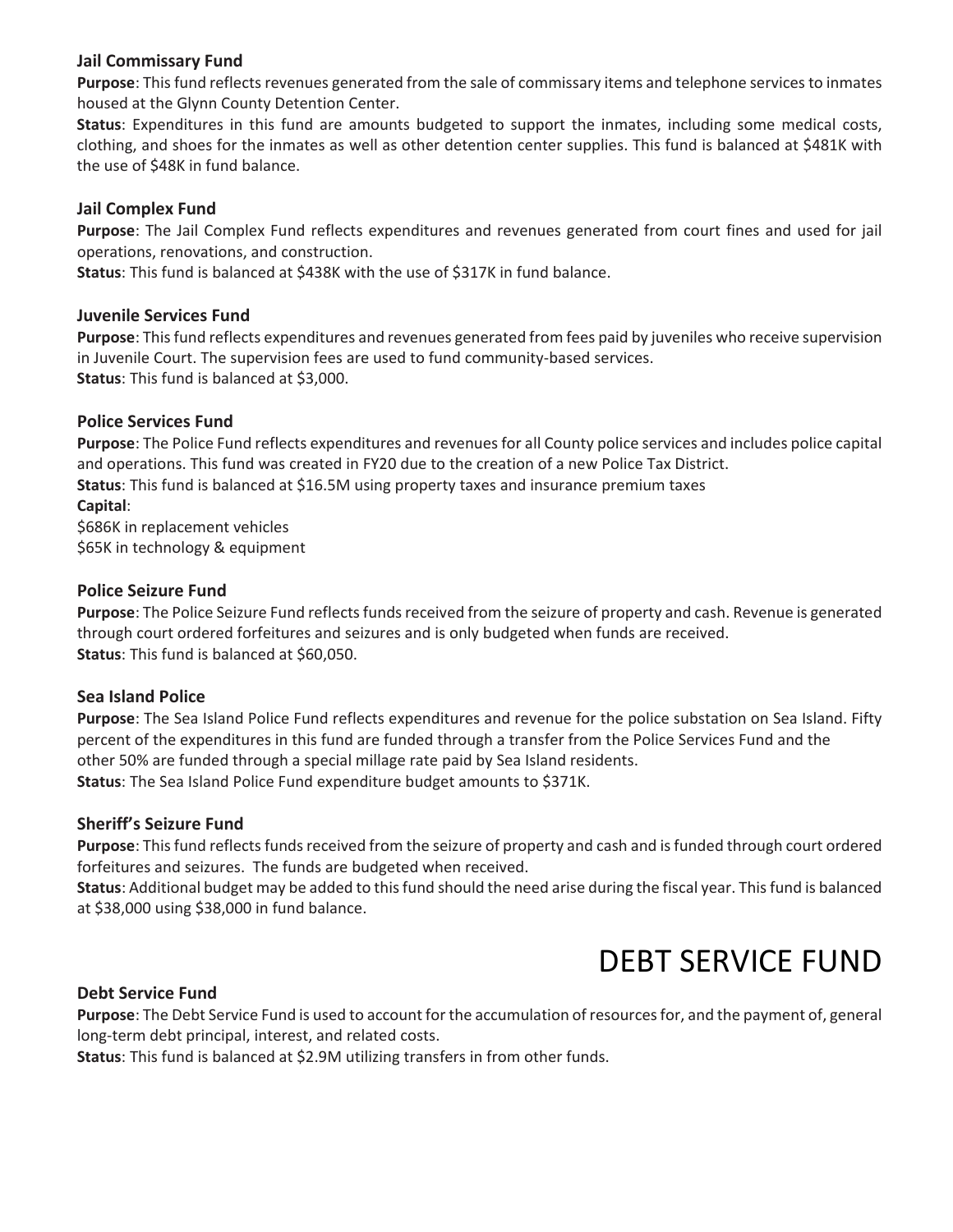# ENTERPRISE FUNDS

#### **Building Inspection Fund**

**Purpose**: The Building Inspection Fund reflects operations that are paid through applicant fees. State law requires fees collected from building inspections must be spent on that specific function and this fund was created in FY20 to allow for more efficient financial reporting.

**Status**: The Building Inspection Fund is balanced at \$1.15M

**Capital**:

\$188K in vehicle replacements for building inspectors

### **Revolving Loan Fund**

**Purpose**: The Revolving Loan Fund was created through a grant from the Georgia Department of Community Affairs (DCA) and is intended to provide loans to qualified small businesses that fit the criteria of the DCA program. **Status**: A budget will be added to this fund should the need arise during the fiscal year.

#### **Solid Waste Fund**

**Purpose**: The Solid Waste Fund reflects expenses and revenues for solid waste collections and includes curbside collection of household garbage, white and brown goods collection, and litter control and enforcement. It also reflects landfill post-closure expenses.

**Status**: The Solid Waste Fund is balanced at \$3.57M.

# PENSION TRUST FUND

#### **Pension Trust Fund**

**Purpose**: This fund reflects expenses and revenue for the employee pension fund.

**Status**: The contribution rate for FY23 is 10.2% for employees still participating in the Defined Benefit Pension. A new Defined Contribution pension plan was added in FY21 for employees wishing to convert as well as all new employees. Accounting for the new pension plan is not included in this pension trust fund. This fund is balanced at \$5,995,075.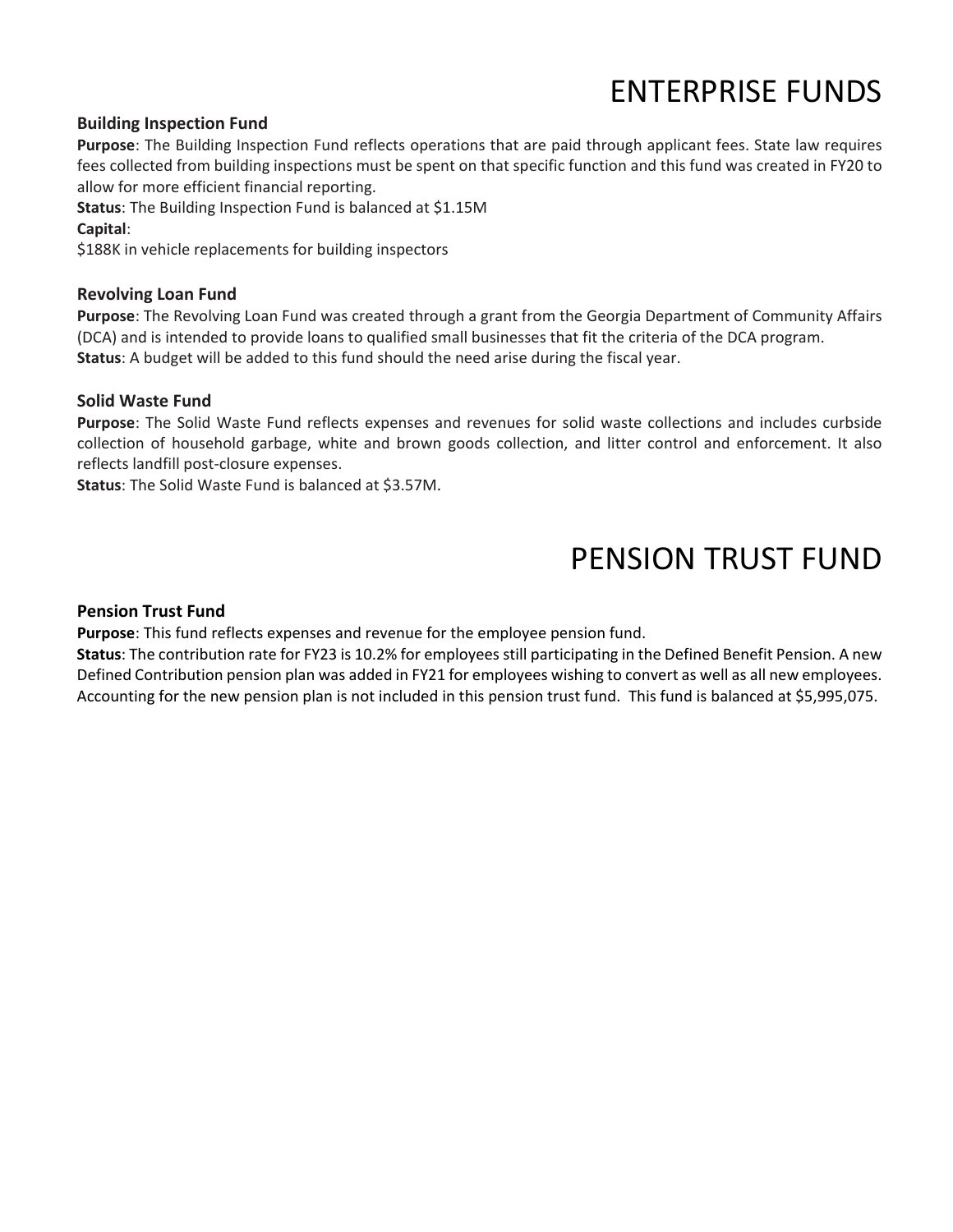#### **Glynn County, Georgia FY 2022-2023 Recommended Budget**

|                                        | (A)                              | (B)              |                 |            |
|----------------------------------------|----------------------------------|------------------|-----------------|------------|
|                                        |                                  | 05/25/2022       |                 | Percentage |
|                                        | FY22 Budget                      | FY23 Budget      | Increase/       | Increase/  |
|                                        | <b>Approved</b>                  | Recommended      | (Decrease)      | (Decrease) |
|                                        | <b>General Fund Revenue</b>      |                  |                 |            |
| <b>Taxes</b>                           | \$<br>51,073,612                 | \$<br>57,077,720 | \$<br>6,004,108 | 11.8%      |
| Licenses & Permits                     | 577,100                          | 633,300          | 56,200          | 9.7%       |
| Intergovernmental                      | 1,146,469                        | 1,155,231        | 8,762           | 0.8%       |
| <b>Charges for Services</b>            | 5,564,457                        | 5,773,988        | 209,531         | 3.8%       |
| Fines & Forfeitures                    | 1,730,875                        | 2,084,875        | 354,000         | 20.5%      |
| Investment Income                      | 50,000                           | 30,000           | (20,000)        | $(40.0\%)$ |
| <b>Contributions &amp; Donations</b>   | 400                              | 400              |                 | 0.0%       |
| Miscellaneous                          | 447,729                          | 497,350          | 49,621          | 11.1%      |
| <b>Other Financing Sources</b>         | 1,435,595                        | 23,472           | (1, 412, 123)   | $(98.4\%)$ |
| Indirect Cost Allocations (internal)   | 18,226,581                       | 18,239,970       | 13,389          | 0.1%       |
| <b>Total General Fund Revenue</b>      | \$<br>80,252,818                 | \$<br>85,516,306 | \$<br>5,263,488 | 6.6%       |
|                                        |                                  |                  |                 |            |
| Elected/Appointed                      | <b>General Fund Expenditures</b> |                  |                 |            |
| <b>Board of Elections</b>              | 587,808                          | 1,021,044        | 433,236         | 73.7%      |
| Board of Equalization                  | 81,567                           | 75,558           | (6,009)         | $(7.4\%)$  |
| <b>Clerk of State Court</b>            | 955,870                          | 989,082          | 33,212          | 3.5%       |
| <b>Clerk of Superior Court</b>         | 1,510,666                        | 1,571,124        | 60,458          | 4.0%       |
| Coroner                                | 112,532                          | 128,078          | 15,546          | 13.8%      |
| <b>County Attorney</b>                 | 596,706                          | 665,204          | 68,498          | 11.5%      |
| <b>County Commission</b>               | 464,055                          | 540,095          | 76,040          | 16.4%      |
| <b>District Attorney</b>               | 980,665                          | 1,033,466        | 52,801          | 5.4%       |
| Judge of State Court                   | 371,727                          | 396,008          | 24,281          | 6.5%       |
| Judges of Superior Court               | 752,229                          | 686,183          | (66, 046)       | $(8.8\%)$  |
| Juvenile Court                         | 1,815,591                        | 1,866,837        | 51,246          | 2.8%       |
| Magistrate Court                       | 261,004                          | 303,196          | 42,192          | 16.2%      |
| Marshes of Glynn Libraries             | 996,948                          | 1,111,258        | 114,310         | 11.5%      |
| <b>Probate Court</b>                   | 561,178                          | 623,833          | 62,655          | 11.2%      |
| <b>Property Appraisal Office</b>       | 1,457,530                        | 1,644,896        | 187,366         | 12.9%      |
| Public Defender - State                | 258,947                          | 271,245          | 12,298          | 4.7%       |
| Public Defender - Superior             | 576,880                          | 604,096          | 27,216          | 4.7%       |
| Sheriff                                | 15,915,847                       | 16,794,070       | 878,223         | 5.5%       |
| Solicitor of State Court               | 469,117                          | 565,365          | 96,248          | 20.5%      |
| <b>Tax Commissioner</b>                | 1,708,634                        | 1,856,108        | 147,474         | 8.6%       |
| Total Elected/Appointed Operating \$   | 30,435,501                       | \$<br>32,746,746 | \$<br>2,311,245 | 7.6%       |
|                                        |                                  |                  |                 |            |
| <b>Outside Agencies</b>                |                                  |                  |                 |            |
| Board of Health                        | \$<br>404,995                    | \$<br>404,995    | \$              | $0.0\%$    |
| Board of Health - Vital Records        | 3,500                            | 3,500            |                 | 0.0%       |
| Brunswick-Glynn Economic Dev Authority | 800,000                          | 800,000          |                 | 0.0%       |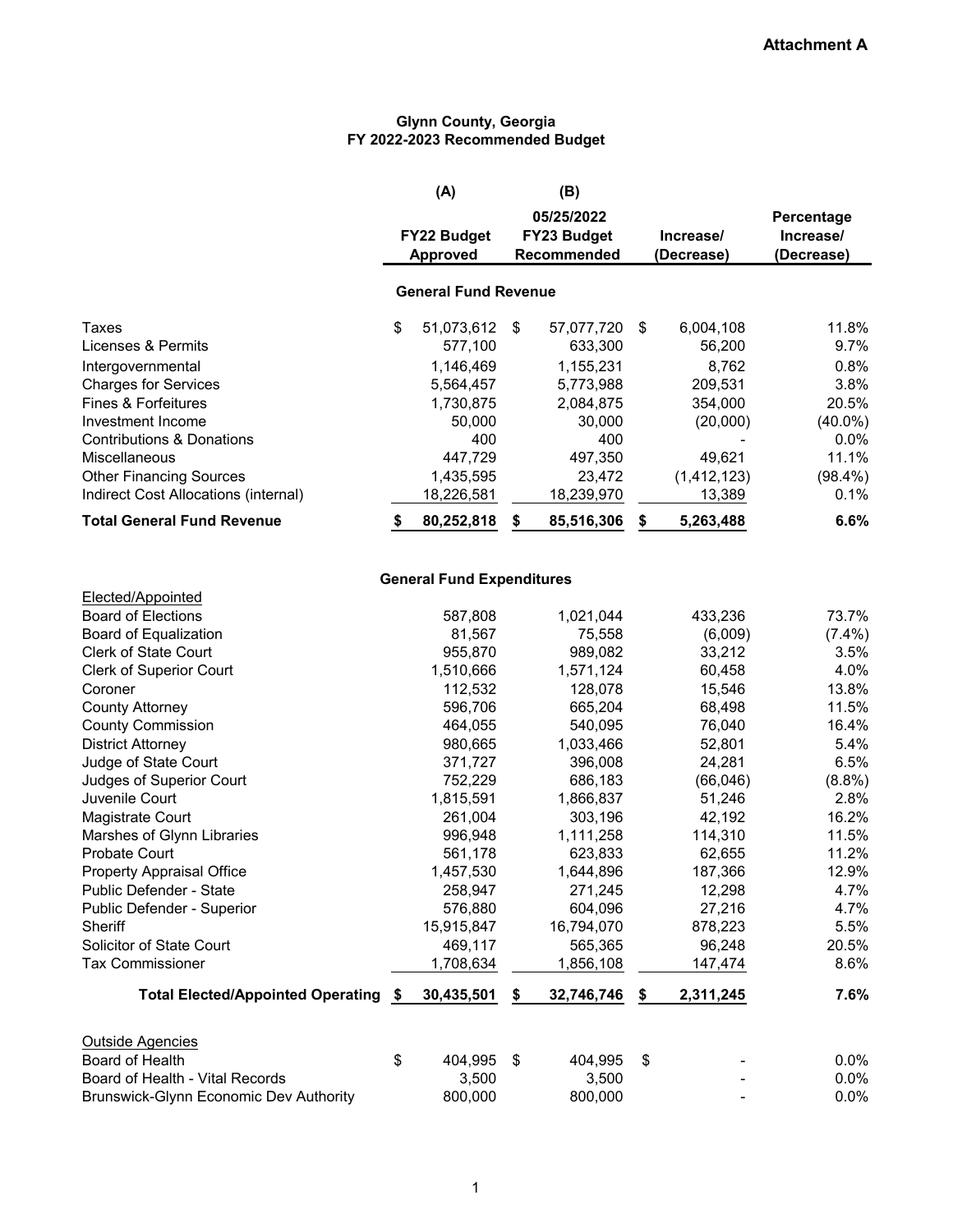### **Attachment A**

|                                            |      | (A)             |    | (B)         |    |                |             |
|--------------------------------------------|------|-----------------|----|-------------|----|----------------|-------------|
|                                            |      |                 |    | 05/25/2022  |    |                | Percentage  |
|                                            |      | FY22 Budget     |    | FY23 Budget |    | Increase/      | Increase/   |
|                                            |      | <b>Approved</b> |    | Recommended |    | (Decrease)     | (Decrease)  |
| Civil Air Patrol                           |      | 12,500          |    | 12,500      |    | $\blacksquare$ | 0.0%        |
| Coastal GA Area CAA                        |      | 22,500          |    | 22,500      |    |                | 0.0%        |
| <b>Coastal Regional Commission</b>         |      | 119,516         |    | 126,076     |    | 6,560          | 5.5%        |
| Dept of Family & Children Services         |      | 52,500          |    | 52,500      |    |                | 0.0%        |
| <b>DFCS - Pauper Burials</b>               |      | 7,000           |    | 7,000       |    |                | 0.0%        |
| <b>Gateway Behavioral Health Services</b>  |      | 272,000         |    | 285,000     |    | 13,000         | 4.8%        |
| <b>GA Extension Service</b>                |      | 118,554         |    | 122,507     |    | 3,953          | 3.3%        |
| <b>GA Forestry</b>                         |      | 23,406          |    | 23,338      |    | (68)           | $(0.3\%)$   |
| <b>Glynn-Brunswick Land Bank Authority</b> |      | 50,000          |    |             |    | (50,000)       | $(100.0\%)$ |
| <b>Special Olympics</b>                    |      | 10,000          |    | 10,000      |    |                | 0.0%        |
| <b>Total Outside Agencies</b>              | - \$ | 1,896,471       | \$ | 1,869,916   | \$ | (26, 555)      | $(1.4\%)$   |
|                                            |      |                 |    |             |    |                |             |
| Administration                             |      |                 |    |             |    |                |             |
| <b>Animal Services</b>                     |      | 820,912         |    | 934,602     |    | 113,690        | 13.8%       |
| <b>Community Development</b>               |      | 1,773,386       |    | 1,920,782   |    | 147,396        | 8.3%        |
| <b>County Manager</b>                      |      | 896,316         |    | 791,555     |    | (104, 761)     | (11.7%)     |
| Contingency                                |      | 400,000         |    | 400,000     |    |                | 0.0%        |
| Emergency Management Agency (EMA)          |      | 211,746         |    | 242,460     |    | 30,714         | 14.5%       |
| Finance                                    |      | 1,172,317       |    | 1,239,813   |    | 67,496         | 5.8%        |
| Human Resource Operations                  |      | 680,816         |    | 673,189     |    | (7,627)        | $(1.1\%)$   |
| Employee Health & Benefits                 |      | 13,201,321      |    | 13,176,896  |    | (24, 425)      | $(0.2\%)$   |
| Property & Liability                       |      | 1,163,592       |    | 1,253,658   |    | 90,066         | 7.7%        |
| <b>Worker's Compensation</b>               |      | 1,292,120       |    | 1,249,698   |    | (42, 422)      | $(3.3\%)$   |
| Information Technology & GIS               |      | 4,418,546       |    | 4,694,722   |    | 276,176        | 6.3%        |
| <b>Public Works</b>                        |      | 12,101,099      |    | 13,029,135  |    | 928,036        | 7.7%        |
| Recreation                                 |      | 2,504,222       |    | 2,787,852   |    | 283,630        | 11.3%       |
| Indirect Cost Allocations (internal)       |      | 3,542,574       |    | 3,545,066   |    | 2,492          | 0.1%        |
| Transfer to Debt Service - Bond & Capital  |      |                 |    |             |    |                |             |
| Lease Payments                             |      | 1,415,857       |    | 2,340,080   |    | 924,223        | 65.3%       |
| Transfers Out to Other Funds               |      | 2,326,022       |    | 2,620,136   |    | 294,114        | 12.6%       |
|                                            |      |                 |    |             |    |                |             |
| <b>Total Administration Operating</b>      | - \$ | 47,920,846      | S  | 50,899,644  | S  | 2,978,798      | 6.2%        |
| <b>Total General Fund</b>                  |      |                 |    |             |    |                |             |
| <b>Operating Expenditures</b>              | S    | 80,252,818      | \$ | 85,516,306  | \$ | 5,263,488      | 6.6%        |
|                                            |      |                 |    |             |    |                |             |
| <b>Revenues Less Expenditures</b>          | \$   |                 | \$ |             | \$ |                |             |
|                                            |      |                 |    |             |    |                |             |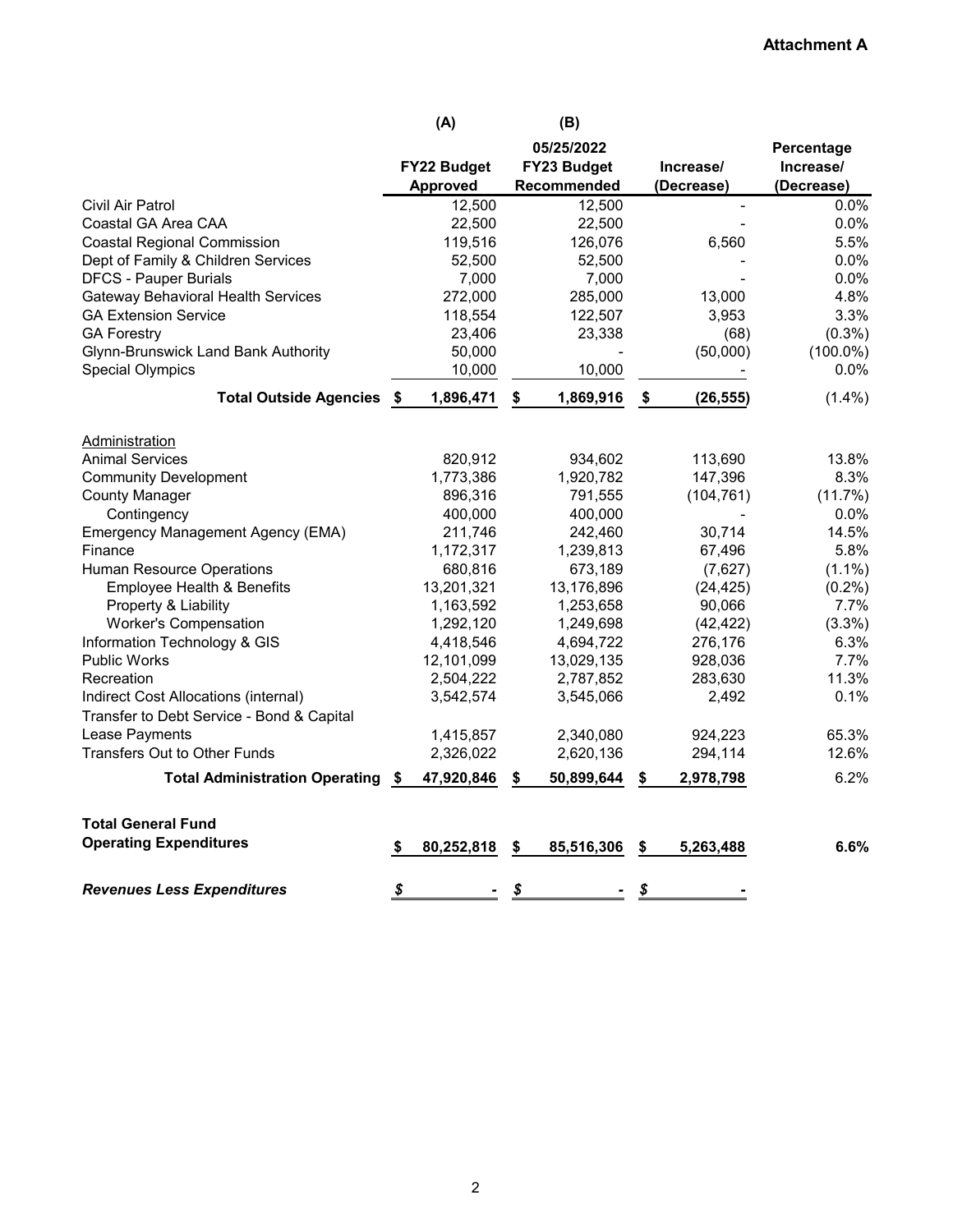|                                                                                                      |                     | (A)                                           | (B)                                     |                           |                                 |                          |
|------------------------------------------------------------------------------------------------------|---------------------|-----------------------------------------------|-----------------------------------------|---------------------------|---------------------------------|--------------------------|
|                                                                                                      |                     |                                               | 05/25/2022                              |                           |                                 | Percentage               |
|                                                                                                      |                     | FY22 Budget                                   | FY23 Budget                             |                           | Increase/                       | Increase/                |
|                                                                                                      |                     | <b>Approved</b>                               | Recommended                             |                           | (Decrease)                      | (Decrease)               |
| <b>Special Revenue Funds</b>                                                                         |                     |                                               |                                         |                           |                                 |                          |
|                                                                                                      |                     | <b>Accommodation Excise Tax Fund</b>          |                                         |                           |                                 |                          |
| Revenue                                                                                              | \$                  | 8,608,338                                     | \$<br>13,427,190                        | \$                        | 4,818,852                       | 56.0%                    |
| <b>Tourism Related Expenditures</b><br><b>Tourism Related Capital</b><br>Golden Isles Visitor Bureau | \$                  | 3,171,215<br>225,000<br>3,800,000             | \$<br>3,890,722<br>624,000<br>6,000,000 | $\boldsymbol{\mathsf{S}}$ | 719,507<br>399,000<br>2,200,000 | 22.7%<br>177.3%<br>57.9% |
| <b>Transfers Out to Other Funds</b>                                                                  |                     | 1,412,123                                     | 2,912,468                               |                           | 1,500,345                       | 106.2%                   |
| <b>Total Expenditures</b>                                                                            | \$                  | 8,608,338                                     | \$<br>13,427,190                        | $\$\$                     | 4,818,852                       | 56.0%                    |
| <b>Revenue Less Expenditures</b>                                                                     | $\pmb{\mathcal{S}}$ |                                               | \$                                      | \$                        |                                 |                          |
| Revenue                                                                                              | \$                  | <b>Alternate Dispute Resolution</b><br>79,280 | \$<br>79,280                            | $\boldsymbol{\hat{\phi}}$ |                                 | 0.0%                     |
|                                                                                                      |                     |                                               |                                         |                           |                                 |                          |
| Expenditures                                                                                         | \$                  | 79,280                                        | \$<br>79,280                            | \$                        |                                 | 0.0%                     |
| <b>Revenue Less Expenditures</b>                                                                     | \$                  |                                               | \$                                      | \$                        |                                 |                          |
|                                                                                                      |                     | American Rescue Plan Act (ARPA) Fund          |                                         |                           |                                 |                          |
| Revenue                                                                                              | \$                  |                                               | \$<br>275,188                           | \$                        | 275,188                         |                          |
| Expenditures                                                                                         | \$                  |                                               | \$<br>275,188                           | \$                        | 275,188                         |                          |
| <b>Revenue Less Expenditures</b>                                                                     | \$                  |                                               | \$                                      | \$                        |                                 |                          |
|                                                                                                      |                     | <b>Brunswick Judicial Circuit</b>             |                                         |                           |                                 |                          |
| Revenue                                                                                              | \$                  | 367,544                                       | \$<br>392,544                           | \$                        | 25,000                          | 6.8%                     |
| Expenditures                                                                                         | \$                  | 367,544                                       | \$<br>392,544                           | \$                        | 25,000                          | 6.8%                     |
| <b>Revenue Less Expenditures</b>                                                                     | S                   |                                               | \$                                      | \$                        |                                 |                          |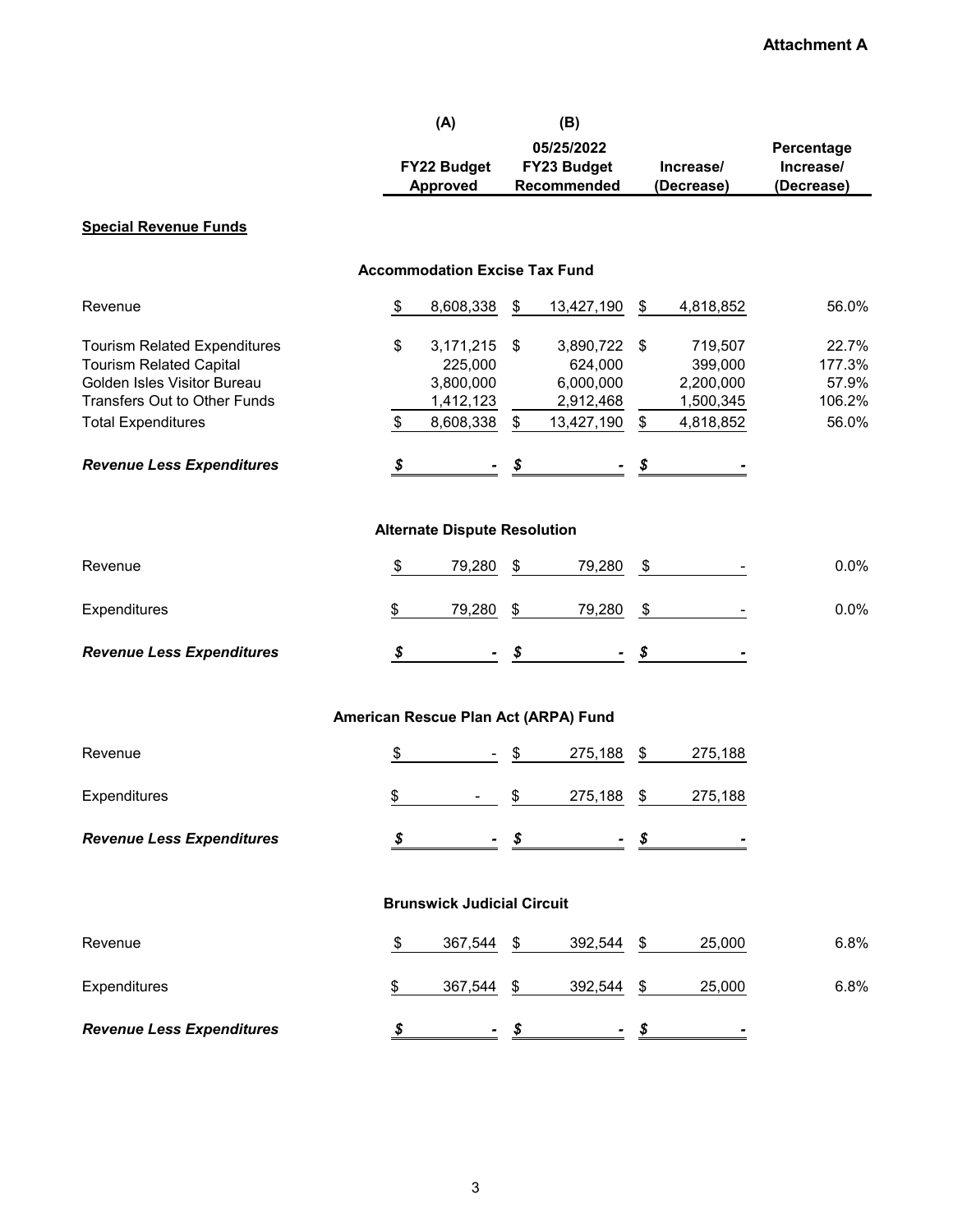|                                                                                 |                            | (A)<br>FY22 Budget<br><b>Approved</b> | (B)<br>05/25/2022<br>FY23 Budget<br>Recommended |                            | Increase/<br>(Decrease)        | Percentage<br>Increase/<br>(Decrease) |
|---------------------------------------------------------------------------------|----------------------------|---------------------------------------|-------------------------------------------------|----------------------------|--------------------------------|---------------------------------------|
|                                                                                 |                            |                                       |                                                 |                            |                                |                                       |
|                                                                                 |                            | Drug Abuse & Education Fund           |                                                 |                            |                                |                                       |
| Revenue                                                                         | \$                         | 57,000                                | \$<br>37,000                                    | \$                         | (20,000)                       | $(35.1\%)$                            |
| Expenditures                                                                    | \$                         | 57,000                                | \$<br>37,000                                    | $\boldsymbol{\mathsf{\$}}$ | (20,000)                       | $(35.1\%)$                            |
| <b>Revenue Less Expenditures</b>                                                | \$                         |                                       | \$                                              | \$                         |                                |                                       |
|                                                                                 |                            | <b>Drug Court Fund</b>                |                                                 |                            |                                |                                       |
| Revenue<br>Use of Fund Balance                                                  | \$                         | 997,220<br>102,189                    | \$<br>1,038,600                                 | \$<br>\$                   | 41,380<br>(102, 189)           | 4.1%                                  |
| <b>Total Revenue</b>                                                            | \$                         | 1,099,409                             | \$<br>1,038,600                                 | $\overline{\$}$            | (60, 809)                      | $(5.5\%)$                             |
| Expenditures                                                                    | \$                         | 1,099,409                             | \$<br>1,038,600                                 | \$                         | (60, 809)                      | $(5.5\%)$                             |
| <b>Revenue Less Expenditures</b>                                                | $\boldsymbol{\mathcal{S}}$ |                                       | \$                                              | \$                         |                                |                                       |
|                                                                                 |                            | <b>Emergency 911 Fund</b>             |                                                 |                            |                                |                                       |
| Revenue                                                                         | \$                         | 4,358,404                             | \$<br>4,709,620                                 | \$                         | 351,216                        | 8.1%                                  |
| <b>Operating Expenditures</b><br>Capital<br>Debt Service - Public Safety Radios | \$                         | 3,692,371<br>77,000<br>589,033        | \$<br>4,032,603<br>170,900<br>506,117           | \$                         | 340,232<br>93,900<br>(82, 916) | 9.2%<br>121.9%<br>$(14.1\%)$          |
| <b>Total Expenditures</b>                                                       | \$                         | 4,358,404                             | \$<br>4,709,620                                 | \$                         | 351,216                        | 8.1%                                  |
| <b>Revenue Less Expenditures</b>                                                | \$                         |                                       | \$                                              | \$                         |                                |                                       |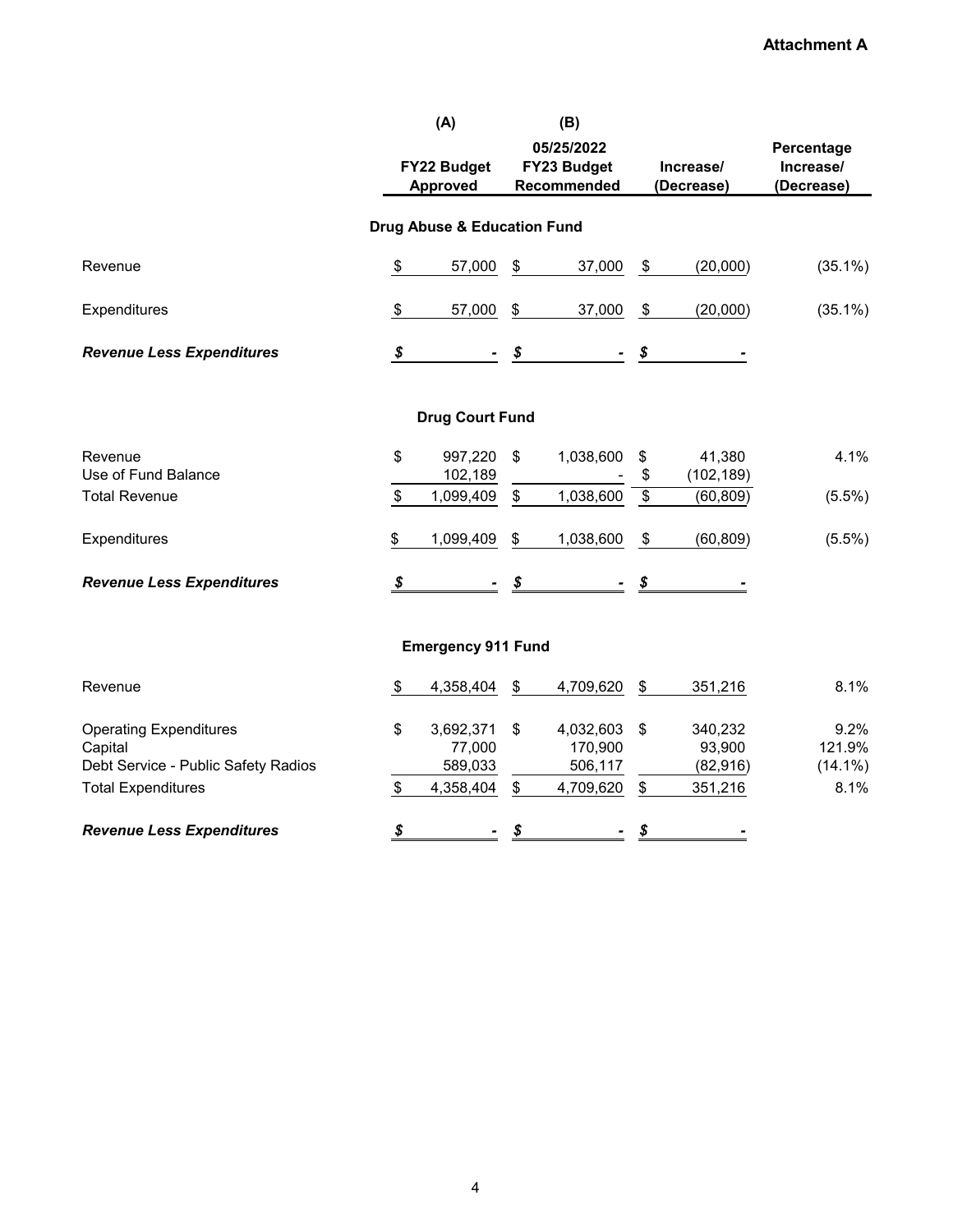|                                  | (A)                                    |    | (B)               |                            |                     |
|----------------------------------|----------------------------------------|----|-------------------|----------------------------|---------------------|
|                                  |                                        |    | 05/25/2022        |                            | Percentage          |
|                                  | FY22 Budget                            |    | FY23 Budget       | Increase/                  | Increase/           |
|                                  | <b>Approved</b>                        |    | Recommended       | (Decrease)                 | (Decrease)          |
|                                  |                                        |    |                   |                            |                     |
|                                  | <b>Emergency Medical Services Fund</b> |    |                   |                            |                     |
| Revenue                          | \$<br>5,242,500                        | \$ | 5,973,600         | \$<br>731,100              | 13.9%               |
| Use of Fund Balance              | 328,091                                |    |                   | (328,091)                  | $(100.0\%)$         |
| <b>Total Revenue</b>             | \$<br>5,570,591                        | \$ | 5,973,600         | \$<br>403,009              | 7.2%                |
| <b>Operating Expenditures</b>    | 4,936,856                              |    | 5,302,295         | 365,439                    | 7.4%                |
| Capital                          | 633,735                                |    | 671,305           | 37,570                     | 5.9%                |
| <b>Total Expenditures</b>        | \$<br>5,570,591                        | \$ | 5,973,600         | \$<br>403,009              | 7.2%                |
| <b>Revenue Less Expenditures</b> | \$                                     |    |                   | \$                         |                     |
|                                  | <b>Fire Protection Fund</b>            |    |                   |                            |                     |
| Revenue<br>Use of Fund Balance   | \$<br>9,902,200                        | \$ | 10,614,000        | \$<br>711,800              | 7.2%                |
| <b>Total Revenue</b>             | \$<br>304,000<br>10,206,200            | \$ | 10,614,000        | \$<br>(304,000)<br>407,800 | $(100.0\%)$<br>4.0% |
|                                  |                                        |    |                   |                            |                     |
| <b>Operating Expenditures</b>    | 8,254,157                              |    | 9,105,834         | 851,677                    | 10.3%               |
| Capital                          | 1,358,877                              |    | 915,000           | (443, 877)                 | (32.7%)             |
| Debt Service                     | 593,166                                |    | 593,166           |                            | 0.0%                |
| <b>Total Expenditures</b>        | \$<br>10,206,200                       | \$ | 10,614,000        | \$<br>407,800              | 4.0%                |
| <b>Revenue Less Expenditures</b> | \$                                     | S  |                   | \$                         |                     |
|                                  | <b>Jail Commissary Fund</b>            |    |                   |                            |                     |
| Revenue<br>Use of Fund Balance   | \$<br>395,500                          | \$ | 433,300<br>48,033 | \$<br>37,800<br>48,033     | 9.6%                |
| <b>Total Revenue</b>             | 395,500                                |    | 481,333           | 85,833                     | 21.7%               |
| Expenditures                     | \$<br>395,500                          | \$ | 481,333           | \$<br>85,833               | 21.7%               |
| <b>Revenue Less Expenditures</b> | \$                                     | \$ |                   | \$                         |                     |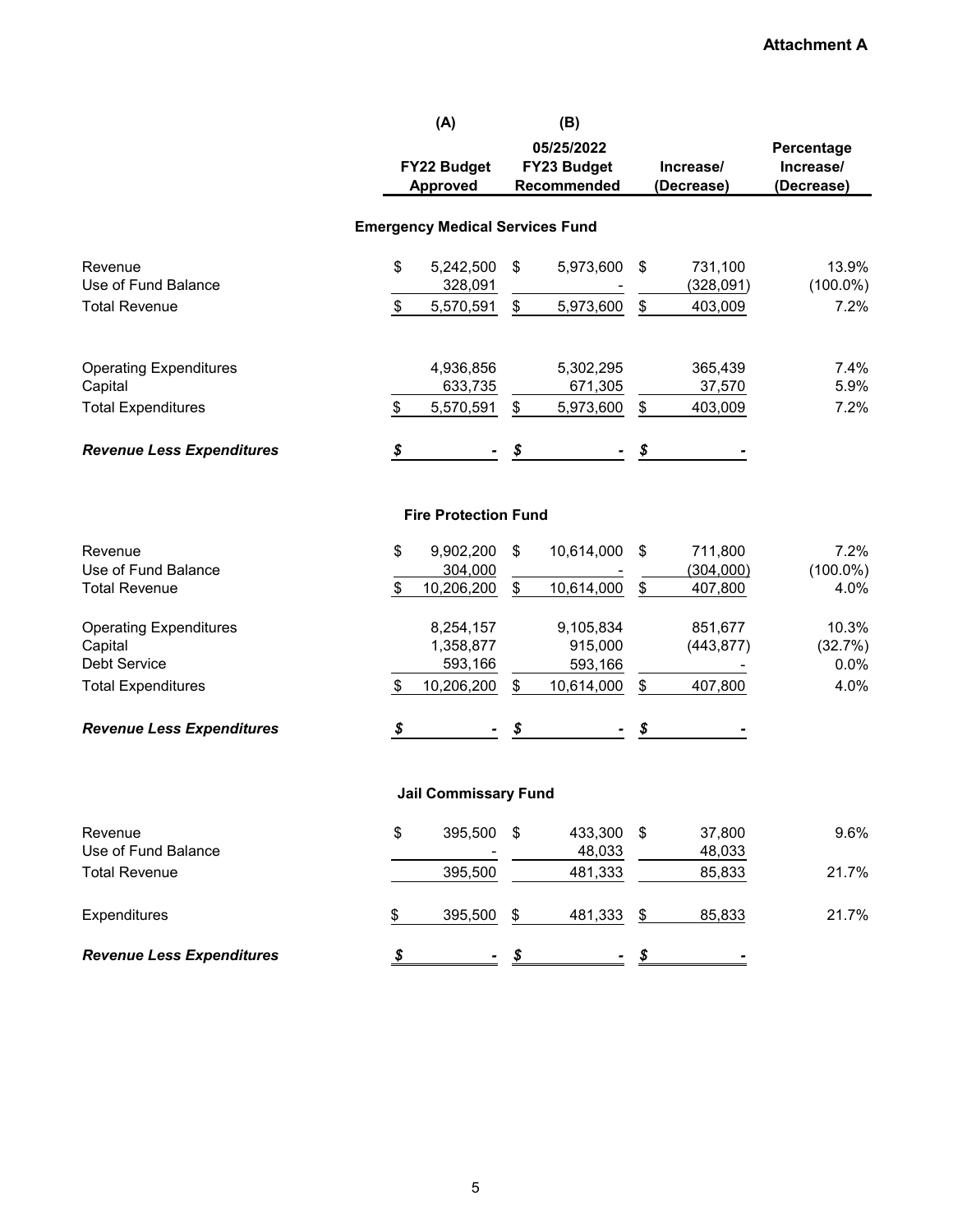|                                    |                     | (A)<br>FY22 Budget<br><b>Approved</b> |               | (B)<br>05/25/2022<br>FY23 Budget<br>Recommended |               | Increase/<br>(Decrease) | Percentage<br>Increase/<br>(Decrease) |
|------------------------------------|---------------------|---------------------------------------|---------------|-------------------------------------------------|---------------|-------------------------|---------------------------------------|
|                                    |                     | <b>Jail Complex Fund</b>              |               |                                                 |               |                         |                                       |
| Revenue<br>Use of Fund Balance     | \$                  | 120,640<br>350,000                    | \$            | 120,640<br>317,360                              | \$            | (32, 640)               | 0.0%                                  |
| <b>Total Revenue</b>               | \$                  | 470,640                               | \$            | 438,000                                         | \$            | (32, 640)               | $(6.9\%)$                             |
| Expenditures                       | \$                  | 470,640                               | \$            | 438,000                                         | \$            | (32, 640)               | (6.9%)                                |
| <b>Revenue Less Expenditures</b>   | \$                  |                                       | \$            |                                                 | \$            |                         |                                       |
|                                    |                     | <b>Juvenile Services Fund</b>         |               |                                                 |               |                         |                                       |
| Revenue                            | $\frac{1}{2}$       | 3,000                                 | \$            | 3,000                                           | \$            |                         | 0.0%                                  |
| Expenditures                       | \$                  | 3,000                                 | $\frac{1}{2}$ | 3,000                                           | $\frac{1}{2}$ |                         | 0.0%                                  |
| <b>Revenue Less Expenditures</b>   | $\pmb{\mathcal{S}}$ |                                       | \$            |                                                 | \$            |                         |                                       |
|                                    |                     | <b>Police Fund</b>                    |               |                                                 |               |                         |                                       |
| Revenue<br>Use of Fund Balance     | \$                  | 15,316,371<br>211,000                 | \$            | 16,509,129                                      | \$            | 1,192,758<br>(211,000)  | 7.8%                                  |
| <b>Total Revenue</b>               | \$                  | 15,527,371                            | \$            | 16,509,129                                      | \$            | 981,758                 | 6.3%                                  |
| <b>Police Operating</b><br>Capital | \$                  | 14,743,435<br>783,936                 | \$            | 15,757,710<br>751,419                           | \$            | 1,014,275<br>(32, 517)  | 6.9%<br>$(4.1\%)$                     |
| <b>Total Expenditures</b>          | \$                  | 15,527,371                            | \$            | 16,509,129                                      | \$            | 981,758                 | 6.3%                                  |
| <b>Revenue Less Expenditures</b>   | \$                  |                                       | \$            |                                                 | \$            |                         |                                       |
|                                    |                     | <b>Police Seizure Funds</b>           |               |                                                 |               |                         |                                       |
| Revenue                            | \$                  | 60,050                                | \$            | 60,050                                          | \$            |                         | 0.0%                                  |
| Expenditures                       | \$                  | 60,050                                | \$            | 60,050                                          | \$            |                         | 0.0%                                  |
| <b>Revenue Less Expenditures</b>   | \$                  |                                       | \$            |                                                 | \$            |                         |                                       |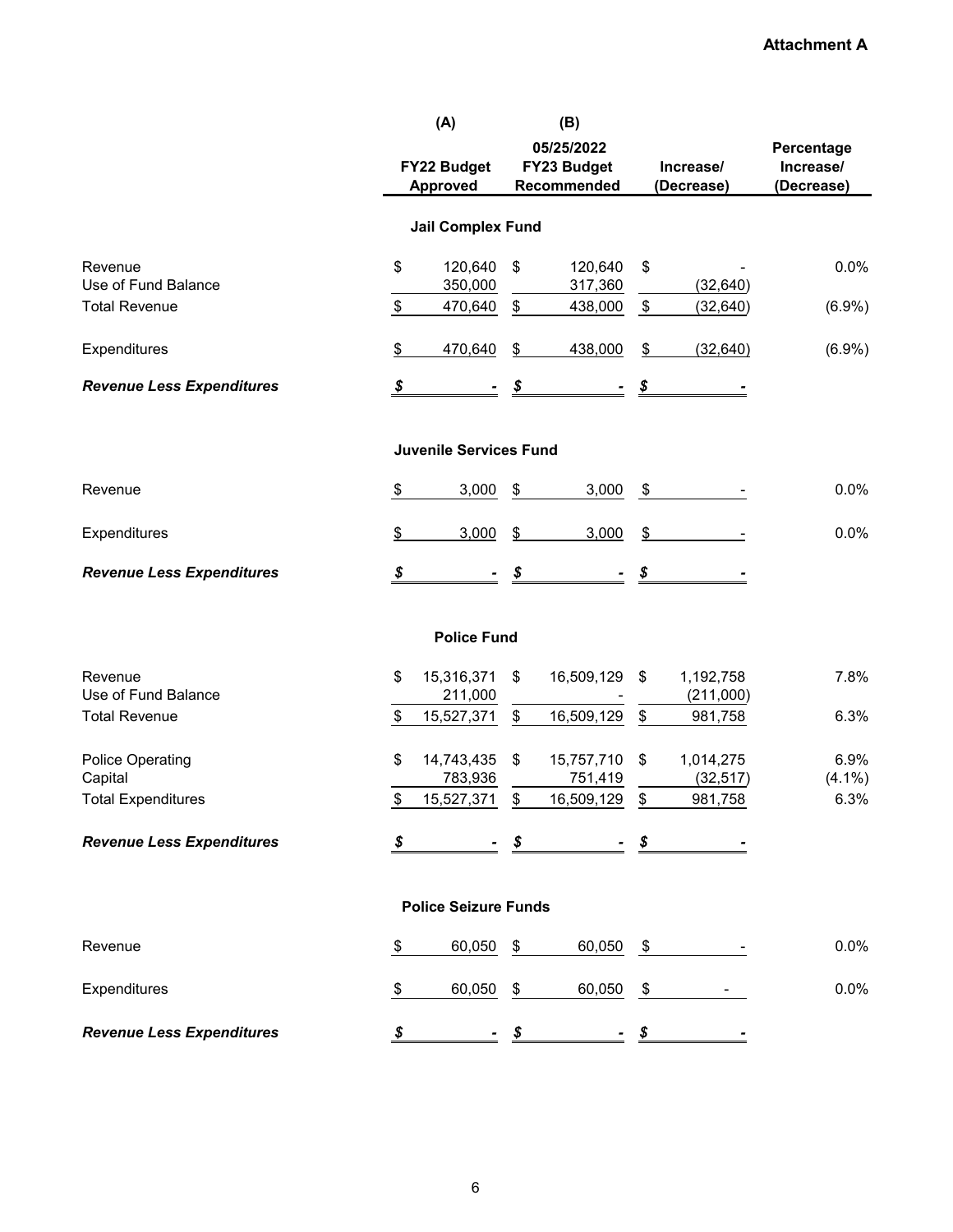|                                  | (A)                                   |               | (B)         |                         |            |             |
|----------------------------------|---------------------------------------|---------------|-------------|-------------------------|------------|-------------|
|                                  |                                       |               | 05/25/2022  |                         |            | Percentage  |
|                                  | FY22 Budget                           |               | FY23 Budget |                         | Increase/  | Increase/   |
|                                  | Approved                              |               | Recommended |                         | (Decrease) | (Decrease)  |
|                                  |                                       |               |             |                         |            |             |
|                                  | <b>Sea Island Special Police Fund</b> |               |             |                         |            |             |
| Revenue                          | \$<br>215,830                         | \$            | 188,030     | \$                      | (27, 800)  | $(12.9\%)$  |
| Transfers In from Other Funds    | 230,009                               |               | 183,061     |                         | (46, 948)  | $(20.4\%)$  |
| Use of Fund Balance              | 14,178                                |               |             |                         | (14, 178)  | $(100.0\%)$ |
| <b>Total Revenue</b>             | \$<br>460,017                         | \$            | 371,091     | $\sqrt[6]{\frac{1}{2}}$ | (88, 926)  | (19.3%)     |
| Expenditures                     | \$<br>460,017                         | \$            | 371,091     | \$                      | (88, 926)  | (19.3%)     |
| <b>Revenue Less Expenditures</b> | \$                                    | \$            |             | \$                      |            |             |
|                                  |                                       |               |             |                         |            |             |
|                                  | <b>Sheriff Seizure Funds</b>          |               |             |                         |            |             |
| Use of Fund Balance              | \$<br>38,000                          | $\frac{2}{2}$ | 38,000      | $\frac{1}{2}$           |            | 0.0%        |
| <b>Total Revenue</b>             | \$<br>38,000                          | \$            | 38,000      | $\sqrt[6]{\frac{1}{2}}$ |            | 0.0%        |
| Expenditures                     | \$<br>38,000                          | \$            | 38,000      | \$                      |            | 0.0%        |
| <b>Revenue Less Expenditures</b> | \$                                    | \$            |             | \$                      |            |             |
| <b>Capital Projects Funds</b>    |                                       |               |             |                         |            |             |
|                                  | <b>Capital Projects Fund</b>          |               |             |                         |            |             |
|                                  |                                       |               |             |                         |            |             |
| Revenue                          | \$<br>2,828,000                       | \$            | 6,775,010   | \$                      | 3,947,010  | 139.6%      |
| Use of Fund Balance              | 264,000                               |               | 18,000,000  |                         | 17,736,000 | 6718.2%     |
| <b>Total Revenue</b>             | \$<br>3,092,000                       | \$            | 24,775,010  | \$                      | 21,683,010 | 701.3%      |
| <b>Capital Expenditures</b>      | \$<br>3,092,000                       | \$            | 24,735,653  | \$                      | 21,643,653 | 700.0%      |
| Contingency & Future Projects    |                                       |               | 39,357      |                         | 39,357     |             |
| <b>Total Expenditures</b>        | \$<br>3,092,000                       | \$            | 24,775,010  | \$                      | 21,683,010 | 701.3%      |
| <b>Revenue Less Expenditures</b> | \$                                    | \$            |             | \$                      |            |             |
|                                  |                                       |               |             |                         |            |             |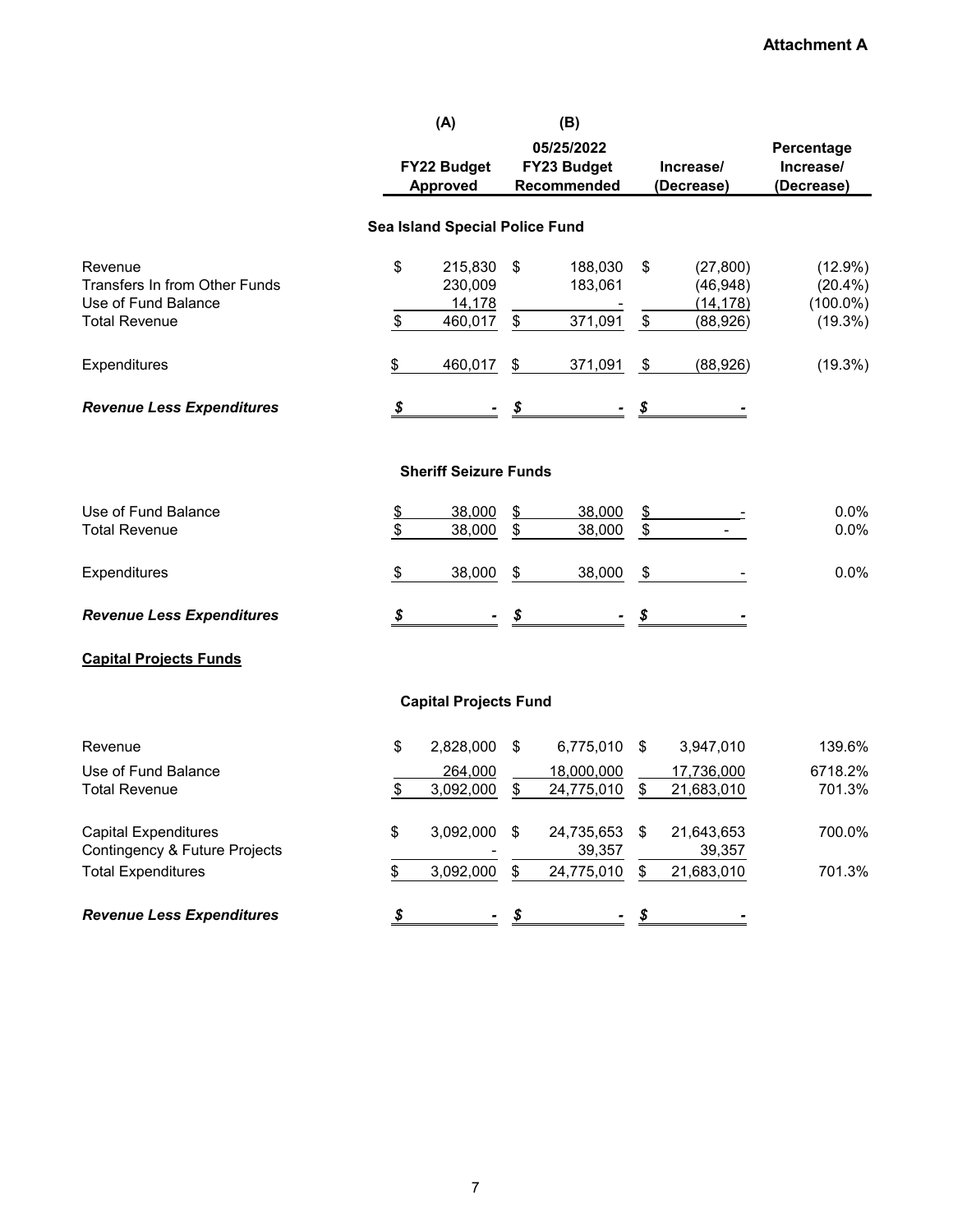|                                |                     | (A)                             |    | (B)            |                           |                          |                           |
|--------------------------------|---------------------|---------------------------------|----|----------------|---------------------------|--------------------------|---------------------------|
|                                |                     |                                 |    | 05/25/2022     |                           |                          | Percentage                |
|                                |                     | FY22 Budget                     |    | FY23 Budget    |                           | Increase/                | Increase/                 |
|                                |                     | Approved                        |    | Recommended    |                           | (Decrease)               | (Decrease)                |
| <b>Debt Service Funds</b>      |                     |                                 |    |                |                           |                          |                           |
|                                |                     |                                 |    |                |                           |                          |                           |
|                                |                     | <b>Debt Service Fund</b>        |    |                |                           |                          |                           |
|                                |                     |                                 |    |                |                           |                          |                           |
| Revenue                        | \$                  | 2,408,348                       | \$ | 2,923,959      | \$                        | 515,611                  | 21.4%                     |
|                                |                     |                                 |    |                |                           |                          |                           |
| Expenses                       | \$                  | 2,408,348                       | \$ | 2,082,771      | \$                        | (325, 577)               | (13.5%)                   |
|                                |                     |                                 |    |                |                           |                          |                           |
| <b>Revenue Less Expenses</b>   | $\pmb{\mathcal{S}}$ |                                 | \$ | 841,188        | \$                        | 841,188                  |                           |
|                                |                     |                                 |    |                |                           |                          |                           |
|                                |                     |                                 |    |                |                           |                          |                           |
| <b>Enterprise Funds</b>        |                     |                                 |    |                |                           |                          |                           |
|                                |                     | <b>Building Inspection Fund</b> |    |                |                           |                          |                           |
| Revenue                        | \$                  | 909,555                         | \$ | 902,455        |                           |                          |                           |
| Use of Net Position            |                     |                                 |    | 251,884        | \$                        | (7, 100)<br>251,884      | (0.8% )                   |
| <b>Total Revenue</b>           | \$                  | 909,555                         | \$ | 1,154,339      | \$                        | 244,784                  | 26.9%                     |
|                                |                     |                                 |    |                |                           |                          |                           |
| Expenses                       | \$                  | 909,555                         | \$ | 1,154,339      | \$                        | 244,784                  | 26.9%                     |
|                                |                     |                                 |    |                |                           |                          |                           |
| <b>Revenue Less Expenses</b>   | \$                  | $\blacksquare$                  | \$ | $\blacksquare$ | \$                        |                          |                           |
|                                |                     |                                 |    |                |                           |                          |                           |
|                                |                     |                                 |    |                |                           |                          |                           |
|                                |                     | <b>Solid Waste Fund</b>         |    |                |                           |                          |                           |
|                                |                     |                                 |    |                |                           |                          |                           |
| Revenue<br>Use of Net Position | \$                  | 3,882,500                       | \$ | 3,573,709      | \$                        | (308, 791)               | $(8.0\%)$                 |
| <b>Total Revenue</b>           | \$                  | 392,376<br>4,274,876            | \$ | 3,573,709      | $\boldsymbol{\mathsf{S}}$ | (392, 376)<br>(701, 167) | $(100.0\%)$<br>$(16.4\%)$ |
|                                |                     |                                 |    |                |                           |                          |                           |
| <b>Expenses</b>                | \$                  | 4,274,876                       | \$ | 3,573,709      | \$                        | (701, 167)               | $(16.4\%)$                |
|                                |                     |                                 |    |                |                           |                          |                           |
| <b>Revenue Less Expenses</b>   | \$                  |                                 | \$ |                | \$                        |                          |                           |
|                                |                     |                                 |    |                |                           |                          |                           |
|                                |                     |                                 |    |                |                           |                          |                           |
| <b>Trust Fund</b>              |                     |                                 |    |                |                           |                          |                           |
|                                |                     |                                 |    |                |                           |                          |                           |
|                                |                     | <b>Pension Fund</b>             |    |                |                           |                          |                           |
|                                |                     |                                 |    |                |                           |                          |                           |
| Revenue                        | \$                  | 5,995,075                       | \$ | 5,995,075      | \$                        |                          | 0.0%                      |
|                                |                     |                                 |    |                |                           |                          |                           |
| Expenses                       | \$                  | 5,995,075                       | \$ | 5,995,075      | \$                        |                          | 0.0%                      |
|                                |                     |                                 |    |                |                           |                          |                           |
| <b>Revenue Less Expenses</b>   | \$                  |                                 | S  |                | S                         |                          |                           |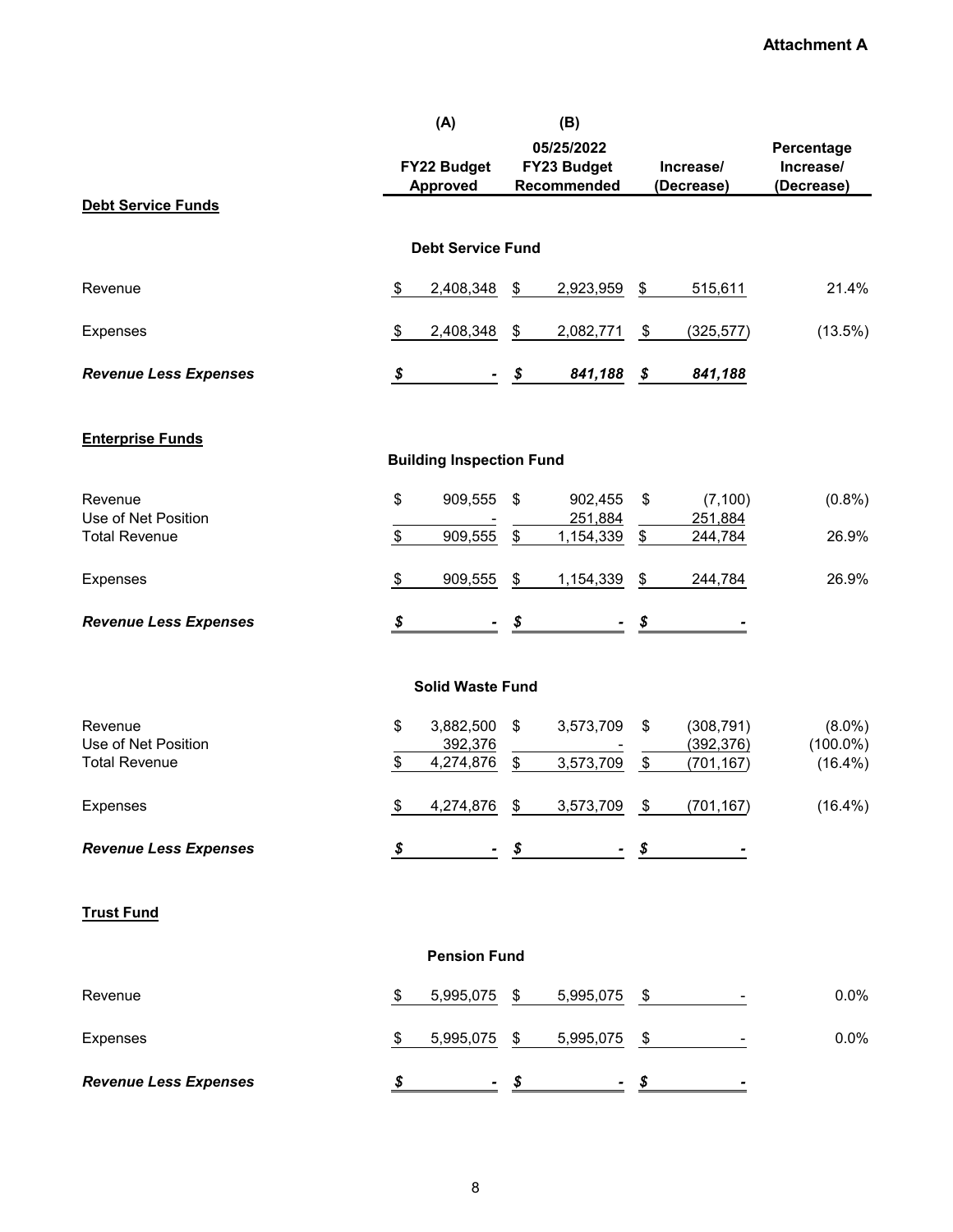#### **FY23 Recommended Personnel Changes Attachment B**

|                                            |                                                                                                                                                        |    |               | FICA /          |            |                |      | <b>Health</b>    |                 |               | <b>Household</b> |                    |
|--------------------------------------------|--------------------------------------------------------------------------------------------------------------------------------------------------------|----|---------------|-----------------|------------|----------------|------|------------------|-----------------|---------------|------------------|--------------------|
| <b>Department</b>                          | <b>Position</b>                                                                                                                                        |    | <b>Salary</b> | <b>Medicare</b> |            | <b>Pension</b> |      | <b>Insurance</b> | <b>Benefits</b> |               | <b>Costs</b>     | <b>Total Costs</b> |
|                                            | <b>Recommended New Positions</b>                                                                                                                       |    |               |                 |            |                |      |                  |                 |               |                  |                    |
| <b>General Fund</b>                        |                                                                                                                                                        |    |               |                 |            |                |      |                  |                 |               |                  |                    |
| <b>Property Appraisal</b>                  | Appraiser I                                                                                                                                            | \$ | 39,004        | \$              | 2,984      | 2,340<br>-\$   | - \$ | 12,806           | - \$            | $18,130$ \$   | 5,600            | \$<br>62,734       |
| <b>Total General Fund</b>                  |                                                                                                                                                        | S. | 39,004        | \$              | 2,984      | 2,340<br>-\$   | - \$ | 12,806           | - \$            | $18,130$   \$ | 5,600            | \$<br>62,734       |
|                                            |                                                                                                                                                        |    |               |                 |            |                |      |                  |                 |               |                  |                    |
| <b>Police Fund</b>                         |                                                                                                                                                        |    |               |                 |            |                |      |                  |                 |               |                  |                    |
|                                            | Administrative Assistant I (Changing two part-<br>time Community Service Officer positions to one<br>full-time Administrative Assistant position; only |    |               |                 |            |                |      |                  |                 |               |                  |                    |
| Police - Admin                             | \$5,781 more annually)                                                                                                                                 | \$ | 39,004        | \$              | 2,984      | 2,340<br>-\$   | - \$ | 12,806           | l \$            | $18,130$ \$   | $\sim$           | \$<br>57,134       |
| <b>Total Police Fund</b>                   |                                                                                                                                                        | \$ | 39,004        | -\$             | 2,984      | 2,340<br>-\$   | l \$ | $12,806$ \$      |                 | $18,130$ \$   |                  | \$<br>57,134       |
|                                            |                                                                                                                                                        |    |               |                 |            |                |      |                  |                 |               |                  |                    |
| Accommodation Excise Tax Fund              |                                                                                                                                                        |    |               |                 |            |                |      |                  |                 |               |                  |                    |
| <b>Blythe Island</b>                       | Part-time to Full-time Recreation Site Attendant                                                                                                       | \$ | 8,477         | \$              | 648        | \$<br>1,850    | -\$  | 12,806           | 15,304<br>- \$  |               | 200<br>- \$      | \$<br>23,981       |
| <b>Total Accommodation Excise Tax Fund</b> |                                                                                                                                                        | \$ | 8,477         | -\$             | 648        | 1,850<br>-\$   | - \$ | 12,806           | 15,304<br>l Si  |               | 200<br>l Si      | \$<br>23,981       |
|                                            |                                                                                                                                                        |    |               |                 |            |                |      |                  |                 |               |                  |                    |
| <b>Total All Funds</b>                     |                                                                                                                                                        | \$ | 86,485        | -\$             | $6,616$ \$ | 6,530          | ∣\$. | 38,418           | l \$            | $51,565$ \$   | 5,800            | \$<br>143,850      |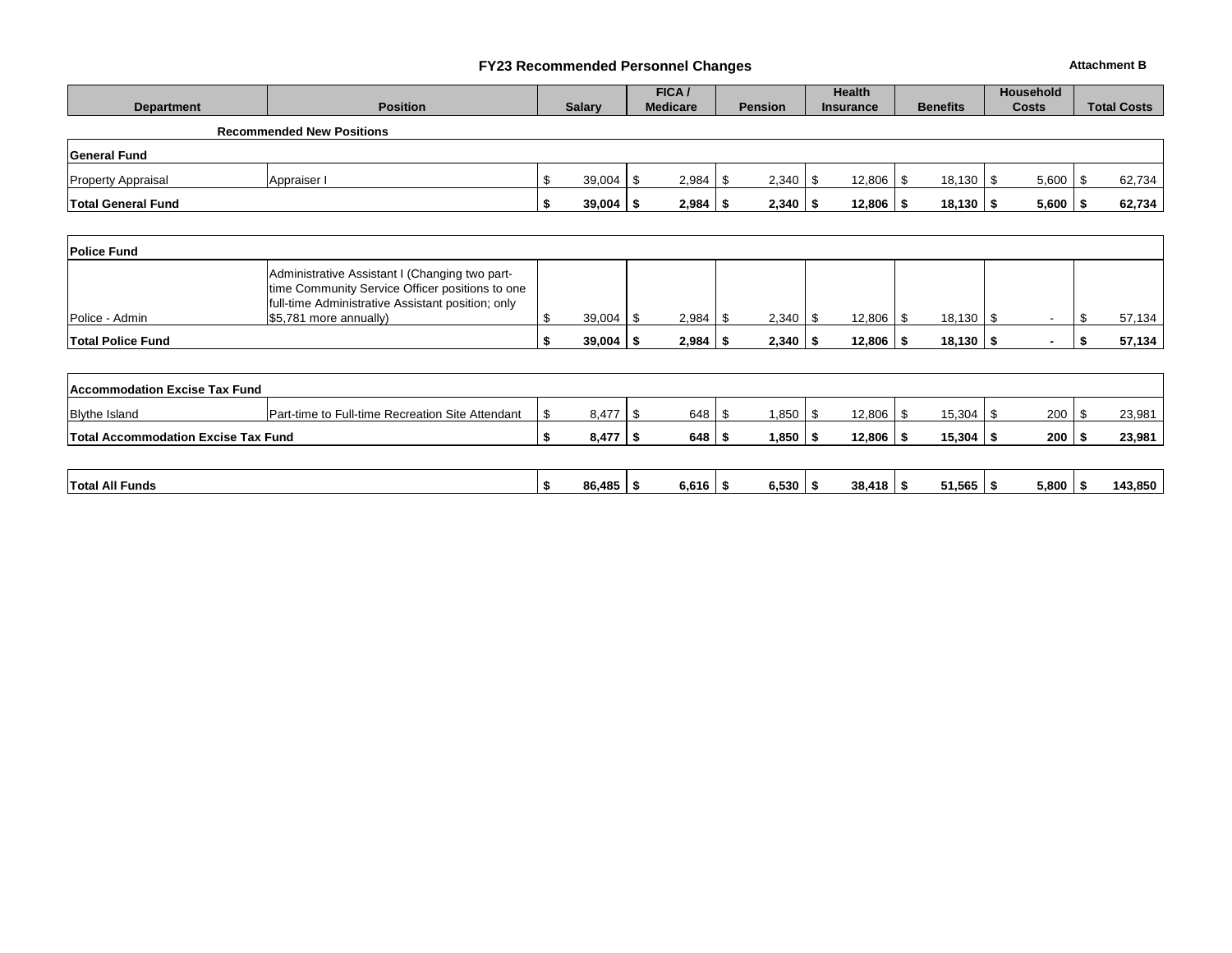## **FY23 Recommended Personnel Changes Attachment B-1**

|                           |                                        |               | FICA/           |                        | <b>Health</b>        |                 |                     |
|---------------------------|----------------------------------------|---------------|-----------------|------------------------|----------------------|-----------------|---------------------|
| <b>Department</b>         | <b>Position</b>                        | <b>Salary</b> | <b>Medicare</b> | <b>Pension</b>         | <b>Insurance</b>     | <b>Benefits</b> | <b>Total Costs</b>  |
|                           | <b>Recommended Positions to Delete</b> |               |                 |                        |                      |                 |                     |
| <b>General Fund</b>       |                                        |               |                 |                        |                      |                 |                     |
| Administration            | <b>Internal Auditor</b>                | 63,126        | 4,829           | 3,788                  | 12,806               | 21,423          | 84,549              |
| <b>Total General Fund</b> |                                        | 63,126        | 4,829           | 3,788                  | 12,806               | 21,423          | 84,549              |
|                           |                                        |               |                 |                        |                      |                 |                     |
| <b>Police Fund</b>        |                                        |               |                 |                        |                      |                 |                     |
| Police - Admin            | <b>PT Community Service Officer</b>    | \$<br>24,174  | 1,849<br>- \$   | - \$<br>$\blacksquare$ | \$<br>$\blacksquare$ | \$<br>1,849     | 26,023<br>- \$      |
| Police - Admin            | <b>PT Community Service Officer</b>    | \$<br>24,174  | 1,849<br>S      | - \$<br>$\blacksquare$ | \$<br>$\sim$         | \$<br>1,849     | 26,023<br><b>\$</b> |
| <b>Total Police Fund</b>  |                                        | \$<br>48,348  | 3,699<br>P      | - 5                    | S                    | 3,699           | 52,047              |

| 171<br>Funds<br>- 13 | All I<br>Total |  | $\overline{\phantom{a}}$<br>44/ |  | 8,528 |  | .788 |  | 12,806 |  | 25,121 |  | 136,595 |
|----------------------|----------------|--|---------------------------------|--|-------|--|------|--|--------|--|--------|--|---------|
|----------------------|----------------|--|---------------------------------|--|-------|--|------|--|--------|--|--------|--|---------|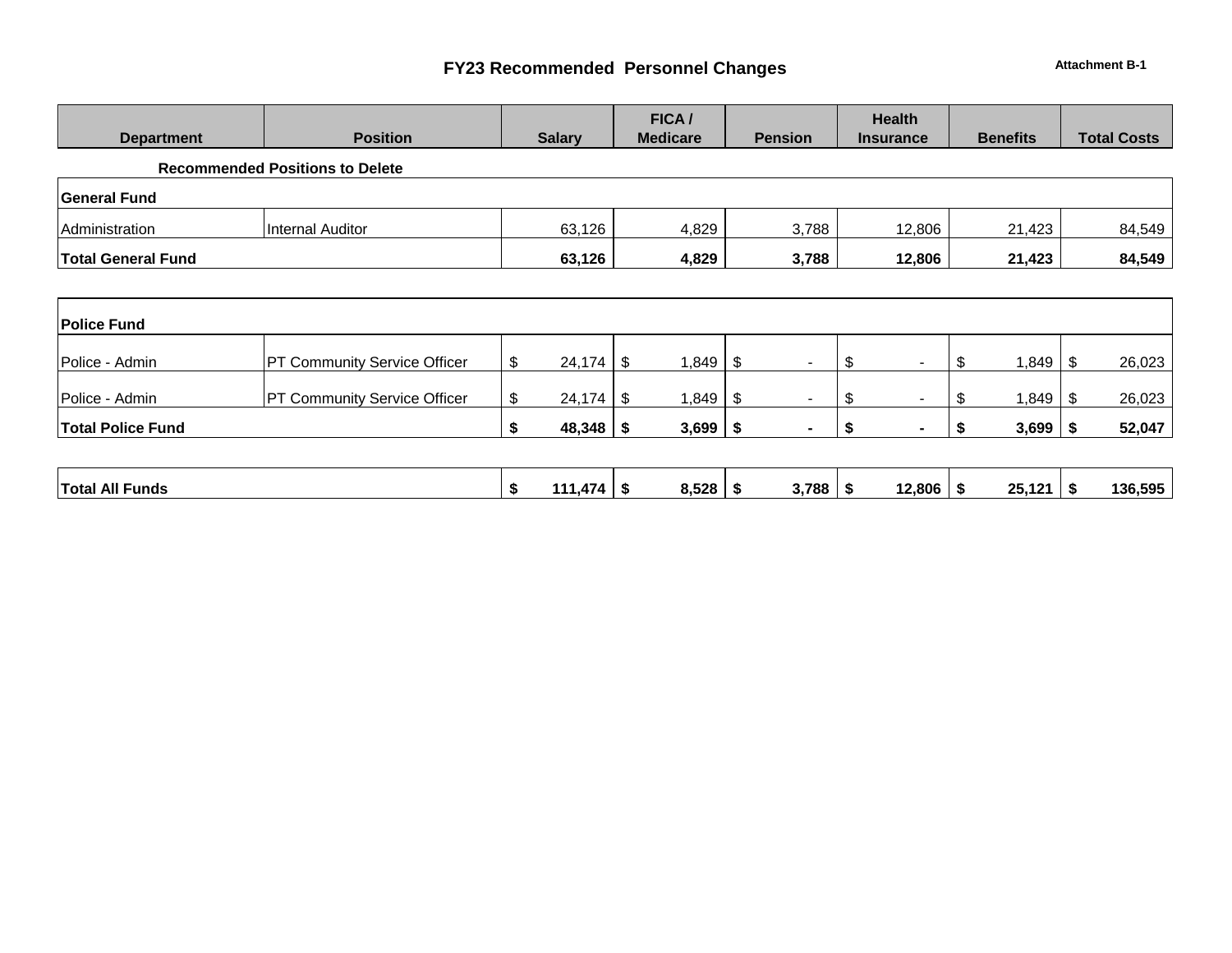#### **Glynn County Approved Positions FY13/14 through FY21/22 and Proposed FY22/23**

|                                                           | FY13-14         | FY14-15         | FY15-16         | FY16-17         | FY17-18         | FY18-19         | FY19-20         | FY20-21         | FY21-22         | FY22-23    | <b>Notes</b>          |
|-----------------------------------------------------------|-----------------|-----------------|-----------------|-----------------|-----------------|-----------------|-----------------|-----------------|-----------------|------------|-----------------------|
|                                                           | <b>Budgeted</b> | <b>Budgeted</b> | <b>Budgeted</b> | <b>Budgeted</b> | <b>Budgeted</b> | <b>Budgeted</b> | <b>Budgeted</b> | <b>Budgeted</b> | <b>Budgeted</b> | Proposed   |                       |
|                                                           | <b>FTE</b>      | <b>FTE</b>      | <b>FTE</b>      | <b>FTE</b>      | <b>FTE</b>      | <b>FTE</b>      | <b>FTE</b>      | <b>FTE</b>      | <b>FTE</b>      | <b>FTE</b> |                       |
| <b>Elected/ Appointed</b>                                 |                 |                 |                 |                 |                 |                 |                 |                 |                 |            |                       |
| <b>Board of Elections</b>                                 | 3.00            | 3.65            | 3.65            | 4.34            | 4.35            | 4.42            | 3.73            | 3.73            | 4.73            | 4.73       |                       |
| <b>Clerk of State Court</b>                               | 11.88           | 13.18           | 13.18           | 13.18           | 13.45           | 13.45           | 13.45           | 13.45           | 15.45           | 15.45      |                       |
| <b>Clerk of Superior Court</b>                            | 22.00           | 22.00           | 22.00           | 22.00           | 22.00           | 22.00           | 22.00           | 22.00           | 22.00           | 22.00      |                       |
| Coroner                                                   | 1.00            | 1.00            | 1.00            | 1.00            | 1.00            | 1.00            | 1.00            | 1.00            | 1.00            | 1.00       |                       |
| <b>County Attorney</b>                                    | 4.00            | 4.00            | 4.00            | 4.00            | 4.00            | 5.00            | 5.00            | 5.00            | 5.00            | 5.00       |                       |
| <b>County Commission</b>                                  | 3.00            | 3.00            | 3.00            | 3.00            | 3.00            | 3.00            | 3.00            | 3.00            | 3.00            | 3.00       |                       |
| Judge of State Court                                      | 2.00            | 2.00            | 2.00            | 2.00            | 2.00            | 2.00            | 2.00            | 2.00            | 2.00            | 2.00       |                       |
| Judge of Superior Court                                   | 5.88            | 5.73            | 5.73            | 12.73           | 11.73           | 11.18           | 11.73           | 11.45           | 12.45           | 12.45      |                       |
| Juvenile Court                                            | 11.70           | 12.60           | 12.60           | 12.60           | 12.26           | 12.26           | 12.26           | 12.26           | 13.26           | 13.26      |                       |
| Magistrate Court                                          | 2.00            | 2.00            | 2.00            | 2.00            | 2.00            | 2.00            | 2.00            | 2.00            | 2.00            | 2.00       |                       |
| <b>Probate Court</b>                                      | 6.73            | 6.73            | 7.45            | 7.45            | 7.73            | 7.73            | 7.73            | 7.78            | 7.97            | 7.97       |                       |
| <b>Property Appraisal Office</b>                          | 19.00           | 19.00           | 20.00           | 20.00           | 20.00           | 20.00           | 20.00           | 20.00           | 20.00           |            | 21.00 Note 1          |
| Sheriff                                                   | 145.70          | 146.53          | 146.53          | 163.19          | 164.39          | 164.13          | 164.50          | 170.59          | 173.22          | 173.22     |                       |
| Solicitor of State Court                                  | 4.00            | 4.00            | 4.73            | 4.73            | 4.73            | 4.73            | 4.73            | 4.73            | 4.73            | 4.73       |                       |
| <b>Tax Commissioner</b>                                   | 20.75           | 20.75           | 20.63           | 20.63           | 21.63           | 21.63           | 23.35           | 23.35           | 23.35           | 23.35      |                       |
| <b>Total Elected/ Appointed:</b>                          | 262.64          | 266.17          | 268.50          | 292.85          | 294.27          | 294.53          | 296.46          | 302.34          | 310.16          | 311.15     |                       |
|                                                           |                 |                 |                 |                 |                 |                 |                 |                 |                 |            |                       |
|                                                           |                 |                 |                 |                 |                 |                 |                 |                 |                 |            |                       |
| Administrative                                            |                 |                 |                 |                 |                 |                 |                 |                 |                 |            |                       |
| Administration                                            | 5.00            | 5.00            | 5.00            | 5.00            | 8.00            | 9.00            | 9.00            | 9.00            | 9.00            |            | 7.00 Note 2, Note 3   |
| <b>Facility Management</b>                                | 11.00           | 11.00           | 11.00           | 11.00           | 12.00           | 12.00           | 12.00           | 12.00           | 12.00           | 12.00      |                       |
| Finance                                                   | 11.00           | 11.00           | 12.00           | 12.00           | 13.00           | 13.00           | 14.00           | 13.00           | 11.00           |            | 12.00 Note 4          |
| Finance - Mail Services, Occupational Tax                 | 1.63            | 1.65            | 0.65            | 0.73            | 0.73            | 0.73            | 0.73            | 0.73            | 0.73            | 0.73       |                       |
| GIS/Mapping                                               | 8.00            | 7.50            | 7.50            | 7.50            | 7.50            | 8.25            | 8.00            | 8.00            | 8.00            | 8.00       |                       |
| Human Resources                                           | 6.00            | 6.63            | 6.63            | 6.73            | 7.00            | 7.00            | 7.00            | 7.00            | 7.00            | 7.00       |                       |
| Information Technology                                    | 10.00           | 11.50           | 11.50           | 11.50           | 12.50           | 13.98           | 14.00           | 14.00           | 14.00           | 14.00      |                       |
| <b>Total Administrative:</b>                              | 52.63           | 54.28           | 54.28           | 54.46           | 60.73           | 63.96           | 64.73           | 63.73           | 61.73           | 60.73      |                       |
|                                                           |                 |                 |                 |                 |                 |                 |                 |                 |                 |            |                       |
| <b>Public Safety</b>                                      |                 |                 |                 |                 |                 |                 |                 |                 |                 |            |                       |
| <b>Animal Control</b>                                     | 7.00            | 8.00            | 8.00            | 8.00            | 9.20            | 9.00            | 9.00            | 10.00           | 11.00           | 11.00      |                       |
| <b>Community Services Director</b>                        |                 | $\sim$          | 1.00            | 1.00            | 1.20            |                 | ×.              |                 | $\sim$          |            |                       |
| E-911                                                     | 35.80           | 35.83           | 35.83           | 36.15           | 36.90           | 36.90           | 36.90           | 35.92           | 36.73           | 36.73      |                       |
| <b>Emergency Management</b>                               |                 | $\sim$          | $\sim$          | 2.00            | 2.20            | 2.00            | 2.00            | 2.00            | 2.00            | 2.00       |                       |
| Fire - Emergency Rescue/ EMS                              | 47.00           | 47.00           | 47.00           | 47.00           | 47.00           | 46.00           | 47.00           | 47.00           | 47.00           | 47.00      |                       |
| <b>Fire Protection Fund</b>                               | 87.00           | 87.00           | 88.00           | 86.00           | 87.20           | 102.00          | 102.00          | 102.00          | 85.00           | 85.00      |                       |
| Police                                                    | 115.00          | 120.00          | 120.00          | 118.00          | 124.00          | 124.00          | 137.90          | 136.20          | 145.36          |            | 148.00 Note 5, Note 6 |
| Police - Sea Island                                       | 6.00            | 6.00            | 6.00            | 6.00            | 6.00            | 6.00            | 4.00            | 4.00            | 6.00            |            | 4.00 Note 7           |
| <b>Total Public Safety:</b>                               | 297.80          | 303.83          | 305.83          | 304.15          | 313.70          | 325.90          | 338.80          | 337.12          | 333.09          | 333.73     |                       |
|                                                           |                 |                 |                 |                 |                 |                 |                 |                 |                 |            |                       |
| <b>Public Works &amp; Development</b><br>Code Enforcement | 5.00            | 5.00            | 5.00            | 5.00            | 6.00            | 6.00            | 6.00            | 6.00            | 6.00            | 6.00       |                       |
| <b>Community Development</b>                              | 16.00           | 17.00           | 18.00           | 20.22           | 25.73           | 24.73           | 24.73           | 23.28           | 23.28           | 23.28      |                       |
| Engineering                                               |                 | $\overline{a}$  | $\sim$          | $\sim$          | $\sim$          | $\sim$          | ×               |                 | $\sim$          | $\sim$     |                       |
| Public Works - Accommodation Excise Tax                   |                 | $\overline{a}$  | 7.84            | 7.73            | 6.73            | 6.73            | 6.73            | 6.73            | 7.10            | 7.10       |                       |
| Public Works - EMS Fund                                   |                 | $\sim$          | Ĭ.              |                 |                 | ÷.              |                 |                 | 0.30            | 0.30       |                       |
| Public Works - Fire Fund                                  |                 |                 |                 |                 |                 |                 |                 |                 | 1.70            | 1.70       |                       |
| Public Works - General Fund                               | 87.60           | 81.60           | 98.08           | 88.68           | 89.35           | 88.98           | 88.95           | 86.23           | 82.03           | 82.03      |                       |
| Public Works - Police Fund                                |                 |                 |                 |                 |                 |                 |                 |                 | 3.00            | 3.00       |                       |
| Public Works - Solid Waste Collection                     |                 |                 | 0.50            | 0.50            | 0.50            | 0.50            | 0.50            | 0.50            | 0.60            | 0.60       |                       |
| <b>Total Public Works &amp; Development:</b>              | 108.60          | 103.60          | 129.42          | 122.13          | 128.31          | 126.94          | 126.90          | 122.74          | 124.01          | 124.01     |                       |
|                                                           |                 |                 |                 |                 |                 |                 |                 |                 |                 |            |                       |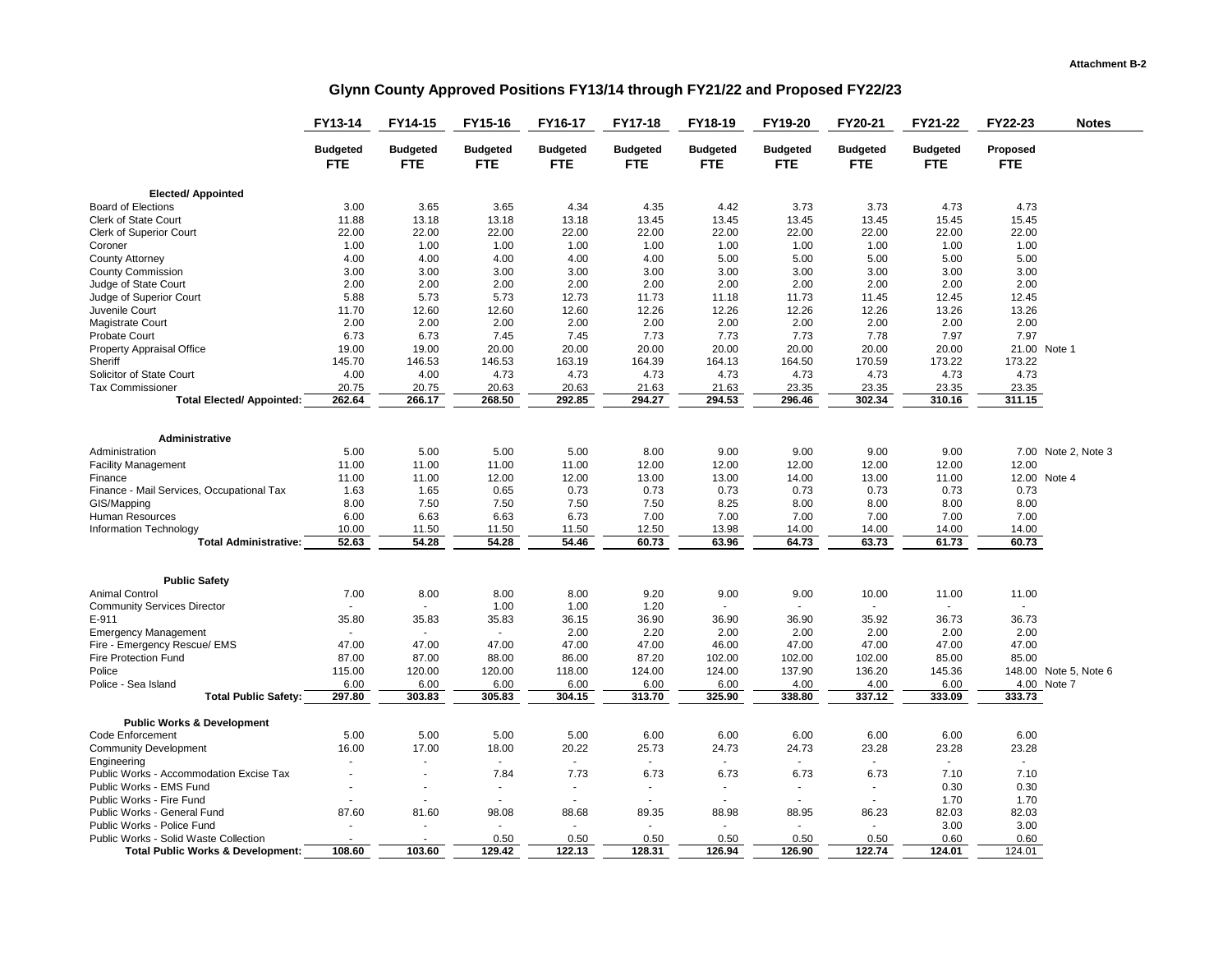|                                        | FY13-14                       | FY14-15                       | FY15-16                       | FY16-17                 | <b>FY17-18</b>         | FY18-19                       | FY19-20                       | FY20-21                | FY21-22                 | FY22-23                | <b>Notes</b>         |
|----------------------------------------|-------------------------------|-------------------------------|-------------------------------|-------------------------|------------------------|-------------------------------|-------------------------------|------------------------|-------------------------|------------------------|----------------------|
|                                        | <b>Budgeted</b><br><b>FTE</b> | <b>Budgeted</b><br><b>FTE</b> | <b>Budgeted</b><br><b>FTE</b> | <b>Budgeted</b><br>FTE. | <b>Budgeted</b><br>FTE | <b>Budgeted</b><br><b>FTE</b> | <b>Budgeted</b><br><b>FTE</b> | <b>Budgeted</b><br>FTE | <b>Budgeted</b><br>FTE. | Proposed<br><b>FTE</b> |                      |
| <b>Culture &amp; Recreation</b>        |                               |                               |                               |                         |                        |                               |                               |                        |                         |                        |                      |
| Recreation - Accommodation Excise Tax  | 26.83                         | 27.83                         | 17.70                         | 27.22                   | 26.91                  | 30.03                         | 28.83                         | 30.06                  | 30.40                   |                        | 33.74 Note 8, Note 9 |
| Recreation and Parks - General Fund    | 39.70                         | 38.70                         | 34.65                         | 35.79                   | 35.32                  | 33.86                         | 33.43                         | 32.92                  | 32.95                   |                        | 33.02 Note 10        |
| Marshes of Glynn Library               | 10.70                         | 11.70                         | 13.13                         | 13.13                   | 13.63                  | 13.55                         | 13.55                         | 13.55                  | 13.94                   | 13.94                  |                      |
| <b>Total Culture &amp; Recreation:</b> | 77.23                         | 78.23                         | 65.48                         | 76.14                   | 75.86                  | 77.44                         | 75.81                         | 76.53                  | 77.29                   | 80.70                  |                      |
| <b>Grand Total</b>                     | 798.90                        | 806.11                        | 823.51                        | 849.73                  | 872.87                 | 888.77                        | 902.70                        | 902.46                 | 906.27                  | 910.30                 |                      |

#### **Glynn County Approved Positions FY13/14 through FY21/22 and Proposed FY22/23**

#### **Notes**

Note 1: One FT Appraiser I position recommended to be added for FY23.

Note 2: Contract Analyst position reclassified to Compliance Officer and moved to Finance during FY22.

Note 3: Internal Auditor position recommended to be deleted for FY23.

Note 4: Compliance Officer position moved to Finance during FY22.

Note 5: Recommend changing two PT Community Service Officer positions to one FT Administrative Assistant position for FY23.

Note 6: Two FT positions moved from Sea Island Police Fund during FY22.

Note 7: Two FT positions moved to Police Fund during FY22.

Note 8: Recommend changing one PT Site Attendant to one FT Site Attendant for FY23.

Note 9: Increase due to change in budgeted seasonal position hours.

Note 10: Increase due to change in budgeted seasonal position hours.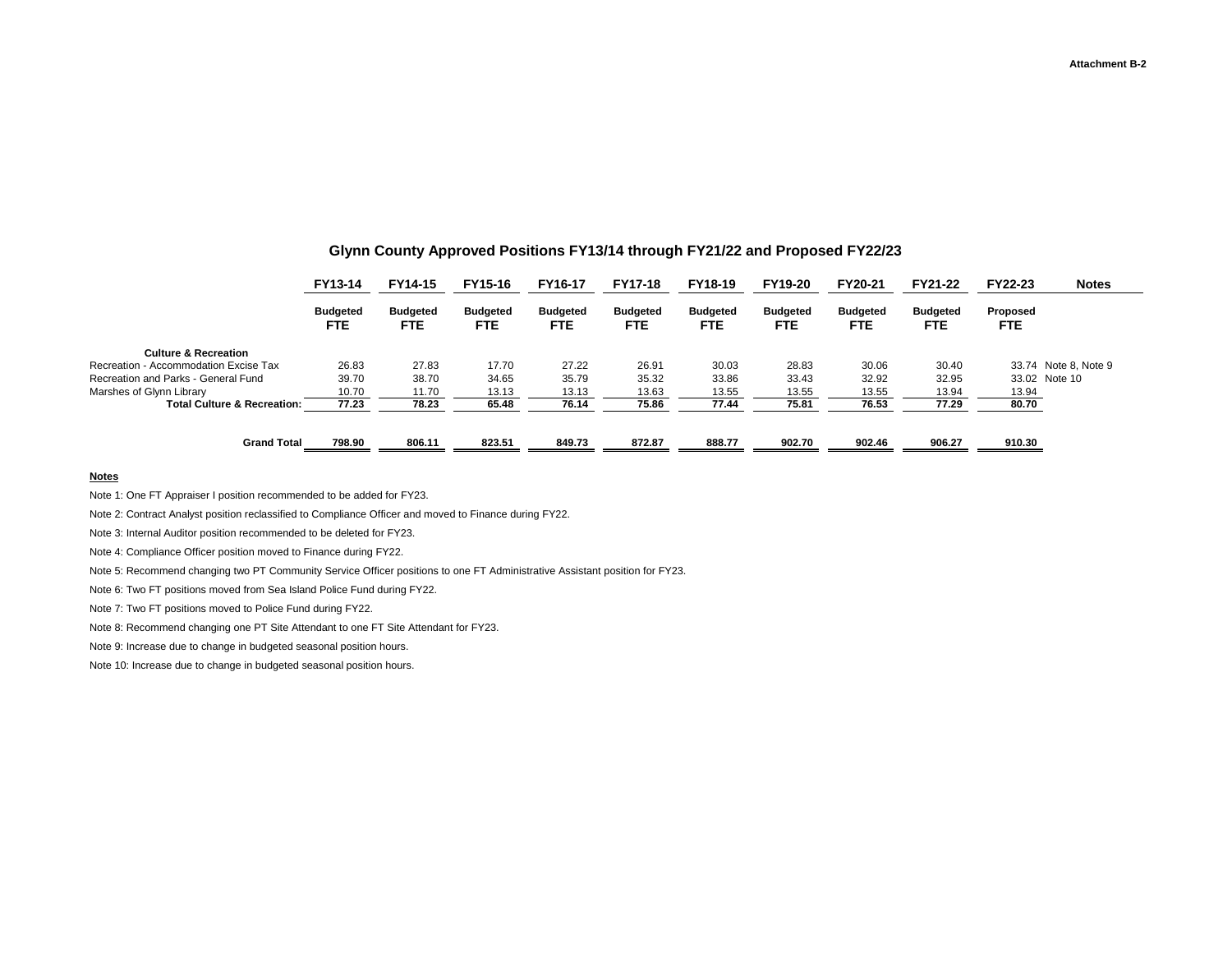|  |  | FY23 - Not Recommended but Requested Personnel Changes |  |  |  |  |
|--|--|--------------------------------------------------------|--|--|--|--|
|--|--|--------------------------------------------------------|--|--|--|--|

**FIZA - Recording Personnel Changes Attachment B-3** 

| <b>Department</b>                       | <b>Position</b>                     | <b>Salary</b>              | FICA /<br><b>Medicare</b> |            | <b>Pension</b> | <b>Health</b><br><b>Insurance</b> |           | <b>Benefits</b> |            | Household<br><b>Costs</b> |     | <b>Total Costs</b> |
|-----------------------------------------|-------------------------------------|----------------------------|---------------------------|------------|----------------|-----------------------------------|-----------|-----------------|------------|---------------------------|-----|--------------------|
|                                         | <b>NOT RECOMMENDED</b>              |                            |                           |            |                |                                   |           |                 |            |                           |     |                    |
| <b>General Fund</b>                     |                                     |                            |                           |            |                |                                   |           |                 |            |                           |     |                    |
| <b>GIS</b>                              | <b>GIS Analyst I</b>                | \$<br>45,629               | 3,491<br>\$               | \$         | 2,738          | 12,806<br>-S                      | \$        | 19,034          | \$         | 3,000                     | \$  | 67,663             |
| Marshes of Glynn Libraries              | <b>Library Assistant III</b>        | \$<br>$32,059$ \ \$        | $2,453$ \$                |            | 1,924          | $12,806$ \$<br>\$                 |           | 17,182          | <b>S</b>   |                           | \$  | 49,241             |
| Public Works - Fleet Maintenance        | Administrative/Parts Technician     | \$<br>$33,341$ \$          | 2,551                     | \$         | 2,000          | $12,806$ \$<br>\$                 |           | 17,357          | \$         | 500                       | \$  | 51,198             |
| Public Works                            | Trades Worker I                     | \$<br>37,504               | \$<br>2,869               | \$         | 2,250          | \$<br>12,806                      | <b>S</b>  | 17,925          | <b>\$</b>  | 300                       | \$  | 55,729             |
| Community<br>Development/Occupation Tax | Admin Tech I                        | \$<br>$33,343$ \$          | 2,551                     | -\$        | 2,001          | 12,806<br>\$.                     | \$        | 17,357          | \$         |                           | \$  | 50,700             |
| <b>Total General Fund</b>               |                                     | \$<br>$148,533$ \$         | $11,363$ \$               |            | $8,912$ \$     | $51,224$ \$                       |           | 71,499          | $\sqrt{2}$ | 3,800                     | \$  | 223,832            |
|                                         |                                     |                            |                           |            |                |                                   |           |                 |            |                           |     |                    |
| <b>Fire Fund</b>                        |                                     |                            |                           |            |                |                                   |           |                 |            |                           |     |                    |
| Fire - Fleet                            | Preventative Maintenance Technician | \$<br>32,059               | 2,453<br>\$               | \$         | 1,924          | $12,806$ \$<br>\$                 |           | 17,182          | \$         | 500                       | \$  | 49,741             |
| Fire                                    | Fire Inspector I                    | \$                         | $3,630$ \ \$              |            | 2,847          | -\$<br>12,806                     | <b>S</b>  | 19,284          | -\$        | 51,000                    | -\$ | 117,739            |
| Fire                                    | <b>Fire Marshall</b>                | \$<br>$47,455$ \$          | 3,630                     | \$         | 2,847          | 12,806<br>\$                      | \$        | 19,284          | \$         | 51,000                    | -\$ | 117,739            |
| Fire                                    | Firefighter Paramedic II            | \$<br>47,928 \$            | $3,666$ \$                |            | 2,876          | $12,806$ \$<br>- \$               |           | 19,348          | <b>S</b>   | 9,551                     | \$  | 76,827             |
| Fire                                    | Firefighter Paramedic II            | \$<br>47,928               | \$<br>3,666               | -\$        | 2,876          | -\$<br>12,806                     | \$        | 19,348          | \$         | 9,551                     | \$  | 76,827             |
| Fire                                    | Firefighter Paramedic II            | \$<br>47,928               | \$<br>3,666               | \$         | 2,876          | 12,806<br>-\$                     | \$        | 19,348          | \$         | 9,551                     | \$  | 76,827             |
| Fire                                    | Firefighter Paramedic II            | \$                         | 3,666                     | -\$        | $2,876$ \$     | $12,806$ \$                       |           |                 |            | 9,551                     | -\$ | 76,827             |
| Fire                                    | Firefighter Paramedic II            | \$<br>47,928 $\frac{1}{3}$ | $3,666$ \$                |            | $2,876$ \$     | $12,806$ \$                       |           | 19,348          | \$         | 9,551                     | \$  | 76,827             |
| Fire                                    | Firefighter Paramedic II            | \$<br>47,928               | 3,666<br>\$               | \$         | 2,876          | 12,806<br>\$                      | \$        | 19,348          | \$         | 9,551                     | \$  | 76,827             |
| Fire                                    | Firefighter Paramedic II            | \$<br>47,928 $\frac{1}{3}$ | 3,666                     | \$         | 2,876          | 12,806<br>\$                      | \$        | 19,348          | \$         | 9,551                     | \$  | 76,827             |
| Fire                                    | Firefighter Paramedic II            | \$<br>47,928               | 3,666<br>\$               | \$         | 2,876          | 12,806<br>\$                      | \$        | 19,348          | \$         | 9,551                     | \$  | 76,827             |
| Fire                                    | Firefighter Paramedic II            | \$                         | 3,666                     | - \$       | 2,876          | $12,806$ \$<br>\$                 |           | 19,348          | <b>S</b>   | 9,551                     | \$  | 76,827             |
| Fire                                    | Firefighter Paramedic II            | \$<br>47,928               | \$<br>3,666               | \$         | 2,876          | -\$<br>12,806                     | \$        | 19,348          | \$         | 9,551                     | \$  | 76,827             |
| Fire                                    | Firefighter Paramedic II            | \$<br>47,928 \$            | $3,666$ \$                |            | 2,876          | -\$<br>12,806                     | <b>\$</b> | 19,348          | $\sqrt{3}$ | 9,551                     | \$  | 76,827             |
| Fire                                    | Firefighter Paramedic II            | \$                         | 3,666                     | $\sqrt{3}$ | $2,876$ \$     | $12,806$ \$                       |           | 19,348          | <b>S</b>   | 9,551                     | \$  | 76,827             |
| <b>Total Fire Fund</b>                  |                                     | \$<br>$702,105$ \$         | $53,711$ \$               |            | $42,126$ \ \$  | $192,090$ \$                      |           | 287,927         | 5          | $217,112$ \$              |     | 1,207,144          |

**Police Fund**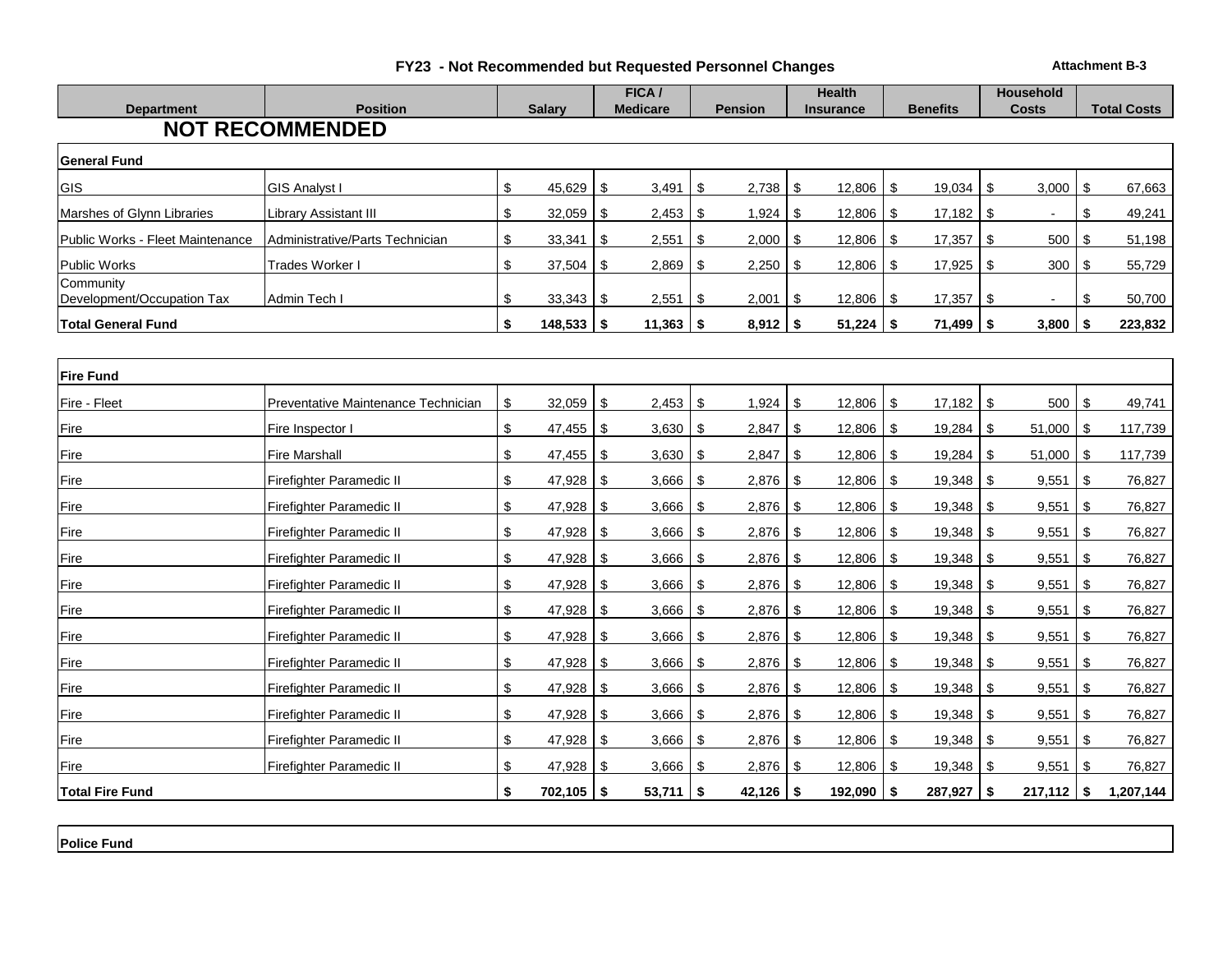|  |  | FY23 - Not Recommended but Requested Personnel Changes |  |  |  |  |
|--|--|--------------------------------------------------------|--|--|--|--|
|--|--|--------------------------------------------------------|--|--|--|--|

**FIZA - Recording Personnel Changes Attachment B-3** 

|                          |                          |               | FICA /          |                | <b>Health</b>    |                 | <b>Household</b> |                    |
|--------------------------|--------------------------|---------------|-----------------|----------------|------------------|-----------------|------------------|--------------------|
| <b>Department</b>        | <b>Position</b>          | <b>Salarv</b> | <b>Medicare</b> | <b>Pension</b> | <b>Insurance</b> | <b>Benefits</b> | <b>Costs</b>     | <b>Total Costs</b> |
| Police - Admin           | <b>IPrograms Analyst</b> | 47.455        | 3,630           | $2,847$   \$   | 12,806           | 19,284          |                  | 66.739             |
| <b>Total Police Fund</b> |                          | 47,455        | 3,630           | $2,847$   \$   | 12,806           | 19,284          |                  | 66.739             |

| <b>Emergency Medical Services Fund</b> |                                              |                   |             |      |             |      |         |      |                |      |             |      |         |
|----------------------------------------|----------------------------------------------|-------------------|-------------|------|-------------|------|---------|------|----------------|------|-------------|------|---------|
| <b>EMS</b>                             | Firefighter Paramedic II                     | \$<br>$47,928$ \$ | 3,666       | - \$ | 2,876       | -S   | 12,806  | -\$  |                |      | 9,551       | \$   | 76,827  |
| <b>EMS</b>                             | <b>Firefighter Paramedic II</b>              | \$<br>47,928      | \$<br>3,666 | S    | 2,876       |      | 12,806  | \$.  | 19,348         | - \$ | 9,551       | \$   | 76,827  |
| <b>EMS</b>                             | Firefighter Paramedic II                     | \$                | 3,666       | - \$ |             |      | 12,806  | - \$ |                |      | 9,551       | - \$ | 76,827  |
| <b>EMS</b>                             | Firefighter Paramedic II                     | \$                | 3,666       | - \$ |             |      | 12,806  | - \$ |                |      | 9,551       | - \$ | 76,827  |
| <b>EMS</b>                             | Firefighter Paramedic II                     | \$<br>$47,928$ \$ | 3,666       | - 5  | $2,876$ \\$ |      | 12,806  | - \$ |                |      | 9,551       | - \$ | 76,827  |
| <b>EMS</b>                             | Firefighter Paramedic II                     | \$                | 3,666       | - 5  | 2,876       | -S   | 12,806  | - \$ |                |      | 9,551       | - \$ | 76,827  |
| <b>EMS</b>                             | Firefighter Paramedic II                     | \$<br>47,928      | \$<br>3,666 | - \$ | 2,876       | -9   | 12,806  | - \$ | 19,348         | - \$ | 9,551       | \$   | 76,827  |
| <b>EMS</b>                             | Firefighter Paramedic II                     | \$                | 3,666       | - \$ | 2,876       | -S   | 12,806  | - \$ |                |      | 9,551       | -\$  | 76,827  |
| <b>EMS</b>                             | Firefighter Paramedic II                     | \$<br>47,928      | \$<br>3,666 | - \$ | 2,876       | - \$ | 12,806  | -\$  | $19,348$   \$  |      | 9,551       | \$   | 76,827  |
| <b>EMS</b>                             | Firefighter Paramedic II                     | \$<br>47,928      | \$<br>3,666 | -S   | 2,876       |      | 12,806  |      | 19,348         | -\$  | 9,551       | \$   | 76,827  |
|                                        | <b>Total Emergency Medical Services Fund</b> | $479,280$ \$      | 36,665      |      | 28,757      |      | 128,060 |      | $193,482$ \ \$ |      | $95,510$ \$ |      | 768,272 |

| <b>Accommodation Excise Tax Fund</b>       |                                   |               |       |              |        |        |        |        |
|--------------------------------------------|-----------------------------------|---------------|-------|--------------|--------|--------|--------|--------|
| <b>Park Maintenance</b>                    | Landscape/Parks Design Supervisor | $37,940$ \ \$ | 2,902 | $2,276$   \$ | 12,806 | 17,985 | 31,680 | 87,605 |
| <b>Total Accommodation Excise Tax Fund</b> |                                   | 37,940        | 2,902 | $2,276$ \$   | 12,806 | 17,985 | 31,680 | 87,605 |
|                                            |                                   |               |       |              |        |        |        |        |

| <b>Total All Funds</b> | .5.313<br><b>A44</b><br>. . | 108.271 | 84.919 | 396,986 | 590.176 | 348<br>.102 | 2.353.59'<br>2,333,33 |
|------------------------|-----------------------------|---------|--------|---------|---------|-------------|-----------------------|
|                        |                             |         |        |         |         |             |                       |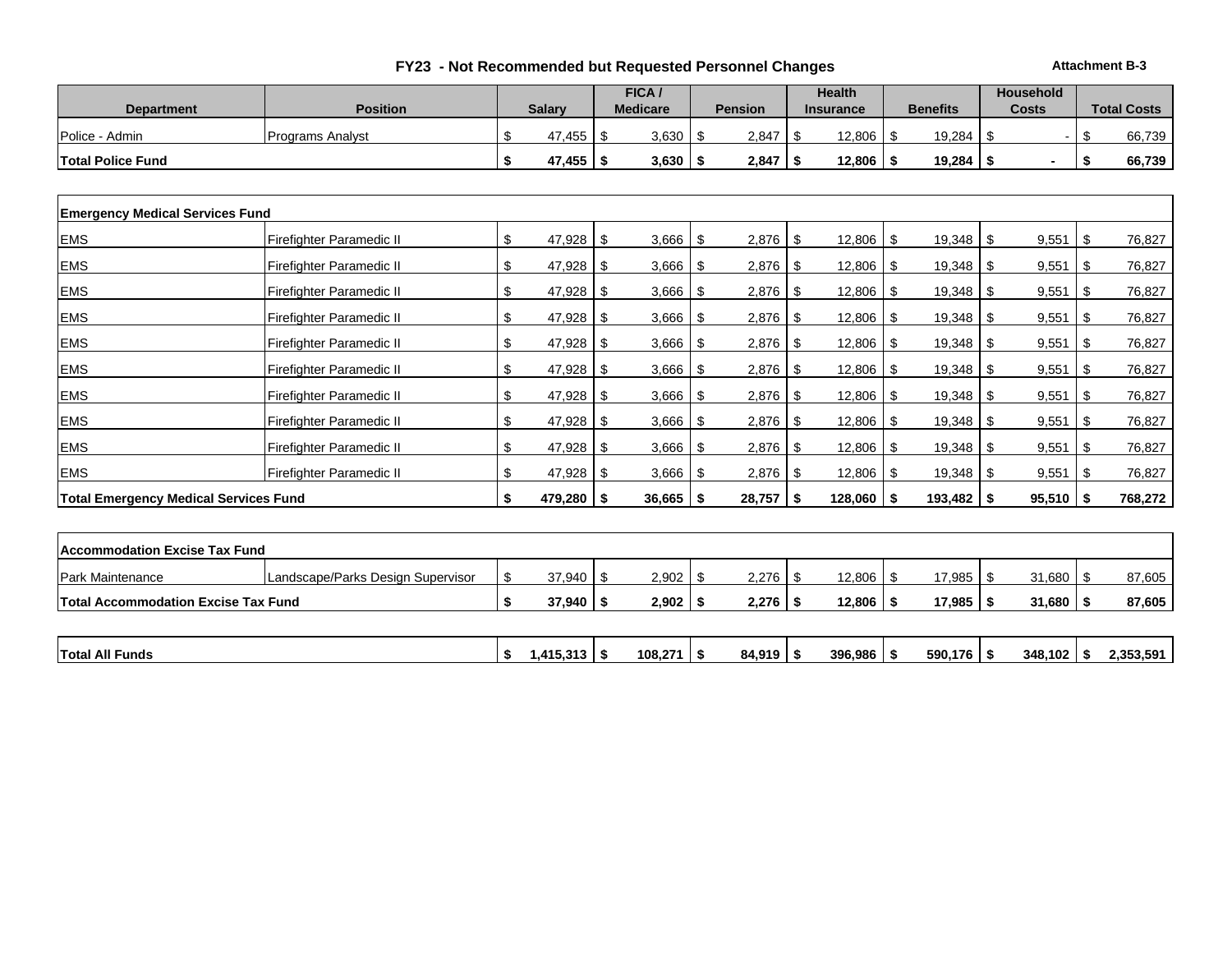|     | <b>Fund Department</b>           | Acct#          | <b>Description</b>                                 | <b>Justification</b>                                                                                                                                                                                                                                                                                                                                                                                                                            | <b>Requested Amount</b> |
|-----|----------------------------------|----------------|----------------------------------------------------|-------------------------------------------------------------------------------------------------------------------------------------------------------------------------------------------------------------------------------------------------------------------------------------------------------------------------------------------------------------------------------------------------------------------------------------------------|-------------------------|
|     |                                  |                |                                                    |                                                                                                                                                                                                                                                                                                                                                                                                                                                 |                         |
|     | <b>Emergency 911 System Fund</b> |                |                                                    |                                                                                                                                                                                                                                                                                                                                                                                                                                                 |                         |
| 215 | E-911 - INFO TECH                | 2151535.542400 | <b>JPSCD SERVER HARDWARE</b><br><b>REPLACEMENT</b> | <b>IREPLACE THE PHYSICAL SERVERS HOSTING THE JPSCD'S VIRTUAL SERVER</b><br>ISYSTEMS PURCHASED IN 2014. CURRENT SYSTEMS ARE NEARING SEVEN YEARS<br>OF OPERATION, WILL BE CONSIDERED END-OF-LIFE, AND NO LONGER SUPPORTED<br>BY VIRTUAL OPERATING SYSTEM, RESULTING IN AN UNSUPPORTED AND<br>UNPROTECTED ENVIRONMENT. THIS PROJECT IS REPLACING 2 EXISTING SYSTEMS<br><b>WITH 2 REPLACMENTS.</b>                                                  | 40,000<br>-S            |
| 215 | E-911 - INFO TECH                | 2151535.542400 | <b>FIVE WORKSTATIONS FOR</b><br><b>DISPATCHERS</b> | IREPLACED 5 IN FY22 AND THIS WILL REPLACE THE REMAINING 5 WORKSTATIONS AT<br>1911. THE SUPPORT AND WARRANTY ON THESE WORKSTATIONS ARE EXPIRING.                                                                                                                                                                                                                                                                                                 | 22,000<br>- \$          |
| 215 | E-911 - INFO TECH                | 2151535.542410 |                                                    | SPILLMAN INTEGRATION SOFTWARE RADIO INTEGRATION WITH THE 911 CAD SYSTEM WOULD ALLOW US TO PULL IN THE<br>IALIAS INFORMATION FROM THE RADIO LOGS INTO CAD. THERE IS NO SOFTWARE<br>COST FOR THE RADIO INTEGRATION, BUT THERE IS A COST FOR THE<br>IMPLEMENTATION SERVICES, \$10,110. THERE ARE ALSO SOME SERVER AND RADIO<br>COMPONENTS REQUIRED. THE IMPLEMENTATION COST INCLUDES A REQUIRED<br>TRIP FOR THE APO (APPLICATION PRACTICE OFFICE). |                         |
|     |                                  |                |                                                    |                                                                                                                                                                                                                                                                                                                                                                                                                                                 | 20,500<br>\$            |
| 215 | E-911                            | 2153800.542500 |                                                    | 24/7 DISPATCH QUAD REPLACEMENT CHANGE OUT QUAD FOR LE ISLAND - ONGOING CIP FOR REPLACING DISPATCH<br>FURNITURE WHICH IS 20 YEARS OLD AND BROKEN, FAILING.                                                                                                                                                                                                                                                                                       | 73,400<br>-\$           |
| 215 | E-911                            | 2153800.542500 | <b>BROOKMAN COMMUNICATIONS</b><br><b>TOWER</b>     | <b>REPLACE 20 YEAR OLD GENERATOR WITH 75% BEING PAID BY FEMA GRANT.</b><br><b>IREMOVE OLD GENERATOR.</b>                                                                                                                                                                                                                                                                                                                                        | 15,000                  |
|     |                                  |                |                                                    | Emergency 911 System Fund Total \$                                                                                                                                                                                                                                                                                                                                                                                                              | 170,900                 |
|     |                                  |                |                                                    |                                                                                                                                                                                                                                                                                                                                                                                                                                                 |                         |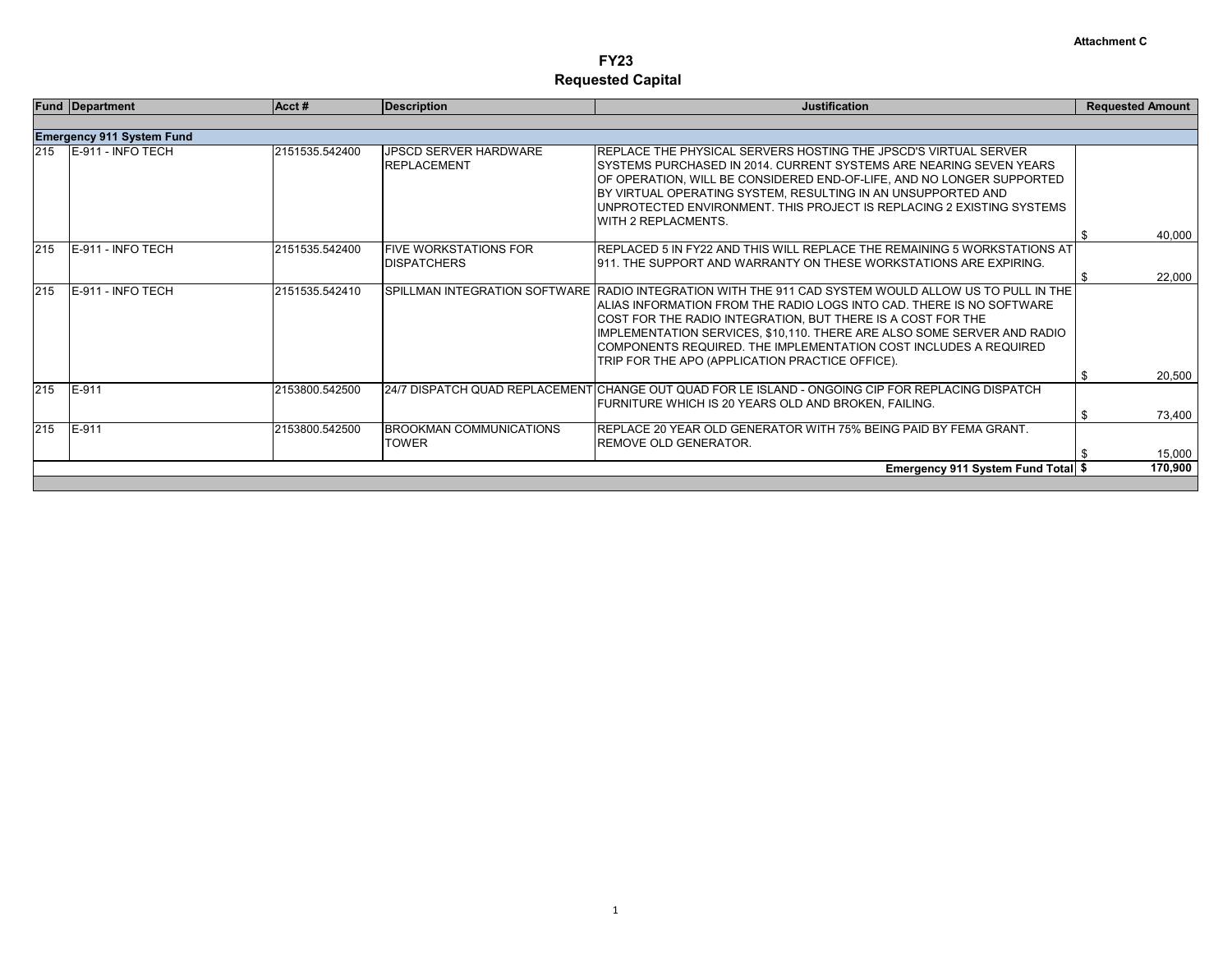| 270 | <b>Fire Protection Fund</b>   |                |                                                                                 |                                                                                                                                                                                                                                                                                                                                                                                                                                                                                                                                                                                                                                                                                         | <b>Requested Amount</b> |
|-----|-------------------------------|----------------|---------------------------------------------------------------------------------|-----------------------------------------------------------------------------------------------------------------------------------------------------------------------------------------------------------------------------------------------------------------------------------------------------------------------------------------------------------------------------------------------------------------------------------------------------------------------------------------------------------------------------------------------------------------------------------------------------------------------------------------------------------------------------------------|-------------------------|
|     |                               |                |                                                                                 |                                                                                                                                                                                                                                                                                                                                                                                                                                                                                                                                                                                                                                                                                         |                         |
|     | <b>INFORMATION TECHNOLOGY</b> | 2701535.542400 | <b>REPLACE LAPTOPS AND</b><br><b>COMPUTERS AT FIRE</b><br><b>ADMINISTRATION</b> | REPLACE UNDER THE NORMAL REPLACEMENT CYCLE 6 LAPTOPS AND 8 DESKTOP<br>COMPUTERS.                                                                                                                                                                                                                                                                                                                                                                                                                                                                                                                                                                                                        | \$<br>20,000            |
| 270 | <b>FACILITIES MANAGEMENT</b>  | 2701565.541300 | FIRE STATION #2 ADA RENOVATION                                                  | THIS IS A REQUEST FROM THE DEPARTMENT OF JUSTICE SITE VISIT IN 2004 AND IT<br>IWAS AGREED TO BE COMPLETED WITHIN A 10-YEAR PLAN BRINGING ALL FACILITIES<br>TO ADA COMPLIANCE.                                                                                                                                                                                                                                                                                                                                                                                                                                                                                                           |                         |
| 270 | <b>FIRE</b>                   | 2703500.542100 | BATTERY POWERED EMERGENCY<br><b>EXTRICATION TOOLS</b>                           | THE NUMBER OF MOTOR VEHICLE ACCIDENTS AND OTHER TYPES OF EXTRACTIONS<br>IARE INCREASING ANNUALLY. THIS PROJECT REPRESENTS A CAPITAL<br>IREPLACEMENT PLAN FOR THE DEPARTMENT'S HYDRAULIC RESUCE TOOLS TO<br>IMEET THESE DEMANDS. THE FIRE DEPARTMENT HAS MAINTAINED TEN SETS OF<br>IHYDRAULIC RESUCE TOOLS. UNFORTUNATELY. SIX SETS STILL IN SERVICE HAVE<br>ISURPASSED THE 10-YEAR LIFE EXPECTANCY. THIS PROJECT SEEKS TO CONTINUE<br>IA REPLACMENT PLAN FOR THE TOOLS. BEGINNING WITH THE OLDEST. IN ADDITION.<br>IWE SEEK TO REPLACE THE OUTDATED TECHNOLOGY IN THE GAS-POWERED<br>HYDRAULIC UNITS WITH RAPIDLY DEPLOYABLE, MODERN BATTERY RESCUE TOOLS.<br>TWO SETS FOR FOR FY22/23. | \$<br>130,000           |
|     |                               |                |                                                                                 |                                                                                                                                                                                                                                                                                                                                                                                                                                                                                                                                                                                                                                                                                         | \$<br>37,000            |
| 270 | <b>FIRE</b>                   | 2703500.542200 | <b>FIRE APPARATUS PUMPER</b><br><b>PURCHASE</b>                                 | THIS PROJECT WOULD FUND THE PURCHASEOF A NEW PUMPER ENGINE TO BE<br>IADDED FOR A PRIMARY RESPONSE UNIT. ALSO. THIS WILL ENABLE FIRE FLEET TO<br>IMOVE A FRONT-LINE ENGINE TO RESERVE STAUS. CURRENTLY. THE FIRE<br><b>IDEPARTMENT MAINTAINS TWO RESERVE UNITS. WITH ONE CURRENTLY OUT OF</b><br>SERVICE. FIRE FLEET MECHANICS RECOMMEND REMOVING THE OUT-OF-SERVICE<br>RESERVE ENGINE, A 2001 E-ONE PUMPER (UNIT 1993), FROM THE FLEET. THE UNIT<br>IS NOW 20 YEARS OLD. OUT OF SERVICE. AND WILL REQUIRE APPROXIMATELY<br>\$18,000 TO RETURN THE ENGINE TO OPERATIONALCONDITION.                                                                                                       | \$<br>720.000           |
| 270 | <b>FIRE</b>                   | 2703500.542500 |                                                                                 | EMERGENCY HEAVY LIFTING AIRBAGITHE FIRE DEPARTMENT HAS MAINTAINED THREE SETS OF EMERGENCY HEAVY                                                                                                                                                                                                                                                                                                                                                                                                                                                                                                                                                                                         |                         |
|     |                               |                |                                                                                 | LIFTING AIRBAGS. TWO SETS HAVE BEEN TAKEN OUT OF SERVICE DUE TO AGE AND<br>BECOMING UNSERVICEABLE. THE PROJECT WILL REPLACE ONE OF THOSE SETS.                                                                                                                                                                                                                                                                                                                                                                                                                                                                                                                                          | 8,000                   |
|     |                               |                |                                                                                 | <b>Fire Protection Fund Total \$</b>                                                                                                                                                                                                                                                                                                                                                                                                                                                                                                                                                                                                                                                    | 915,000                 |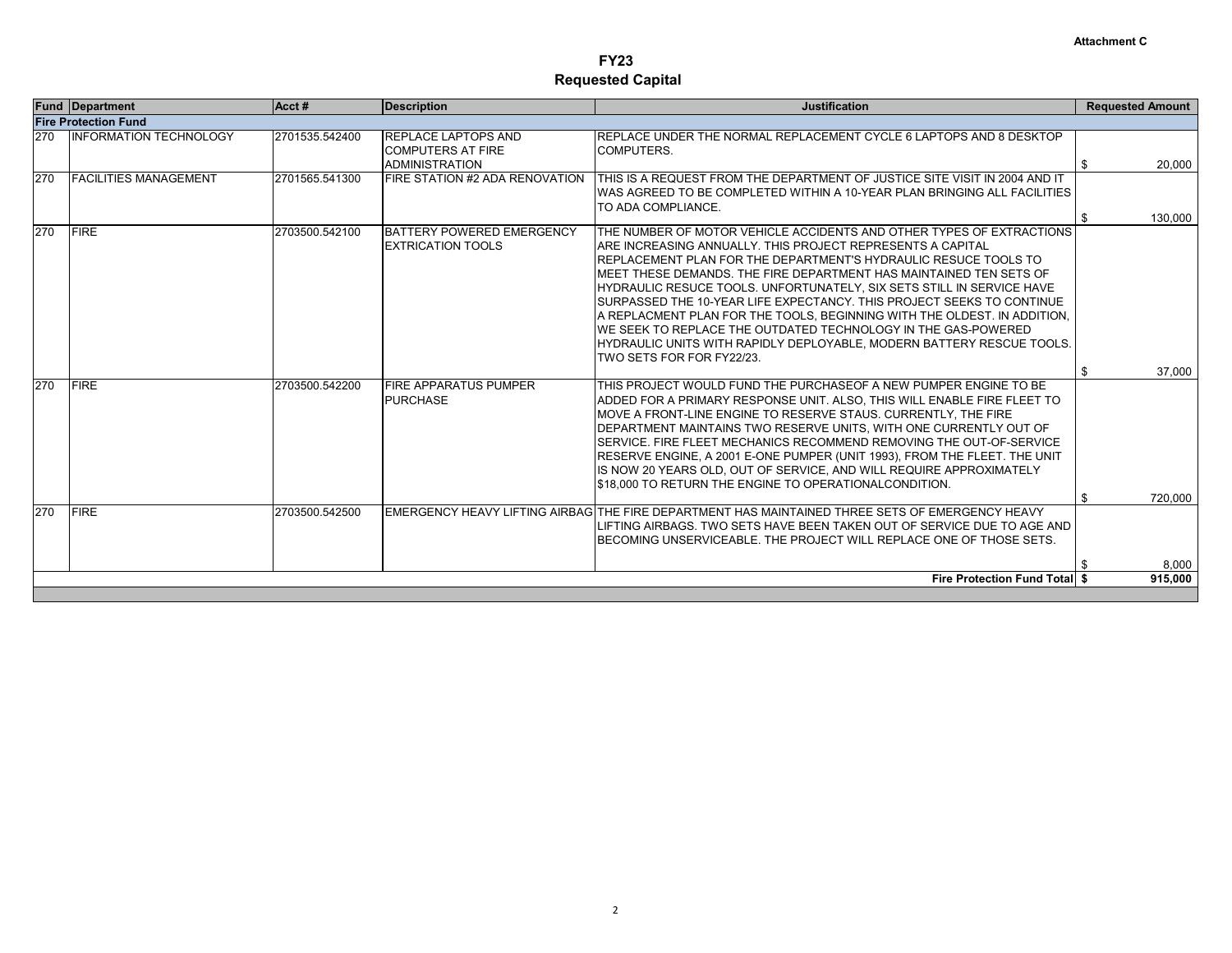|     | <b>Fund Department</b>                                                      | Acct#          | <b>Description</b>                                   | <b>Justification</b>                                                                                                                                                                                                                                                                                                                                                                                                                                                                                                                                                                                                                                                                                                                                                                 | <b>Requested Amount</b> |
|-----|-----------------------------------------------------------------------------|----------------|------------------------------------------------------|--------------------------------------------------------------------------------------------------------------------------------------------------------------------------------------------------------------------------------------------------------------------------------------------------------------------------------------------------------------------------------------------------------------------------------------------------------------------------------------------------------------------------------------------------------------------------------------------------------------------------------------------------------------------------------------------------------------------------------------------------------------------------------------|-------------------------|
|     | <b>Police Fund</b>                                                          |                |                                                      |                                                                                                                                                                                                                                                                                                                                                                                                                                                                                                                                                                                                                                                                                                                                                                                      |                         |
| 271 | POLICE - INFO TECH                                                          | 2711535.542400 | POLICE TECHNOLOGY EQUIPMENT                          | THIS IS A REQUEST TO REPLACE UNDER THE NORMAL REPLACEMENT CYCLE,<br>LAPTOPS, DESKTOP COMPUTERS, AND E-CITATION READERS. ALSO INCLUDED IS<br>THE ADDITION OF A CIVIC PLUS ULTIMATE DPH STAND-ALONE WEBSITE.                                                                                                                                                                                                                                                                                                                                                                                                                                                                                                                                                                           | 30,000<br>\$            |
| 271 | POLICE - INFO TECH                                                          | 2711535.542410 | <b>CRIME ANALYSIS SOFTWARE</b>                       | IBM SECURITY I2 ANALYST'S NOTEBOOK IS A VISUAL ANALYSIS TOOL THAT HELPS<br>YOU TURN DATA INTO INTELLIGENCE. THE SOLUTION PROVIDES INNOVATIVE<br>FEATURES SUCH AS CONNECTED NETWORK VISUALIZATIONS, SOCIAL NETWORK<br>ANALYSIS, AND GEOSPATIAL OR TEMPORAL VIEWS TO HELP YOU UNCOVER HIDDEN<br>CONNECTIONS AND PATTERNS IN DATA. THIS INSIGHT CAN HELP YOU BETTER<br>IDENTIFY AND DISRUPT CRIMINAL, CYBER AND FRAUDULENT THREATS.                                                                                                                                                                                                                                                                                                                                                     | 10.000<br>\$            |
| 271 | POLICE - INFO TECH                                                          | 2711535.542410 | <b>LEXIPOL POLICY MANAGEMENT</b><br><b>SOFTWARE</b>  | THE LEXIPOL PROGRAM MAINTAINS AND USES ITS OWN PROPRIETARY SOFTWARE<br>TO RESEARCH, IMPLEMENT AND DISSEMINATE AGENCY POLICY. IN ADDITION,<br>ILEXIPOL MAINTAINS A STAFF OF LEGAL PERSONNEL WHO CONTINUALLY MONITOR.<br>AND ANALYZE UPDATES AND CHANGES IN THE LAW, AND AUTOMATICALLY ISSUE<br>ANY NECESSARY CHANGES IN DEPARTMENT POLICIES TO ADDRESS SUCH<br>CHANGES. FINALLY, LEXIPOL PROVIDES DAILY TRAINING BULLETINS (DTBS)<br>DESIGNED TO INFORM OFFICERS OF NUANCES IN EXISTING LAW AND REMIND US OF<br>CRITICAL LEGAL DECISIONS AFFECTING OUR DAILY RESPONSIBILITIES. ALL OF THIS<br>IS TRACKED FOR REVIEW, APPROVAL, AND DISSEMINATION TO ENSURE THAT<br>OFFICERS BECOME AWARE OF POLICY, CHANGES TO POLICY AND NEW<br>APPLICATIONS OF EXISTING POLICY AS SUCH ISSUES ARISE |                         |
|     |                                                                             |                |                                                      |                                                                                                                                                                                                                                                                                                                                                                                                                                                                                                                                                                                                                                                                                                                                                                                      | \$<br>25,000            |
| 271 | <b>POLICE - PATROL</b>                                                      | 2713223.542200 | <b>10 REPLACEMENT PATROL</b><br><b>VEHICLES</b>      | REPLACE 10 PURSUIT VEHICLES WITHIN THE DEPARTMENT'S FLEET. THESE<br>VEHICLES MEET OR EXCEED THE MILEAGE AND USAGE REQUIREMENTS FOR<br>IREPLACEMENT. THE ESTIMATED COST IS BASED ON THE PURCHASE OF FORD<br>EXPLORER POLICE SUV'S. DUE TO THE LIMITED AVAILABILITY OF POLICE VEHICLES.<br>THE TYPE OF VEHICLES PURCHASED WILL BE DETERMINED BASED ON AVAILABILITY<br><b>NEXT FISCAL YEAR.</b>                                                                                                                                                                                                                                                                                                                                                                                         | \$<br>686,419           |
|     |                                                                             |                |                                                      | Police Fund Total \$                                                                                                                                                                                                                                                                                                                                                                                                                                                                                                                                                                                                                                                                                                                                                                 | 751,419                 |
|     |                                                                             |                |                                                      |                                                                                                                                                                                                                                                                                                                                                                                                                                                                                                                                                                                                                                                                                                                                                                                      |                         |
| 273 | <b>Emergency Medical Services Fund</b><br><b>EMERGENCY MEDICAL SERVICES</b> | 2733600.542200 | TYPE 1 AMBULANCE AND EMS<br><b>EQUIPMENT PACKAGE</b> | THE REPLACEMENT OF ONE TYPE-1 14' AMBULANCE AND REQUIRED EMS<br>EQUIPMENT AS A PACKAGE. THE REPLACEMENT RESCUE IS NEEDED TO MAINTAIN<br>ADEQUATE EQUIPMENT FOR AN AGING EMS FLEET.                                                                                                                                                                                                                                                                                                                                                                                                                                                                                                                                                                                                   | \$<br>360,101           |
| 273 | <b>EMERGENCY MEDICAL SERVICES</b>                                           | 2733600.542500 | (4) LUCAS III CPR DEVICES                            | THE ADDITIONAL EMS EQUIPMENT IS NEEDED TO CONTINUE ADVANCING AN ALS<br>SERVICE THROUGHOUT THE COUNTY. THE ADDITION OF (4) LUCAS III CPR DEVICES<br>WILL ALLOW THE DEPARTMENT TO STRATEGICALLY ASSIGN THESE LIFESAVING<br>MACHINES THROUTH THE ENTIRE COUNTY.                                                                                                                                                                                                                                                                                                                                                                                                                                                                                                                         | 23,780<br>\$            |
| 273 | <b>EMERGENCY MEDICAL SERVICES</b>                                           | 2733600.542500 |                                                      | (3) LP-15 MONITOR/DEFIBRILLATORS THE ADDITIONAL EMS EQUIPMENT IS NEEDED TO MOVE AGING FRONTLINE<br>EQUIPMENT INTO A RESERVE STATUS. ADDITIONALLY, THE (3) LP-15<br>MONITOR/DEFIBRILLATORS WILL ALLOW THE DEPARTMENT TO PROLONG THE<br>SERVICE LIFE OF ITS EQUIPMENT.                                                                                                                                                                                                                                                                                                                                                                                                                                                                                                                 | \$<br>98,030            |
| 273 | <b>EMERGENCY MEDICAL SERVICES</b>                                           | 2733600.542500 | <b>MEDICAL EQUIPMENT</b><br><b>REPLACEMENT</b>       | <b>INEW EMS EQUIPMENT NEEDED TO REPLACE AGING EQUIPMENT</b>                                                                                                                                                                                                                                                                                                                                                                                                                                                                                                                                                                                                                                                                                                                          | 189,394<br>\$           |
|     |                                                                             |                |                                                      | <b>Emergency Medical Services Fund Total \$</b>                                                                                                                                                                                                                                                                                                                                                                                                                                                                                                                                                                                                                                                                                                                                      | 671,305                 |
|     |                                                                             |                |                                                      |                                                                                                                                                                                                                                                                                                                                                                                                                                                                                                                                                                                                                                                                                                                                                                                      |                         |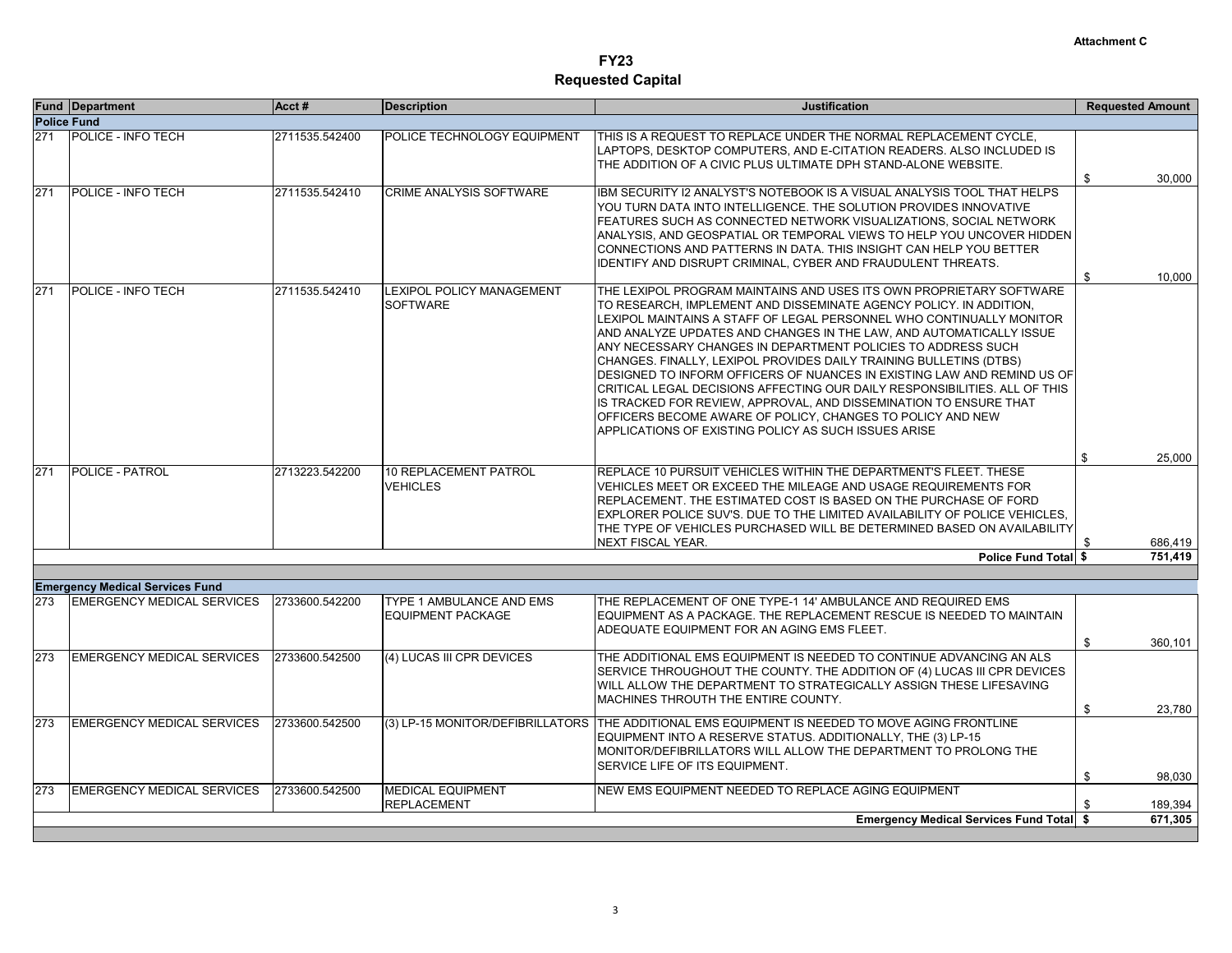|     | <b>Fund Department</b>                | Acct#          | <b>Description</b>                                    | <b>Justification</b>                                                                                                                                                                                                                                                                                                                                                                                                                                                                                                                                                                                                                                                                                                                                | <b>Requested Amount</b>      |
|-----|---------------------------------------|----------------|-------------------------------------------------------|-----------------------------------------------------------------------------------------------------------------------------------------------------------------------------------------------------------------------------------------------------------------------------------------------------------------------------------------------------------------------------------------------------------------------------------------------------------------------------------------------------------------------------------------------------------------------------------------------------------------------------------------------------------------------------------------------------------------------------------------------------|------------------------------|
|     | <b>Accommodations Excise Tax Fund</b> |                |                                                       |                                                                                                                                                                                                                                                                                                                                                                                                                                                                                                                                                                                                                                                                                                                                                     |                              |
| 275 | <b>SPORT FACILITIES</b>               | 2756130.541350 | <b>BALLFIELD DRAINAGE REPAIR</b><br><b>PROJECT</b>    | FUNDS WILL BE USED FOR DRAINAGE REPAIRS FOR 4 BASEBALL FIELDS AT THE<br>NORTH GLYNN RECREATION COMPLEX. SCOPE OF WORK INCLUDES STRIPPING AND<br>IREMOVING INFIELD AND HIP TURF. INSTALLING NEW INFIELD DRAINAGE. LASER<br>GRADING. INSTALLATION OF NEW INFIELD SOD. AND REBUILDING PITCHER'S<br>MOUNDS. THESE FIELDS ARE HEAVILY USED YEAR-ROUND FOR LOCAL LEAGUE<br><b>PLAY AS WELL AS 40+ WEEKEND TOURNAMENTS.</b>                                                                                                                                                                                                                                                                                                                                | 90,000<br>\$                 |
| 275 | <b>NEPTUNE PARK</b>                   | 2756184.541350 | NEPTUNE PARK MAIN POOL RE-<br><b>PLASTER PROJECT</b>  | THE POOL HAS NOT BEEN RE-PLASTERED SINCE IT OPENED IN 2009. THE SURFACE<br>HAS POCKS AND THINNING AREAS THAT INDICATE IT NEEDS TO BE RE-PLASTERED.<br>GUIDELINES FOR COMMERCIAL POOL MAINTENANCE RECOMMEND THAT<br>COMMERCIAL POOLS BE RE-PLASTERED EVERY TEN TO FIFTEEN YEARS<br>DEPENDING ON THE IMPACT OF THE SUN, CHEMICALS, WEATHER, AND BASIC<br>USAGE. THE POOL ATTRACTS THOUSANDS OF VISITORS ANNUALLY FROM EARLY<br>IMAY THROUGH MID-SEPTEMBER. THE POOL IS A FEATURED ATTRACTION ON ST.<br>SIMONS ISLAND. TO CONTINUE ATTRACTING PATRONS AND EXTEND THE LIFE OF<br>THE POOL. IT IS RECOMMENDED THAT THE POOL BE RE-PLASTERED. IF FUNDS ARE<br>APPROVED, THE PROJECT WOULD BEGIN IN JANUARY 2023 AND BE COMPLETE BY<br><b>SPRING 2023.</b> |                              |
|     |                                       |                |                                                       |                                                                                                                                                                                                                                                                                                                                                                                                                                                                                                                                                                                                                                                                                                                                                     | 100.000<br>\$                |
| 275 | <b>SELDEN PARK</b>                    | 2756185.542500 | <b>SCAG TURF TIGER 72" DECK</b><br><b>REPLACEMENT</b> | IREPLACE UNIT #2737 AT SELDEN PARK. MOWER IS DIFFICULT TO TURN. STEERING<br>GETS STUCK CONSISTENTLY, AND IT SHUTS OFF MULTIPLE TIMES DURING MOWING.<br>IIT HAS BEEN TO THE SHOP AT LEAST ONCE OR TWICE A MONTH IN RECENT<br>MONTHS.                                                                                                                                                                                                                                                                                                                                                                                                                                                                                                                 | 17.000<br>\$                 |
| 275 | <b>SELDEN PARK</b>                    | 2756185.542500 | <b>TRUCK REPLACEMENT</b>                              | IREPLACE TRUCK #2123. A 2002 FORD F-150 WITH A NEW TRUCK - RECOMMEND A<br>REGULAR CAB, 6 CYLINDER, 4 X 2 WITH SPRAY IN BED LINER, TOOL BOX, REESE<br>IHITCH. POWER WINDOWS/LOCKS/SEATS. AM/FM RADIO. THE ODOMETER ON THE<br>IEXISTING TRUCK DOES NOT WORK. SO IT IS UNKNOWN HOW MANY MILES ARE ON<br>IT. THE SEAT OF THE TRUCK IS WORN, THE GEAR SHIFT IS HARD TO READ, THE<br>DRIVER SIDE DOOR CAN BE DIFFICULT TO OPEN, AND THERE IS A HOLE IN THE<br>IROOF BY THE BACK GLASS THAT ALLOWS RAINWATER IN. THE CURRENT VEHICLE<br>IS FREQUENTLY IN THE SHOP FOR REPAIRS/MAINTENANCE.                                                                                                                                                                 |                              |
| 275 | <b>SELDEN PARK</b>                    | 2756185.542500 | KUBOTA SIDE-BY-SIDE                                   | REPLACE THE UTILITY VEHICLE AT SELDEN PARK. THE CURENT EQUIPMENT WAS<br>USED BY PUBLIC WORKS COURTHOUSE CREW UNTIL EARLIER THIS YEAR WHEN<br>THE CREW WAS DISBANDED. THE EXISTING VEHICLE IS DIFFICULT TO START.<br>SHUTS OFF FREQUENTLY WHILE IN USE, AND HAS TO BE "RIGGED" TO SPEED UP<br>WHILE IN USE. IT IS USED BY PARK PERSONNEL FOR GROUNDS MAINTENANCE AND<br>UPKEEP.                                                                                                                                                                                                                                                                                                                                                                      | 35.000<br>\$<br>12,000<br>\$ |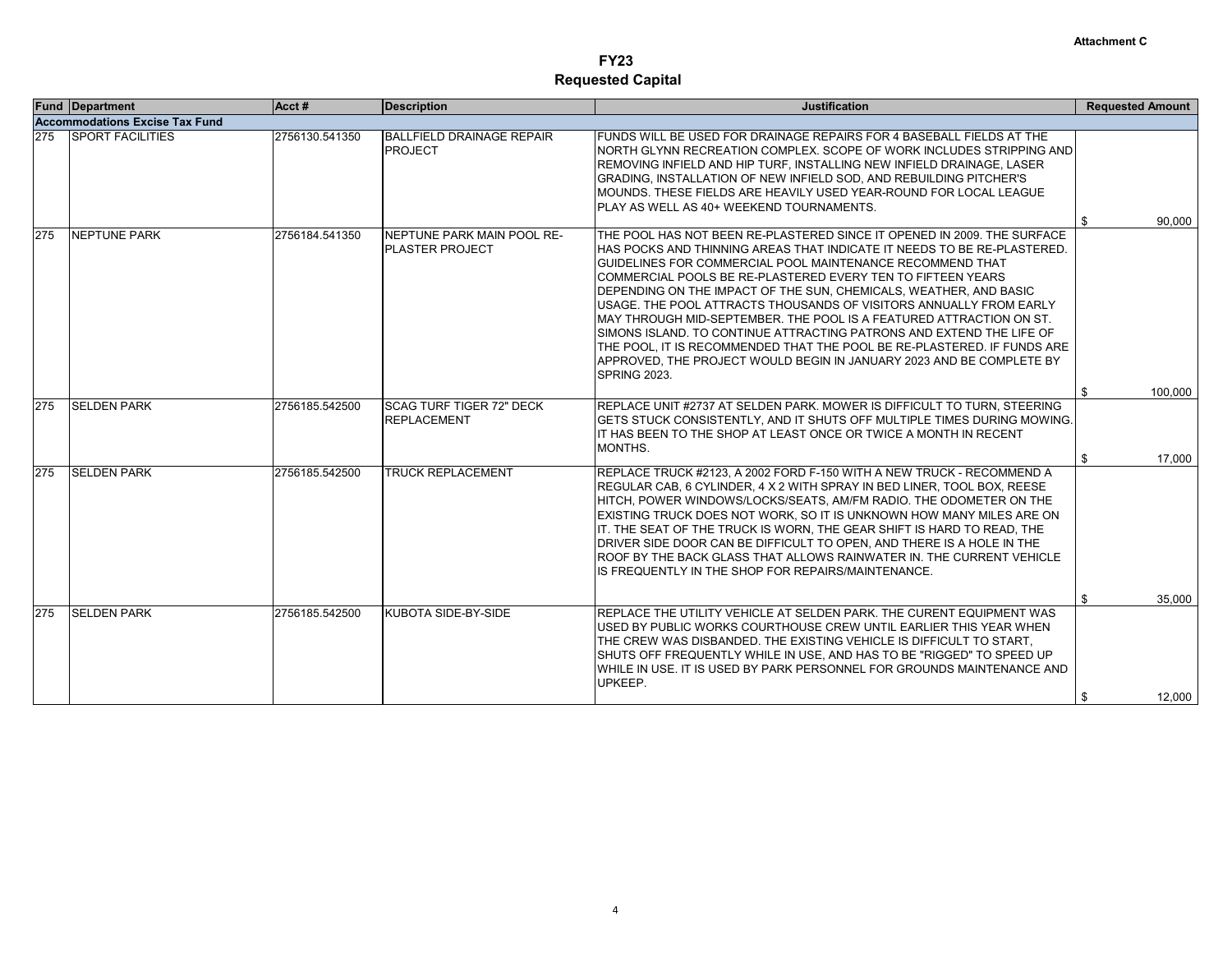|     | <b>Fund Department</b>                          | Acct #         | Description                   | <b>Justification</b>                                                                                                                                                                                                                                                                                                                                                                                                                                                                                                                                                | <b>Requested Amount</b> |
|-----|-------------------------------------------------|----------------|-------------------------------|---------------------------------------------------------------------------------------------------------------------------------------------------------------------------------------------------------------------------------------------------------------------------------------------------------------------------------------------------------------------------------------------------------------------------------------------------------------------------------------------------------------------------------------------------------------------|-------------------------|
| 275 | IPUBLIC WORKS - SSI PARKS<br><b>MAINTENANCE</b> | 2756220.542200 | (2) REPLACMENT TRUCKS         | TRUCKS TO REPLACE AGING VEHICLES THAT ARE IN CONSTANT NEED OF REPAIR.<br>WHICH ARE WELL BEYOND THE RECOMMENDED MILEAGE FOR REPLACEMENT, 130K<br>MILES. VEHICLES #2165 AND #2186 HAVE RECORDED MILEAGES OF 206K AND 170K<br>MILES, RESPECTIVELY. ADDITIONALLY, THE CONDITION OF EACH OF THESE<br>VEHICLES PROJECTS A POOR IMAGE OF GLYNN COUNTY PARKS MAINTENANCE.<br>ICARE & UPKEEP OF COUNTY EQUIPEMENT TO CONSTITUENCY AND GUEST<br>IVISITORS. BOTH VEHICLES ARE HIGH VISIBILITY BECAUSE THEY ARE PRIMARILY<br>IUSED TO SERVICE PARKS ON THE SOUTHERN END OF SSI. |                         |
|     |                                                 |                |                               |                                                                                                                                                                                                                                                                                                                                                                                                                                                                                                                                                                     | 70,000                  |
| 275 | ICOMMUNITY DEV ADMIN                            | 2757000.541350 | IGOLDEN ISLES GATEWAY SIGNAGE | GLYNN COUNTY, CITY OF BRUNSWICK AND CONVENTION AND VISITORS BUREAU<br>HAD JOINT PROJECT OF NEW SIGNAGE FOR ALL OF GLYNN COUNTY. CVB AND COB<br>HAVE BUDGETED AND ARE PURCHASING THEIR SIGNS. IT IS TIME FOR GLYNN<br>ICOUNTY TO START PURCHASING THEIR SIGNS. GATEWAY ENTRANCE SIGN WITH<br>LANDSCAPING ESTIMATED COST IS \$500,000. EACH EXIT SIGN ESTIMATED AT<br>\$150,000. PROPOSAL IS TO DO TWO EXITS A YEAR AND APPLY FOR GRANT TO<br><b>ICOVER LANDSCAPING.</b>                                                                                              | 300,000                 |
|     |                                                 |                |                               | <b>Accommodation Excise Tax Fund Total \$</b>                                                                                                                                                                                                                                                                                                                                                                                                                                                                                                                       | 624,000                 |
|     |                                                 |                |                               |                                                                                                                                                                                                                                                                                                                                                                                                                                                                                                                                                                     |                         |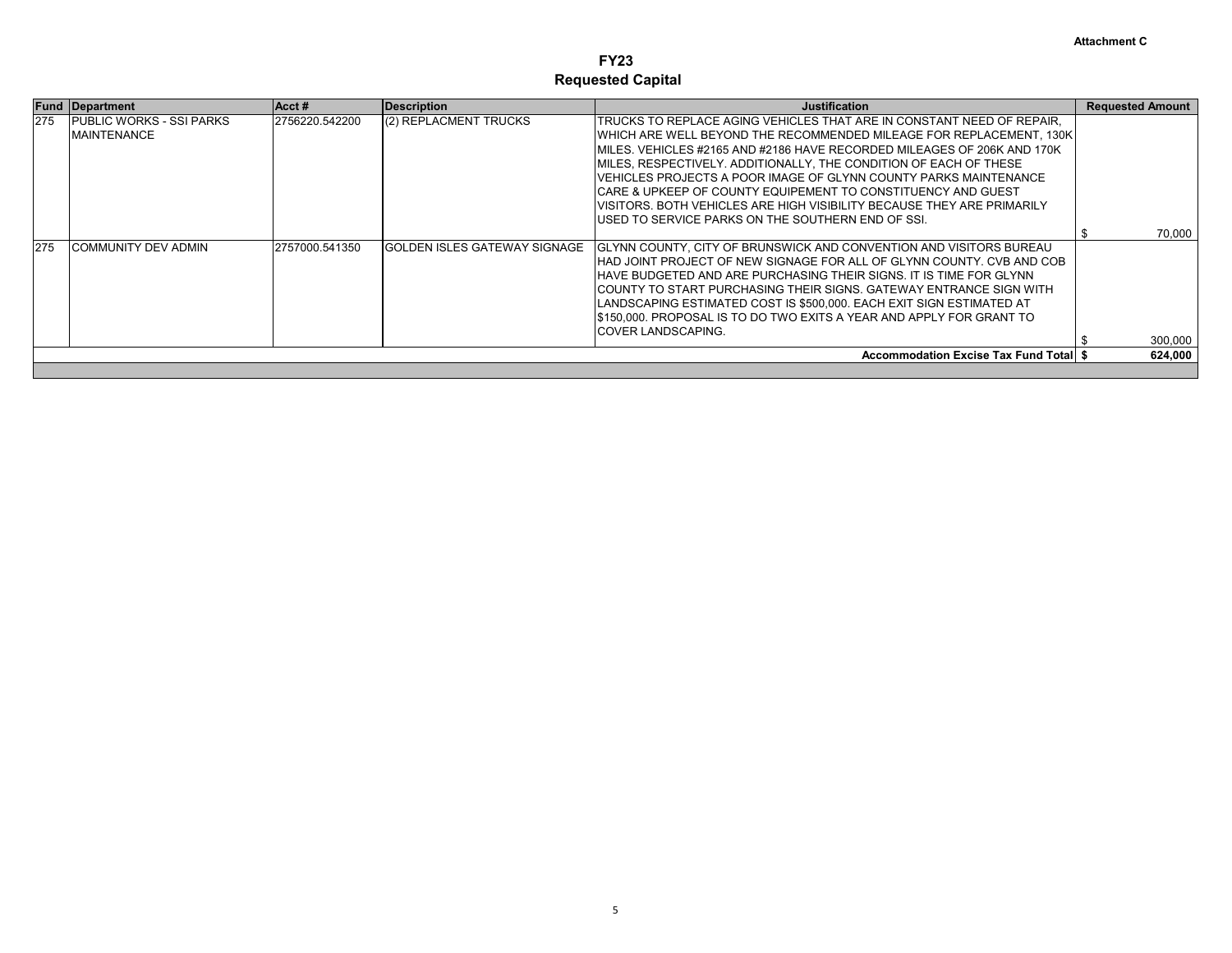|     | <b>Fund Department</b>        | Acct#          | <b>Description</b>                                                                | <b>Justification</b>                                                                                                                                                                                                                                                                                                                                                                                                                                                                                                                                          | <b>Requested Amount</b> |                 |
|-----|-------------------------------|----------------|-----------------------------------------------------------------------------------|---------------------------------------------------------------------------------------------------------------------------------------------------------------------------------------------------------------------------------------------------------------------------------------------------------------------------------------------------------------------------------------------------------------------------------------------------------------------------------------------------------------------------------------------------------------|-------------------------|-----------------|
|     | <b>Capital Projects Fund</b>  |                |                                                                                   |                                                                                                                                                                                                                                                                                                                                                                                                                                                                                                                                                               |                         |                 |
| 315 | <b>INFORMATION TECHNOLOGY</b> | 3151535.542400 | CASINO ROOM 108 AUDIO/VIDEO<br><b>SYSTEM</b>                                      | THIS IS A REQUEST TO REPLACE THE CASINO ROOM 108 AUDIO/VIDEO SYSTEM. THE<br>ICURRENT SYSTEM WAS INSTALLED IN 2006 AND IS NOW OUTDATED. LEADERSHIP<br>HAS REQUESTED THE SAME AUDIO/VIDEO CAPABILITIES AT THE CASINO THAT ARE<br>AVAILABLE IN ROOM 224 AT THE HAROLD PATE BUILDING.                                                                                                                                                                                                                                                                             | \$                      | 50.000          |
| 315 | <b>INFORMATION TECHNOLOGY</b> | 3151535.542400 | <b>COURTHOUSE TECHNOLOGY</b>                                                      | INSTALL TWO ADDITIONAL IN-FOCUS MONDOPAD TOUCH DISPLAY COMPUTER<br>SYSTEMS IN THE COURTHOUSE. THE DEVICES HAVE PROVED THE MOST<br>PRODUCTIVE AND RELIABLE PRESENTATION SYSTEM IN THE MARKET AND HAVE<br>THE FLEXIBILITY TO ADAPT TO EVER CHANGING TECHNOLOGY NEEDS. THE<br>MONDOPAD PROVED INSTRUMENTAL DURING THE ARBERY TRIAL.                                                                                                                                                                                                                              | \$                      | 10,000          |
| 315 | <b>INFORMATION TECHNOLOGY</b> | 3151535.542400 | <b>VIRTUAL MEETING IMPROVEMENTS</b>                                               | AUDIO VISUAL LIVESTREAMING AND HAUDIO VISUAL IMPROVEMENTS NEEDED TO IMPROVE LIVE STREAMING AND<br>VIRTUAL MEETING OPTIONS IN THE HISTORIC COURTHOUSE AND OTHER PUBLIC<br>MEETING SPACES AS FUNDING ALLOWS                                                                                                                                                                                                                                                                                                                                                     | \$                      | 100,000         |
| 315 | <b>INFORMATION TECHNOLOGY</b> | 3151535.542400 | YEAR 9 HARDWARE CAPITAL<br><b>IMPROVEMENT</b>                                     | FOLLOWING THE FY14 BERRY DUNN IT ASSESSMENT, THE IT DEPARTMENT<br>BUDGETED AND IMPLEMENTED THREE CONSECUTIVE YEARS OF CAPITAL<br>HARDWARE IMPROVEMENT. THE RESULTS HAVE BEEN POSITIVE AND MEASURABLE<br>IN SUCCESS. SOME HARDWARE WILL CONTINUE TO BECOME OBSOLETE AND END<br>OF LIFE. WE ESTIMATE \$360,000 TO CONTINUE YEAR 9 OF THE HARDWARE CAPITAL<br>IMPROVEMENT FOR FY23. THIS REQUEST IS AN ESTIMATE BASED ON WHAT WE<br>HAVE PAID FOR CAPITAL IMPROVEMENT HARDWARE FY15 THROUGH FY22. ALL<br>DEPARTMENTS WILL BE SUPPORTED UNDER THIS BUDGETED ITEM. |                         |                 |
|     |                               |                |                                                                                   |                                                                                                                                                                                                                                                                                                                                                                                                                                                                                                                                                               | \$                      | 333,000         |
| 315 | <b>INFORMATION TECHNOLOGY</b> | 3151535.542400 | JUVENILE COURT AUDIO/VIDEO<br><b>COURT RECORDING SYSTEM</b><br><b>REPLACEMENT</b> | REPLACE THE JUVENILE COURT AUDIO/VIDEO COURT RECORDING SYSTEM. THE<br>CURRENT SYSTEM IS OUTDATED AND HAS EXPERIENCE NUMEROUS FAILURES IN<br>RECENT YEARS. THE SYSTEM IS USED DAILY AND IS VITAL FOR COURT<br>IPROCEEDINGS AND ARCHIVE ABILITY. MULTIPLE MAINTENANCE CONTRACTS HAVE<br>BEEN MAINTAINED THAT PROVE COSTLY FOR AN OUTDATED SYSTEM.                                                                                                                                                                                                               | \$                      | 25,000          |
| 315 | <b>INFORMATION TECHNOLOGY</b> | 3151535.542400 | CARL ALEXANDER WAY VIDEO<br><b>SURVEILLANCE</b>                                   | REPLACE OUTDATED ANALOG CAMERAS AND INSTALL NEW CAMERA LOCATIONS<br><b>WHERE APPLICABLE.</b>                                                                                                                                                                                                                                                                                                                                                                                                                                                                  |                         |                 |
| 315 | <b>INFORMATION TECHNOLOGY</b> | 3151535.542400 | AT FIRE ADMINISTRATION                                                            | EXTERIOR SURVEILLANCE CAMERAS INSTALL 4 EXTERIOR CAMERAS THAT WILL PROVIDE EXTERIOR VIDEO<br>SURVEILLANCE, CURRENTLY, THE FIRE ADMINISTRATION BUILDING DOES NOT HAVE<br><b>EXTERIOR VIDEO SURVEILLANCE.</b>                                                                                                                                                                                                                                                                                                                                                   | \$<br>\$                | 10,000<br>6,000 |
| 315 | <b>INFORMATION TECHNOLOGY</b> | 3151535.542400 | NORTH GLYNN RECREATION<br><b>CAMERAS</b>                                          | IREPLACE NUMEROUS CAMERAS IN THE NORTH GLYNN VIDEO CAMERA<br>SURVEILLANCE SYSTEM. THE CURRENT SYSTEM WAS INSTALLED APPROXIMATELY<br>10 YEARS AND CAMERA FAILURE HAS BEEN COMMONPLACE. NEWER CAMERA<br>MODELS ARE MOORE STABLE AND HAVE HIGHER RESOLUTION.                                                                                                                                                                                                                                                                                                     | \$                      | 6,000           |
| 315 | <b>INFORMATION TECHNOLOGY</b> | 3151535.542400 | IT SERVER HARDWARE<br><b>REPLACEMENT</b>                                          | IREPLACE THE PHYSICAL SERVERS HOSTING THE COUNTY'S VIRTUAL SERVER<br>SYSTEMS PURCHASED IN 2014. CURRENT SYSTEMS ARE NEARING SEVEN YEARS<br>OF OPERATION, WILL BE CONSIDERED END-OF-LIFE, AND NO LONGER SUPORTED<br>IBY VIRUTAL OPERATING SYSTEM. RESULTING IN AN UNSUPPORTED AND<br>UNPROTECTED ENVIRONMENT. THIS PROJECT IS CONSOLIDATING 4 EXISTING<br>SYSTEMS WITH 3 REPLACEMENTS,                                                                                                                                                                         | \$                      | 60.000          |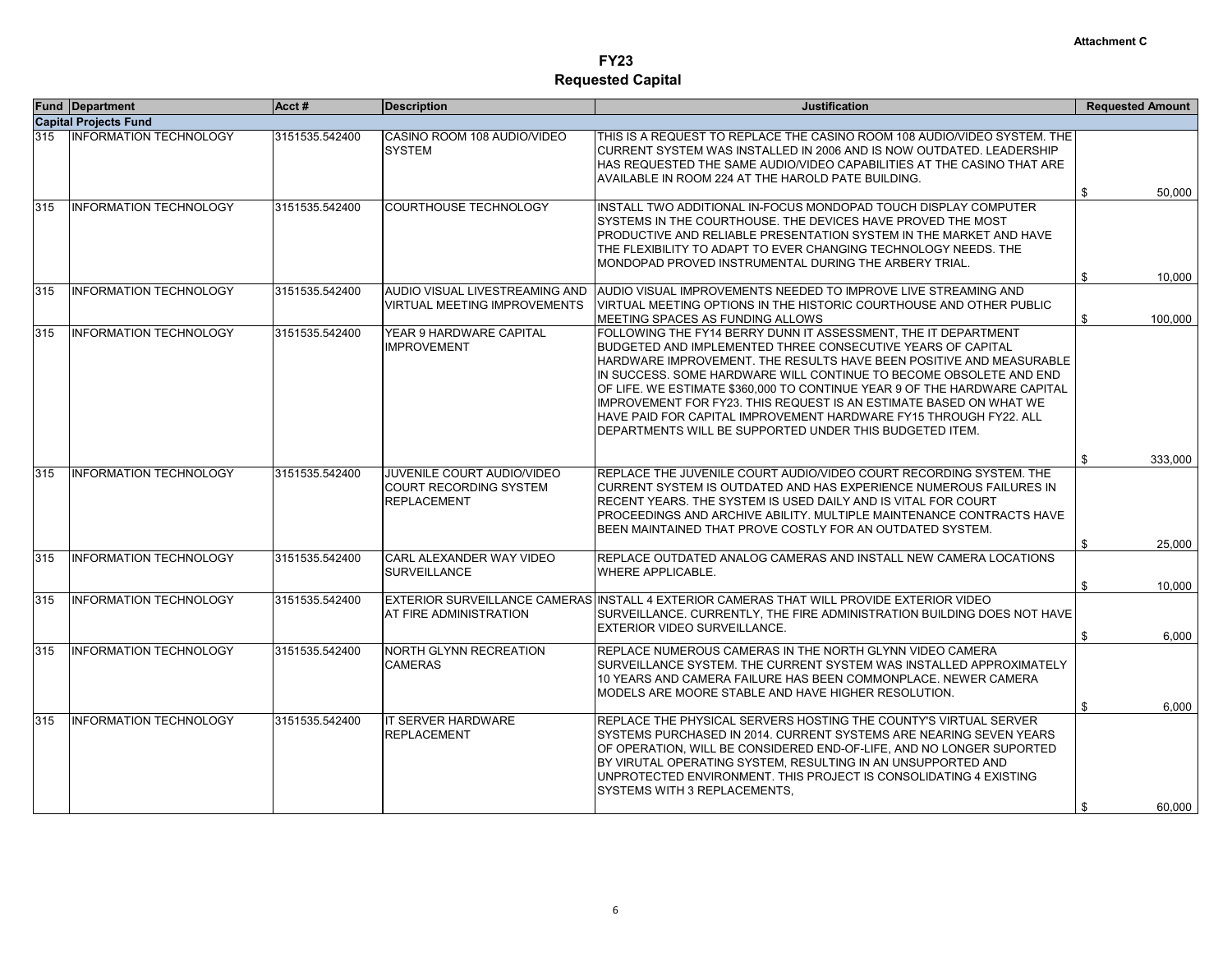| <b>Fund</b> | <b>Department</b>             | Acct#          | <b>Description</b>                         | <b>Justification</b>                                                                                                                                                                                                                                                                                                                                                                                                                                                                                                                                                                                                                                                                                                                                                                                                                                                                                                                    | <b>Requested Amount</b> |
|-------------|-------------------------------|----------------|--------------------------------------------|-----------------------------------------------------------------------------------------------------------------------------------------------------------------------------------------------------------------------------------------------------------------------------------------------------------------------------------------------------------------------------------------------------------------------------------------------------------------------------------------------------------------------------------------------------------------------------------------------------------------------------------------------------------------------------------------------------------------------------------------------------------------------------------------------------------------------------------------------------------------------------------------------------------------------------------------|-------------------------|
| 315         | <b>INFORMATION TECHNOLOGY</b> | 3151535.542410 | MEETING MANAGER SOFTWARE                   | MEETING MANAGER SOFTWARE WOULD ALLOW DEPARTMENTS TO POST ITEMS TO<br>MEETINGS AND AGENDAS IN AN EXPEDIENT MANNER. THIS SOFTWARE WOULD<br>ELIMINATE A MANUAL PROCESS OF HAVING STAFF EMAIL ITEMS FOR BOARD OF<br>COMMISSIONERS, FINANCE, AND PLANNING AND ZONING MEETINGS TO BE POSTED<br>ON THE AGENDA. THIS SOFTWARE WOULD ALLOW THE COUNTY CLERK AND OTHER<br>DEPARTMENTS TO CREATE AND MAKE CHANGES TO THE AGENDA QUICKLY. THIS<br>WOULD ALSO ALLOW FOR A WORKFLOW PROCESS WHERE EVERYONE SIGNS OFF<br>ON THE ITEM AND AGREEMENTS ARE UPLOADED ONE TIME. THE SOFTWARE<br>WOULD ALLOW CITIZENS TO EASILY SEARCH FOR ITEMS IN THE AGENDA AND<br>MINUTES ON THE WEB PORTAL.                                                                                                                                                                                                                                                             |                         |
| 315         | <b>INFORMATION TECHNOLOGY</b> | 3151535.542410 | <b>IT WORK ORDER SYSTEM</b>                | IT USES A WORK ORDER SYSTEM TO MANAGE SERVICE REQUESTS FROM USERS.                                                                                                                                                                                                                                                                                                                                                                                                                                                                                                                                                                                                                                                                                                                                                                                                                                                                      | 40,000<br>\$            |
|             |                               |                |                                            | THE CURRENT IT WORK ORDER SYSTEM IS OVER 19 YEARS OLD. AND USERS HAVE<br>ISSUES SUBMITTING WORK ORDERS. IN THE CURRENT IT WORK ORDER SYSTEM,<br>USERS MUST LOG IN AND CREATE A WORK ORDER. USERS CONSTANTLY HAVE<br>TROUBLE LOGGING INTO THE SYTEM. THEY ARE NOT ABLE TO SUBMIT WORK<br>ORDERS VIA EMAIL. THE CURENT SYSTEM DOESN'T ALLOW MULTI-LEVEL<br>ASSIGNMENTS, AND THE REPORTING IS CUMBERSOME IN GETTING INFORMATION<br>OUT. IT IS REQUESTING A CLOUD SOLUTION WHERE USERS CAN EASILY SUBMIT A<br>SERVICE REQUEST AND THE IT SPECIALIST CAN UPDATE THE WORK ORDERS IN<br>THE FIELD.                                                                                                                                                                                                                                                                                                                                             | \$<br>15,000            |
| 315         | <b>INFORMATION TECHNOLOGY</b> | 3151535.542410 | <b>CONTRACT MANAGEMENT</b>                 | WE ARE CURRENTLY USING FIVEPOINT SOLUTIONS CONTRACT MANAGEMENT                                                                                                                                                                                                                                                                                                                                                                                                                                                                                                                                                                                                                                                                                                                                                                                                                                                                          |                         |
|             |                               |                | <b>ISOFTWARE</b>                           | SYSTEM. THE CURRENT SYSTEM IS NOT EASY TO NAVIGATE. SOMETIMES THE<br>SEARCH DOES NOT PULL UP THE AGREEMENTS THAT ARE STORED. IT IS NOT EASY<br>TO VIEW THE CONTRACTS THAT ARE STORED. THE SYTEM IS SLOW. EMAILS ARE<br>SENT TO USERS TO REMIND THEM OF AGREEMENTS COMING UP FOR RENEWAL.<br>THE EMIAIL DOES NOT GIVE ENOUGH INFORMATION FOR THE USER TO FIND THESE<br>AGREEMENTS TO REVIEW. IT IS VER TIME CONSUMING FOR USER TO REVIEW<br>AGREEMENTS. IT IS REQUESTING A NEW CONTRACT MANAGEMENT SYSTEM WITH A<br>USER-FRIENDLY INTERFACE AND THAT WILL ATTACH THE AGREEMENT IN THE<br>REMINDER EMAIL. A NEW SYSTEM WILL ALLOW US TO LINK AMENDMENTS TO<br>AGREEMENTS IN THE SYSTEM. THIS WILL MAKE IT EASIER TO LOCATE ALL THE<br>AGREEMENTS RELATED TO A VENDOR. IN ADDITION, WE CAN PUT IN CUSTOME<br>FIELDS THAT CAN BE VIEWED WHEN LOOKING THROUGH A LIST OF AGREEMENTS.<br>IN THE CURRENT SYSTEM, WE MUST OPEN EACH ONE TO VIEW. |                         |
|             |                               |                |                                            |                                                                                                                                                                                                                                                                                                                                                                                                                                                                                                                                                                                                                                                                                                                                                                                                                                                                                                                                         | \$<br>7,500             |
| 315         | <b>INFORMATION TECHNOLOGY</b> | 3151535.542410 | <b>LEASE MANAGEMENT SOFTWARE</b>           | LEASE MANAGEMENT SOFTWAE TO HELP ACCOUNTING STAFF CALCULATE LEASE<br>PROJECTS FOR NEW GASB ACCOUNTING STANDARDS, USING CPA-APROVED<br>ISOFTWARE AND IMPLEMENTATION PROCESSES THAT FACILITATE COMPLIANCE<br>WITH MINIMUM BUSINESS DISRUPTION.                                                                                                                                                                                                                                                                                                                                                                                                                                                                                                                                                                                                                                                                                            | \$<br>9,750             |
| 315         | <b>INFORMATION TECHNOLOGY</b> | 3151535.542410 | IIAS WORLD - TAX AND CAMA<br><b>SYSTEM</b> | YEAR 2 PAYMENTS FOR THE NEW IAS WORLD TAX AND CAMA SYSTEM.                                                                                                                                                                                                                                                                                                                                                                                                                                                                                                                                                                                                                                                                                                                                                                                                                                                                              | \$<br>520,000           |
| 315         | <b>GIS</b>                    | 3151536.542500 | UPGRADE AND REPLACEMENT                    | LARGE FORMAT PLOTTER/SCANNER RREPLACEMENT OF EXISTING IPF850 CANON PLOTTER THAT WAS PURCHASED IN<br>2015 WITH CANON IMAGE-PROGRAF TX-4000MPF PLOTTER AND SCANNER SYSTEM.<br>PLOTTER WILL BE BEYOND LIFE EXPECTANCY IN FY23.                                                                                                                                                                                                                                                                                                                                                                                                                                                                                                                                                                                                                                                                                                             |                         |
|             |                               |                |                                            |                                                                                                                                                                                                                                                                                                                                                                                                                                                                                                                                                                                                                                                                                                                                                                                                                                                                                                                                         | 10,000<br>\$            |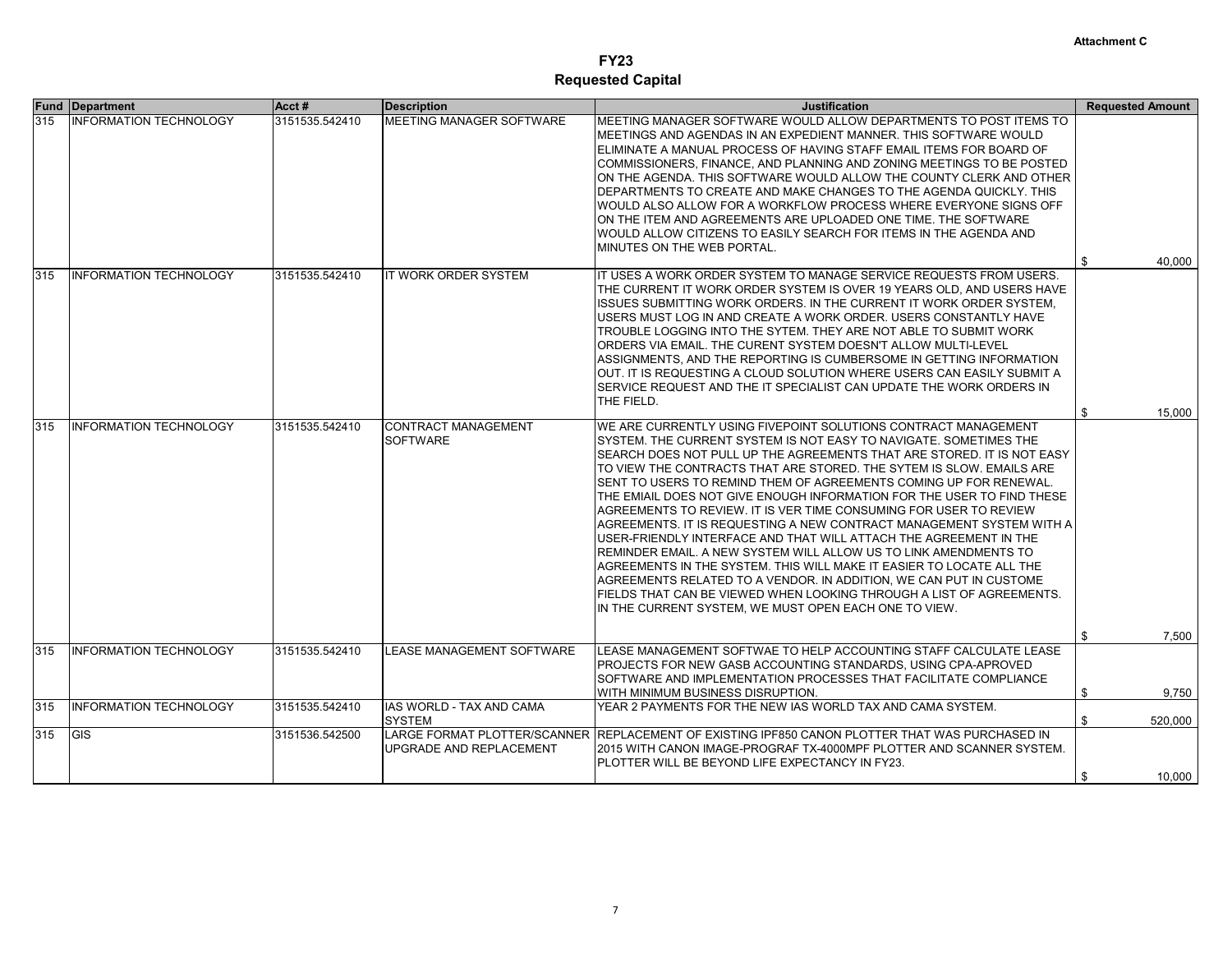|     | <b>Fund Department</b>       | Acct#          | <b>Description</b>                                                             | <b>Justification</b>                                                                                                                                                                                                                                                                                                                                                                                                                                                                                                   | <b>Requested Amount</b> |            |
|-----|------------------------------|----------------|--------------------------------------------------------------------------------|------------------------------------------------------------------------------------------------------------------------------------------------------------------------------------------------------------------------------------------------------------------------------------------------------------------------------------------------------------------------------------------------------------------------------------------------------------------------------------------------------------------------|-------------------------|------------|
| 315 | <b>FACILITIES MANAGEMENT</b> | 3151565.541300 | <b>BRUNSWICK LIBRARY LIGHTING</b>                                              | REPLACE THE EXISTING LIGHTS AT THE BRUNSWICK LIBRARY WITH THE NEW LED<br>FIXTURES FROM THE RENOVATION. TO STAY IN BUDGET DURING THE RENOVATION.<br>WE REMOVED REPLACING ALL THE EXISTING LIGHTS AND ONLY REPLACED LIGHTS<br>WHERE THE CEILINGS WERE REDONE. THIS PLAN INCLUDES THE BUILDING AS A<br>WHOLE. THE FREINDS STORE, FRIENDS STORAGE ROOM, STORAGE, STAFF BREAK<br>ROOM, MECHANICAL, AND OTHER BACK OF HOUSE SPACES ARE LOW PRIORITY TO<br>REPLACE WITH HIGH PRIORITY TO REPLACE LIGHTS IN THE PUBLIC SPACES. |                         |            |
|     |                              |                |                                                                                |                                                                                                                                                                                                                                                                                                                                                                                                                                                                                                                        | \$                      | 97,000     |
| 315 | <b>FACILITIES MANAGEMENT</b> | 3151565.541300 | <b>HEALTH DEPARTMENT ADA</b><br><b>RENOVATION</b>                              | THIS IS A REQUEST FROM THE DEPARTMENT OF JUSTICE SITE VISIT IN 2004 AND IT<br>WAS AGREED TO BE COMPLETED WITHIN A 10-YEAR PLAN BRINGING ALL FACILITIES<br>TO ADA COMPLIANCE.                                                                                                                                                                                                                                                                                                                                           | \$                      | 280,000    |
| 315 | <b>FACILITIES MANAGEMENT</b> | 3151565.541300 | <b>JUVENILE SERVICES CENTER</b>                                                | BUILD NEW JUVENILE SERVICES CENTER NEAR COURTHOUSE PER BOC DIRECTION<br>ON 5/31/2022                                                                                                                                                                                                                                                                                                                                                                                                                                   |                         |            |
|     |                              |                |                                                                                |                                                                                                                                                                                                                                                                                                                                                                                                                                                                                                                        | \$                      | 12,000,000 |
| 315 | <b>FACILITIES MANAGEMENT</b> | 3151565.541300 | <b>CORRECT DUCTWORK IN TAX</b><br><b>OFFICE</b>                                | NEEDED TO CORRECT AIR FLOW THROUGHOUT THE TAX OFFICE.                                                                                                                                                                                                                                                                                                                                                                                                                                                                  | \$                      | 200,000    |
| 315 | <b>FACILITIES MANAGEMENT</b> | 3151565.541300 | CLERK OF SUPERIOR COURT<br><b>SAFETY UPDRADES</b>                              | SECURITY UPGRADES NEEDED FOR PERSONNEL SAFETY.                                                                                                                                                                                                                                                                                                                                                                                                                                                                         | \$                      | 55,000     |
| 315 | <b>FACILITIES MANAGEMENT</b> | 3151565.541300 | REPAIR NEW COURTHOUSE ROOF<br><b>AND LEAKS/DRYWALL</b>                         | REPAIRS NEEDED DUE TO LEAKING ROOF.                                                                                                                                                                                                                                                                                                                                                                                                                                                                                    | \$                      | 100,000    |
| 315 | <b>FACILITIES MANAGEMENT</b> | 3151565.541300 | OLD ANIMAL CONTROL BUILDING<br>UPGRADES FOR POLICE TRAINING<br><b>CENTER</b>   | UPGRADES NEEDED TO CONVERT FOR USE AS A POLICE TRAINING FACILITY.                                                                                                                                                                                                                                                                                                                                                                                                                                                      | \$                      | 95,000     |
| 315 | <b>FACILITIES MANAGEMENT</b> | 3151565.541300 | <b>GENERATOR</b>                                                               | FACILITIES MAINTENANCE IS REQUESTING A GENERATOR FOR OUR BUILDING UDE<br>TO THE REQUIREMENT OF BEING CATEGORY 1 EMPLOYEES, FACILITIES WAS<br>WITHOUT POWER DURING BOTH PREVIOUS HURRICANES, AND HAD TO<br>ACCOMPLISH IN HOUSE WORK WITH A PORTABLE GENERATOR. WE WERE<br>INSTRUCTED TO SEND A MEMO TO FINANCE (PER TAMARA) TO BE ABLE TO USE<br>FUNDS FROM OUR FY 22 BUDGET, BUT DUE TO THE LACK OF END OF YEAR FUNDS<br>WE ARE NOT ABLE TO ACCOMPLISH THIS AT THIS TIME.                                              | \$                      | 9,500      |
| 315 | <b>FACILITIES MANAGEMENT</b> | 3151565.541300 | <b>COURTHOUSE ENTRANCE SAFETY</b><br><b>IMPROVEMENTS</b>                       | <b>IMPROVEMENTS NEEDED.</b>                                                                                                                                                                                                                                                                                                                                                                                                                                                                                            | \$                      | 250,000    |
| 315 | <b>FACILITIES MANAGEMENT</b> | 3151565.541300 | 10% LOCAL MATCH - GEMA GRANT -<br><b>GENERATORS</b>                            | GENERATORS NEEDED FOR FACILITIES, PUBLIC WORKS ADMIN/ TRAFFIC AND FIRE<br>MAINTENANCE.                                                                                                                                                                                                                                                                                                                                                                                                                                 | \$                      | 15,000     |
| 315 | <b>FACILITIES MANAGEMENT</b> | 3151565.542200 | (2) REPLACEMENT TRUCKS                                                         | REPLACEMENTS NEEDED.                                                                                                                                                                                                                                                                                                                                                                                                                                                                                                   | \$                      | 90,000     |
| 315 | <b>SHERIFF'S ADMIN</b>       | 3153310.542200 | (8) REPLACEMENT FORD EXPLORER REPLACEMENTS NEEDED.<br>PURSUIT UTILITY VEHICLES |                                                                                                                                                                                                                                                                                                                                                                                                                                                                                                                        | \$                      | 335,552    |
| 315 | <b>SHERIFF'S ADMIN</b>       | 3153310.542200 | FORD EXPLORER EQUIPMENT                                                        | EQUIPMENT NEEDED FOR VEHICLE REPLACEMENTS                                                                                                                                                                                                                                                                                                                                                                                                                                                                              | \$                      | 39,660     |
| 315 | <b>SHERIFF'S ADMIN</b>       | 3153310.542400 | <b>IT HARDWARE NEEDS</b>                                                       | PHONES, CAMERAS, PRINTERS, COMPUTERS, ACCESSORIES, ETC.                                                                                                                                                                                                                                                                                                                                                                                                                                                                |                         |            |
|     |                              |                |                                                                                |                                                                                                                                                                                                                                                                                                                                                                                                                                                                                                                        | \$                      | 40,400     |
| 315 | <b>SHERIFF'S ADMIN</b>       | 3153310.542500 | AXON CAMERA SYSTEM                                                             | FOR THE SAFETY OF DEPUTIES ANSWERING COMPLAINTS, THE CAMERAS WILL CUT<br>DOWN ON LAWSUITS.                                                                                                                                                                                                                                                                                                                                                                                                                             | \$                      | 99,895     |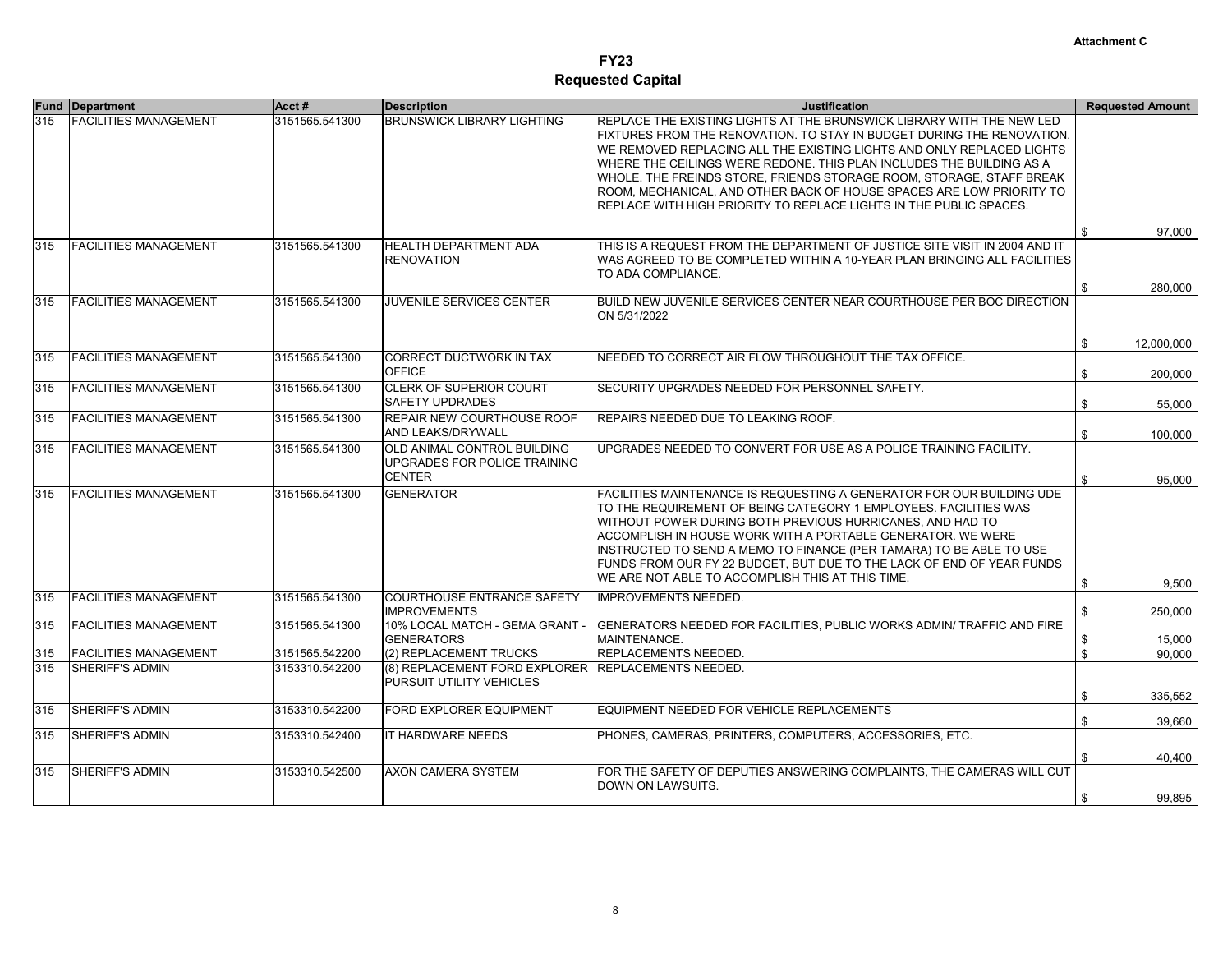|     | <b>Fund Department</b>                   | Acct#          | <b>Description</b>                                                                   | <b>Justification</b>                                                                                                                                                                                                                                                                                                                                                                                                                                                                                                                                                                                                                                                                                                                                                                                                                                                                                                                                                                                                                                                | <b>Requested Amount</b>         |
|-----|------------------------------------------|----------------|--------------------------------------------------------------------------------------|---------------------------------------------------------------------------------------------------------------------------------------------------------------------------------------------------------------------------------------------------------------------------------------------------------------------------------------------------------------------------------------------------------------------------------------------------------------------------------------------------------------------------------------------------------------------------------------------------------------------------------------------------------------------------------------------------------------------------------------------------------------------------------------------------------------------------------------------------------------------------------------------------------------------------------------------------------------------------------------------------------------------------------------------------------------------|---------------------------------|
| 315 | SHERIFF'S DETENTION<br><b>MANAGEMENT</b> | 3153326.542400 | <b>MONDOPADS</b>                                                                     | INSTALL TWO ADDITIONAL IN-FOCUS MONDOPAD TOUCH DISPLAY COMPUTER<br>SYSTEMS IN THE JAIL. THE DEVICES HAVE PROVED THE MOST PRODUCTIVE AND<br>RELIABLE PRESENTATION SYSTEM IN THE MARKET AND HAVE THE FLEXIBILITY TO<br>ADAPT TO EVER CHANGING TECHNOLOGY NEEDS. THE MONDOPAD HAS PROVED<br>INSTRUMENTAL DURING SHERIFF DEPARTMENT TRAINING, VIDEO CONFERENCING<br>TO THE COURTHOUSE, AND FOR PRESENTATIONS.                                                                                                                                                                                                                                                                                                                                                                                                                                                                                                                                                                                                                                                           |                                 |
| 315 | <b>HIGHWAYS &amp; STREETS</b>            | 3154200.541400 | <b>ISEA ISLAND ROAD AND FREDERICA</b><br><b>ROAD ROUNDABOUT</b>                      | SEA ISLAND TO FREDERICA ROUNDABOUT PER BOC DIRECTION ON 05/31/2022                                                                                                                                                                                                                                                                                                                                                                                                                                                                                                                                                                                                                                                                                                                                                                                                                                                                                                                                                                                                  | 20,000<br>\$<br>\$<br>6,000,000 |
| 315 | <b>DRAINAGE</b>                          | 3154250.542200 | TRUCKS (1 CREW CAB, 3 EXTENDED<br>CABS) TWO REPLACEMENTS AND<br><b>TWO ADDITIONS</b> | A NEW TRUCK WITH FOUR WHEEL DRIVE IS NEEDED FOR THE HIGHWAYS AND<br>STREETS CREW. THIS TRUCK WOULD BE USED FOR BEAVER TRAPPING AND NEEDS<br>TO BE ABLE TO GO THROUGH BOGGY, MUDDY AREAS TO GET TO THE BEAVER<br>DAMS. CURRENTLY OUR BEAVER TRAPPER DOES NOT HAVE A FOUR WHEEL DRIVE<br>TRUCK. THIS REQUEST IS TO REPLACE F-150 4X4 WORK BODY TRUCK UNIT #2362.<br>MILEAGE 139,000. REQUESTING THE REPLACEMENT OF UNIT 2362 DUE TO THE AGE<br>(14 YEARS) AND DEPENDABILITY. EAST DIVISION USES 2362 FOR TRANSPORTATION<br>TO AND FROM JOB SITES FOR EAST DIVISION'S LARGE STORMWATER OUTFALL<br>DITCH MAINTENANCES, DEMOLITION PROJECTS, INFRASTRUCTURE PROJECTS,<br>ETC. A NEW PICKUP TRUCK IS NEEDED FOR THE TRADE WORKER SUPERVISOR. HE<br>IS CURRENTLY WORKING OUT OF A SURPLUS FLEET CAR AND NEEDS TO BE ABLE<br>TO HAUL TOOLS, EQUIPMENT AND MATERIALS TO AND FROM JOB SITES. SAINT<br>SIMONS ISLAND DIVISION'S FORD PICKUP UNIT #2117 IS NEARING THE END OF<br>USABLE SERVICE LIFE CURRENTLY MEETS THE MATRIX CRITERIA FOR<br>REPLACEMENT OVER 200,000 MILES. |                                 |
|     |                                          |                |                                                                                      |                                                                                                                                                                                                                                                                                                                                                                                                                                                                                                                                                                                                                                                                                                                                                                                                                                                                                                                                                                                                                                                                     | 160,000<br>\$                   |
| 315 | <b>DRAINAGE</b>                          | 3154250.542500 | <b>LARGE EXCAVATOR</b>                                                               | PUBLIC WORKS NEEDS A NEW EXCAVATOR TO REPLACE OLD UNIT THAT IS NO<br>LONGER FUNCTIONAL IN ORDER TO CONTINUE MAINTAINING DITCHES, MOVING<br>LARGE ROCKS, DIGGING, MOWING DITCH BANKS AND MOVING CONCRETE<br>BARRIERS THROUGHOUT THE COUNTY.                                                                                                                                                                                                                                                                                                                                                                                                                                                                                                                                                                                                                                                                                                                                                                                                                          | 300,000<br>\$                   |
| 315 | <b>DRAINAGE</b>                          | 3154250.542500 | <b>MINI EXCAVATOR</b>                                                                | PUBLIC WORKS NEEDS A NEW MINI EXCAVATOR TO REPLACE UNIT #2508 WHICH IS<br>IN BAD SHAPE. IT IS A WELL USED 2008 YEAR MODEL (ACTUAL HOURS UNKNOWN).<br>THE TRACK FRAMES ARE RUSTED SIGNIFICANTLY AND STRUCTURALLY WEAK. THIS<br>MACHINE IS USED TO MAINTAIN SMALLER DITCHES THAT ARE NOT ACCESSIBLE<br>WITH LARGER MACHINES.                                                                                                                                                                                                                                                                                                                                                                                                                                                                                                                                                                                                                                                                                                                                          | 120,000<br>\$                   |
| 315 | <b>DRAINAGE</b>                          | 3154250.542500 | (2) ROANOKE CH-55 MOWER DECKS                                                        | NEW MOWER DECKS ARE NEEDED FOR CENTRAL DIVISION'S HYUNDAI 210<br>EXCAVATOR AND EAST DIVISION'S VOLVO EXCAVATOR. THE ORIGINAL MOWER<br>DECKS HAVE A LOT OF CRACKS AND METAL FATIGUE AND NEED CONTINUOUS<br>WELDING TO KEEP THEM RUNNING SAFELY. THESE ATTACHMENTS ARE<br>NECESSARY FOR MAINTAINING LARGE OUTFALL DITCHES.                                                                                                                                                                                                                                                                                                                                                                                                                                                                                                                                                                                                                                                                                                                                            |                                 |
| 315 | <b>TRAFFIC ENGINEERING</b>               | 3154270.542500 | <b>HEAVY DUTY CHASSIS W/</b><br>VERSALIFT VST-36/40/47/52-1                          | REPLACEMENT FOR UNITY #2171 IS A 2003 F350 WITH 122,623 MILES. BUCKET<br>TRUCKS RUN CONTINUOSLY WHILE PERFORMING ON THE JOB. ACCORDING TO THE<br>ENGINE HOUR METER, WE HAVE OVER 300,000 HOURS ON THE ENGINE.<br>HYDRAULICS ALSO RUN WHILE ON THE JOB. THE TRUCK IS 19 YEARS OLD.<br>PARTS/REPAIRS FACILITIES ARE HARD TO FIND FOR THESE BUCKET TRUCKS DUE<br>TO THE AGE OF THE EQUIPMENT AND WE CAN'T GET ANYONE TO CERTIFY THE<br>BOOM AND HYDRAULICS. THIS YEAR ALONE IT HAS BEEN IN THE SHOP FOR<br>REPAIRS FOR OVER 4 MONTHS DEALING WITH VARIOUS REPAIRS. WE HAVEN'T<br>BEEN ABLE TO MEET OUR WORK FLOW DUE TO EQUIPMENT NOT BEING AVAILABLE.                                                                                                                                                                                                                                                                                                                                                                                                                 | 17,400<br>\$<br>\$<br>160,000   |